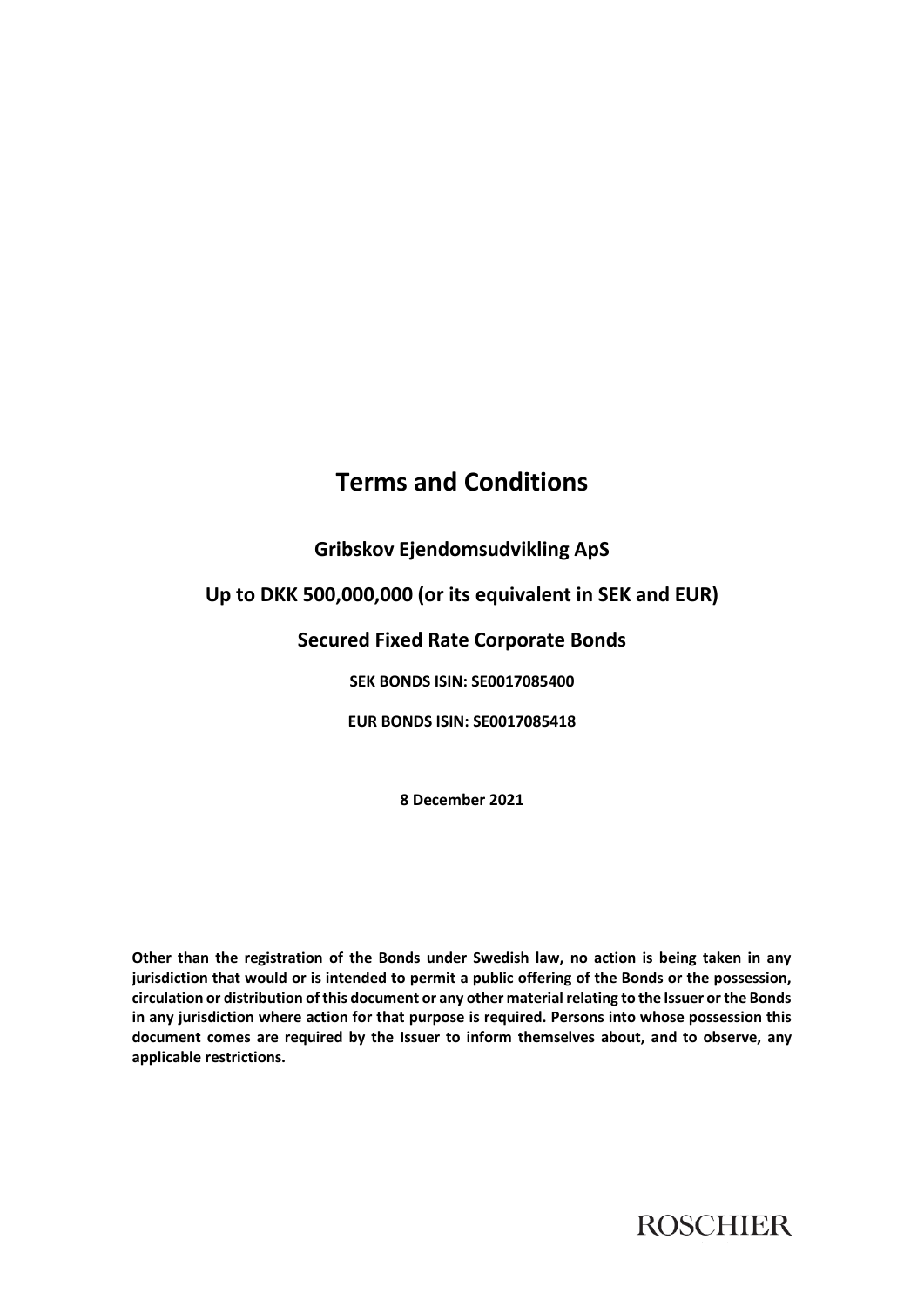#### **PRIVACY NOTICE**

The Issuer, the Security Agent, the CSD Agent and the Agent may collect and process personal data relating to the Bondholders, the Bondholders' representatives or agents, and other persons nominated to act on behalf of the Bondholders pursuant to the Finance Documents (name, contact details and, when relevant, holding of Bonds). The personal data relating to the Bondholders is primarily collected from the registry kept by the CSD. The personal data relating to other persons is primarily collected directly from such persons.

The personal data collected will be processed by the Issuer, the Security Agent, the CSD Agent and the Agent for the following purposes:

- <span id="page-1-0"></span>(a) to exercise their respective rights and fulfil their respective obligations under the Finance Documents;
- (b) to manage the administration of the Bonds and payments under the Bonds;
- <span id="page-1-1"></span>(c) to enable the Bondholders' to exercise their rights under the Finance Documents; and
- <span id="page-1-2"></span>(d) to comply with their obligations under applicable laws and regulations.

The processing of personal data by the Issuer, the Security Agent, the CSD Agent and the Agent in relation to paragraphs [\(a\)](#page-1-0) - [\(c\)](#page-1-1) is based on their legitimate interest to exercise their respective rights and to fulfil their respective obligations under the Finance Documents. In relation to paragraph [\(d\),](#page-1-2) the processing is based on the fact that such processing is necessary for compliance with a legal obligation incumbent on the Issuer, the Security Agent, the CSD Agent or the Agent. Unless otherwise required or permitted by law, the personal data collected will not be kept longer than necessary given the purpose of the processing.

Personal data collected may be shared with third parties, such as the CSD, when necessary to fulfil the purpose for which such data is processed.

Subject to any legal preconditions, the applicability of which have to be assessed in each individual case, data subjects have the rights as follows. Data subjects have right to get access to their personal data and may request the same in writing at the address of the Issuer, the Security Agent, the CSD Agent and the Agent, respectively. In addition, data subjects have the right to (i) request that personal data is rectified or erased, (ii) object to specific processing, (iii) request that the processing be restricted and (iv) receive personal data provided by themselves in machine-readable format. Data subjects are also entitled to lodge complaints with the relevant supervisory authority if dissatisfied with the processing carried out.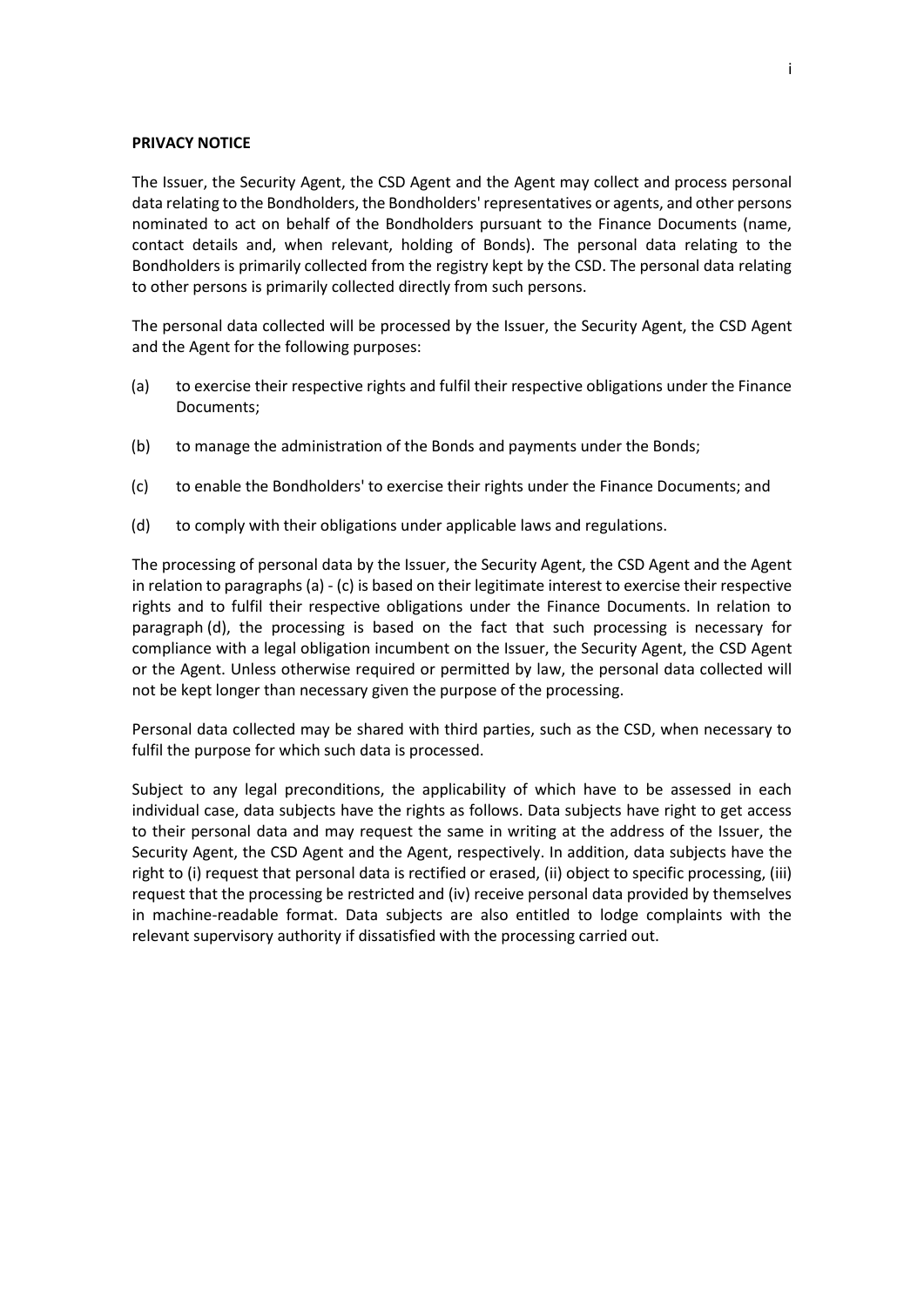# **Table of Contents**

| 1.  |                                                                              |
|-----|------------------------------------------------------------------------------|
| 2.  |                                                                              |
| 3.  |                                                                              |
| 4.  |                                                                              |
| 5.  |                                                                              |
| 6.  |                                                                              |
| 7.  |                                                                              |
| 8.  |                                                                              |
| 9.  |                                                                              |
| 10. | Transaction Security, Ranking of Security and Intercreditor Arrangements  22 |
| 11. |                                                                              |
| 12. |                                                                              |
| 13. |                                                                              |
| 14. |                                                                              |
| 15. |                                                                              |
| 16. |                                                                              |
| 17. |                                                                              |
| 18. |                                                                              |
| 19. |                                                                              |
| 20. | Appointment and Replacement of the Agent and the Security Agent37            |
| 21. |                                                                              |
| 22. |                                                                              |
| 23. |                                                                              |
| 24. |                                                                              |
| 25. |                                                                              |
| 26. |                                                                              |
| 27. |                                                                              |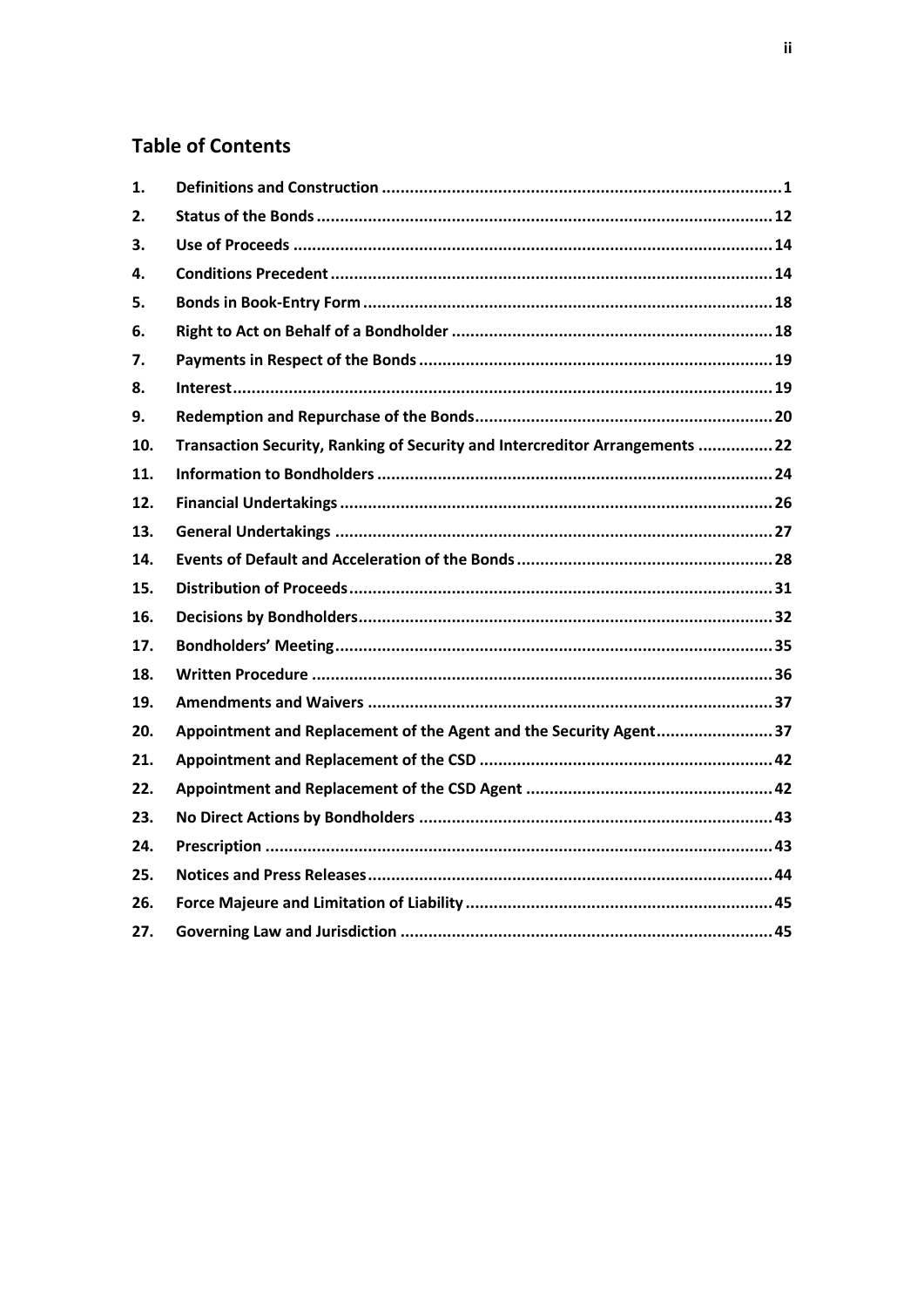## <span id="page-3-0"></span>**1. Definitions and Construction**

#### **1.1 Definitions**

In these terms and conditions (the "**Terms and Conditions**"):

"**Account Operator**" means a bank or other party duly authorised to operate as an account operator pursuant to the Financial Instruments Accounts Act and through which a Bondholder has opened a Securities Account in respect of its Bonds.

"**Adjusted Nominal Amount**" means the Total Nominal Amount less the Nominal Amount of all Bonds owned by a Group Company or an Affiliate, irrespective of whether such Person is directly registered as owner of such Bonds.

"**Advance Purchase Agreements**" means (a) an advance or deferred purchase agreement if the agreement is in respect of the supply of assets or services and payment in the normal course of business with credit periods which are normal for the relevant type of project contracts, or (b) any other trade credit incurred in the ordinary course of business.

"**Affiliate**" means any Person, directly or indirectly, controlling or controlled by or under direct or indirect common control with such specified Person. For the purpose of this definition, "**control**" when used with respect to any Person means the power to direct the management and policies of such Person, directly or indirectly, whether through the ownership of voting securities, by contract or otherwise; and the terms "**controlling**" and "**controlled**" have meanings correlative to the foregoing.

"**Agency Agreement**" means the agency agreement entered into on or prior to the First Issue Date, between the Issuer and the Agent, or any replacement agency agreement entered into after the First Issue Date between the Issuer and an agent.

"**Agent**" means Intertrust (Sweden) AB, reg. no. 556625-5476, P.O. Box 16285, SE-103 25 Stockholm, Sweden or another party replacing it, as Agent, in accordance with these Terms and Conditions.

"**Arranger**" means SIP Nordic Fondkommission AB, Kungsgatan 27, 111 56 Stockholm, Sweden.

"**Bond**" means a SEK Bond and/or a EUR Bond.

"**Bondholder**" means the Person who is registered on a Securities Account as direct registered owner (Sw. *ägare*) or nominee (Sw. *förvaltare*) with respect to a Bond.

"**Bondholders' Meeting**" means a meeting among the Bondholders held in accordance with Clause [17](#page-37-0) (*[Bondholders' Meeting](#page-37-0)*).

"**Bond Issue**" means the Initial Bond Issue and any Subsequent Bond Issue**.**

"**Business Day**" means a day in Sweden other than a Sunday or other public holiday and on which day the Swedish CSD settlement system is open and banks in Denmark are open for general banking business and which, in relation to any date for payment or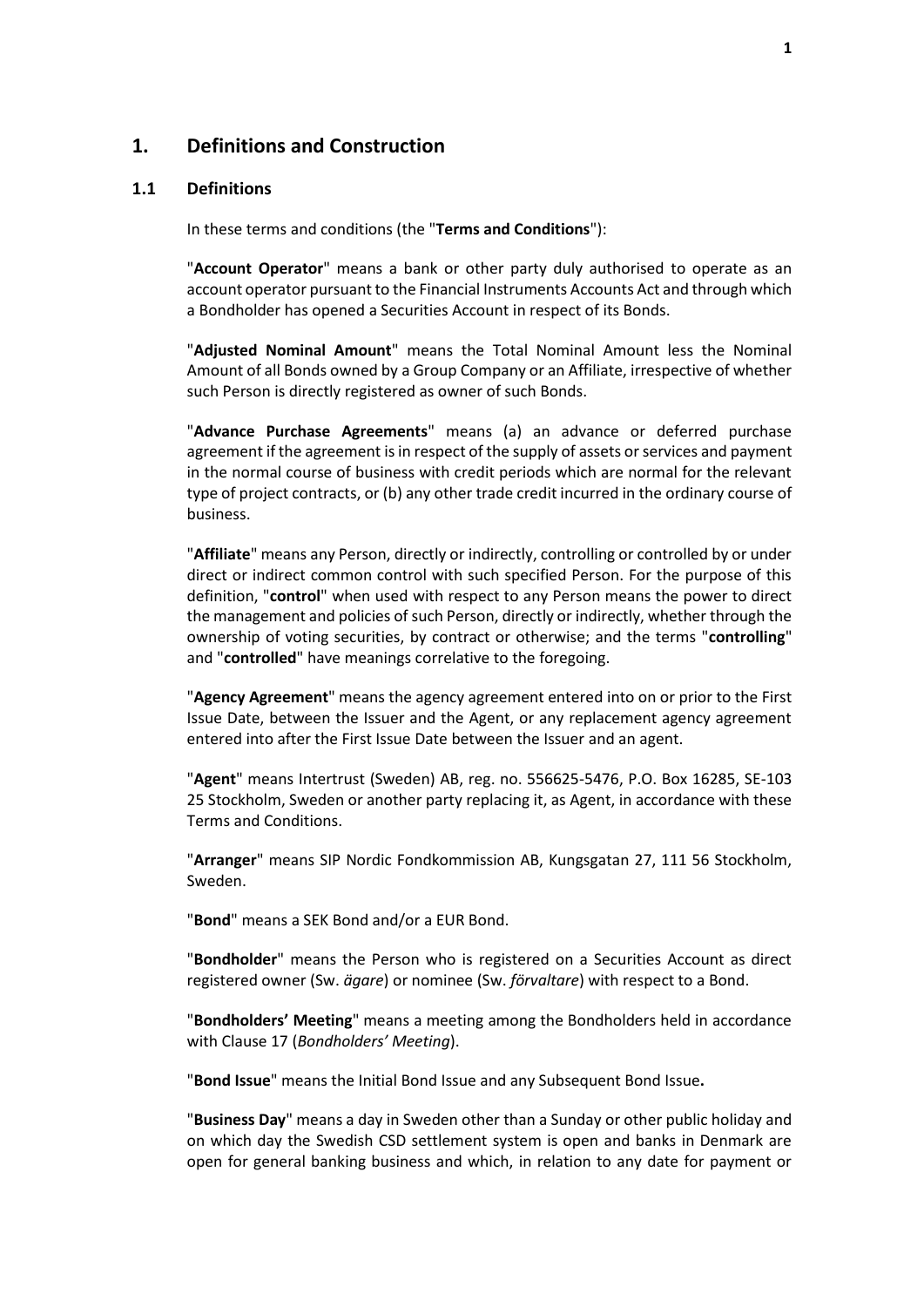purchase of EUR, is a TARGET Day. Saturdays, Midsummer Eve (Sw. midsommarafton), Christmas Eve (Sw. julafton) and New Year's Eve (Sw. nyårsafton) shall for the purpose of this definition be deemed to be public holidays.

"**Business Day Convention**" means the first following day that is a Business Day.

**"Call Option Amount"** mean the amount set out in Clause [9.3](#page-22-1) (*[Voluntary Total](#page-22-1)  [Redemption \(Call Option\)](#page-22-1)*), as applicable.

**"Change of Control Event**" means the occurrence of an event or series of events whereby:

- (a) one person (or several persons who are affiliated or act in concert) other than NPV Holding ApS, CVR nr. 31 88 58 33, Kim Lang Holding ApS, CVR nr. 31 47 01 02 or Speranza Invest ApS, CVR nr. 33 86 48 09 acquiring shares representing more than 50 per cent. of the votes or capital in the Sole Shareholder; or
- (b) the Sole Shareholder ceases to control the Issuer,

where "control" means (i) acquiring or controlling, directly or indirectly, more than 50 per cent. of the voting shares of the Issuer, or (ii) the right to, directly or indirectly, appoint or remove all or a majority of the directors of the board of directors of the Issuer.

"**Compliance Certificate**" means a certificate to the Agent, in the agreed form between the Agent and the Issuer, signed by the Issuer, certifying (as applicable):

- (a) that so far as it is aware no Event of Default is continuing or, if it is aware that an Event of Default is continuing, specifying the event and steps, if any, being taken to remedy it; and/or
- (b) that the Incurrence Test is met (including figures in respect of the relevant financial tests and the basis on which they have been calculated).

"**Construction Facility**" means any construction facility incurred by a PropCo to finance the development and construction of any Property owned by such PropCo provided that there shall not be more than one provider of such construction facility in each PropCo.

"**CSD**" means the Issuer's central securities depository and registrar in respect of the Bonds, from time to time, initially Euroclear Sweden AB, reg. no. 556112-8074, P.O. Box 191, 101 23 Stockholm, Sweden.

"**CSD Agent**" means the legal entity appointed by the Issuer to act as its paying agent and/or issuing agent with respect to the Bonds in the CSD.

"**Danish Capital Markets Act**" means the Danish Consolidated Act No. 1767 of 27 November 2020 on capital markets, as amended and supplemented from time to time (in Danish: *Lov om kapitalmarkeder*).

"**Deposit Account**" means a bank account in the name of the Issuer held with a reputable bank and pledged to the bondholders as represented by the Agent.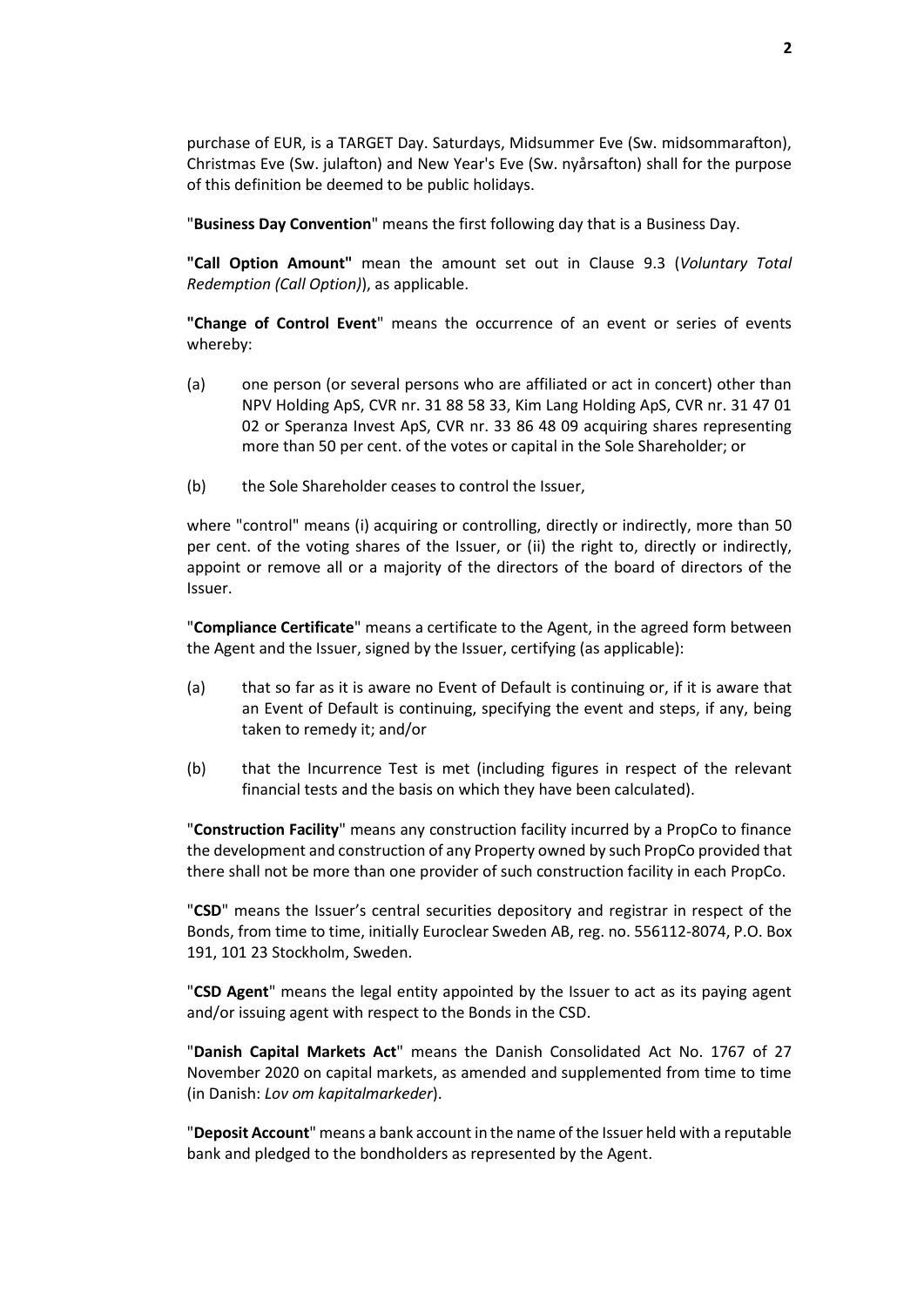"**Disposal Proceeds Account**" means a bank account in the name of the Issuer held with a reputable bank and pledged to the bondholders as represented by the Agent.

"**DKK**" or "**Danish Krone**" means the lawful currency of Denmark.

"**Downstream Loans**" means any current or future downstream loans from the Issuer to any PropCo.

"**Escrow Accounts**" means a EUR bank account and/or SEK bank account opened by the Arranger with a reputable bank, on which the proceeds from a Bond Issue will be held until the conditions precedent in accordance with Clause [4.2](#page-17-0) (*[Conditions Precedent for](#page-17-0)  [Disbursement of Net Proceeds from the Initial Bonds](#page-17-0)*) or conditions precedent in accordance with Clause [4.3](#page-18-0) (*[Conditions Precedent for Disbursement in connection with](#page-18-0)  [Subsequent Bond Issues](#page-18-0)*) (as applicable) have been fulfilled.

"**EUR**" or "**Euro**" means the single currency of the participating member states in accordance with the legislation of the European Community relating to Economic and Monetary Union.

"**EUR Bond**" means a debt instrument for the Nominal Amount, denominated in EUR and which is governed by and issued under these Terms and Conditions, with ISIN SE0017085418.

"**Event of Default**" means an event or circumstance specified in any of the Clauses [14.1](#page-31-0) (*[Non-Payment](#page-31-0)*) to and including Clause [14.9](#page-32-0) (*[Continuation of the Business](#page-32-0)*).

"**Extension Option**" shall have the meaning set forth in Claus[e 2\(j\).](#page-16-2)

"**Final Maturity Date**" means 13 December 2024**,** subject to the Extension Option.

"**Finance Documents**" means:

- (a) these Terms and Conditions;
- (b) the Agency Agreement;
- (c) the Security Documents;
- (d) any Subordination Agreement; and
- (e) any other document designated to be a Finance Document by the Issuer and the Agent or the Security Agent.

"**Finance Leases**" means any finance leases, to the extent the arrangement is or would have been treated as a finance or a capital lease in accordance with the accounting principles applicable on the First Issue Date (a lease which in the accounts of the Group is treated as an asset and a corresponding liability), and for the avoidance of doubt, any leases treated as operating leases under the accounting principles as applicable on the First Issue Date shall not, regardless of any subsequent changes or amendments of the accounting principles, be considered as a finance or capital lease.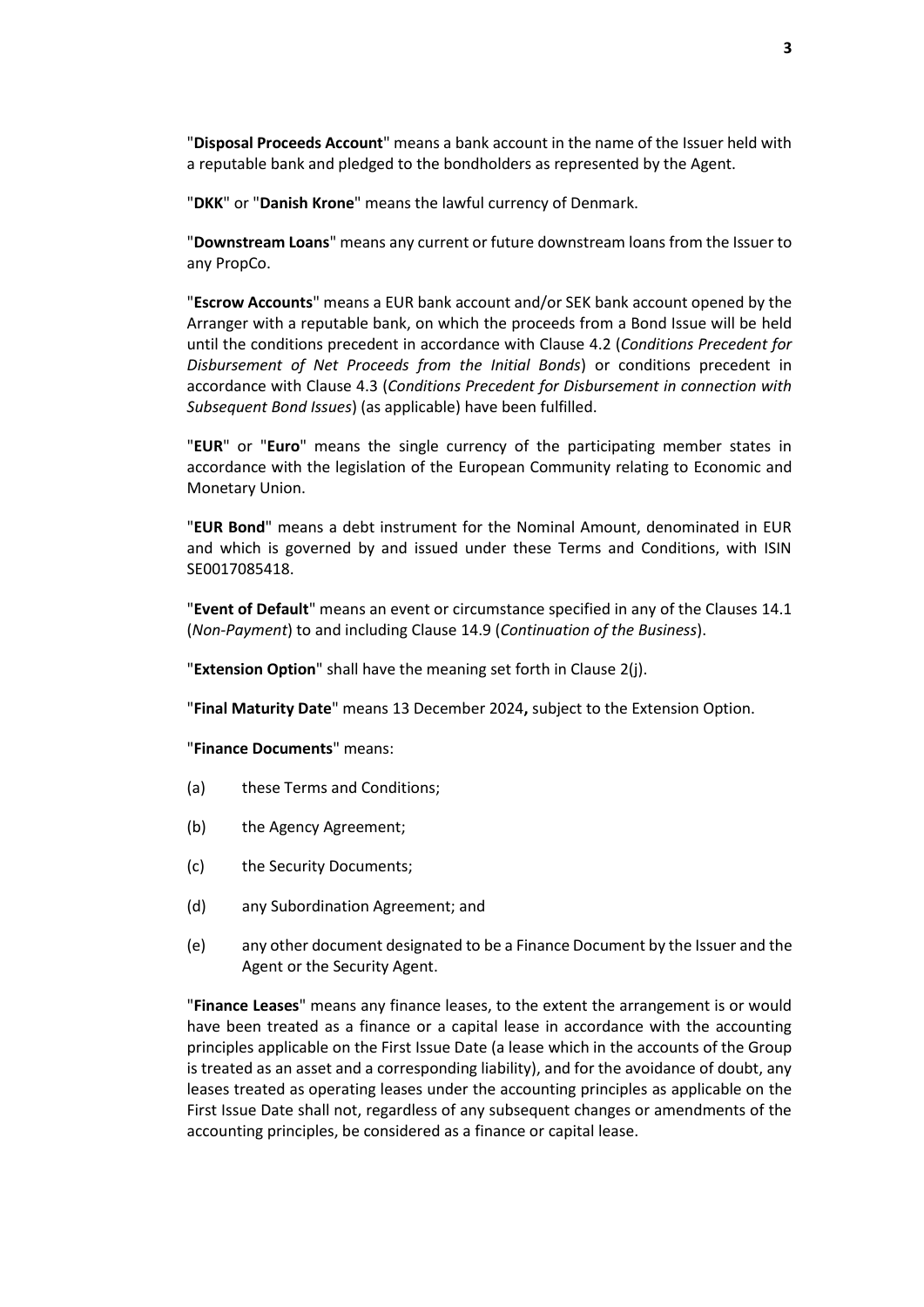"**Financial Indebtedness**" means any indebtedness in respect of:

- <span id="page-6-0"></span>(a) monies borrowed or raised, including Market Loans;
- (b) the amount of any liability in respect of any Finance Leases;
- (c) receivables sold or discounted (other than any receivables to the extent they are sold on a non-recourse basis);
- (d) any amount raised under any other transaction (including any forward sale or purchase agreement) having the commercial effect of a borrowing;
- (e) any derivative transaction entered into in connection with protection against or benefit from fluctuation in any rate or price (and, when calculating the value of any derivative transaction, only the mark to market value shall be taken into account, provided that if any actual amount is due as a result of a termination or a close-out, such amount shall be used instead);
- <span id="page-6-1"></span>(f) any counter indemnity obligation in respect of a guarantee, indemnity, bond, standby or documentary letter of credit or any other instrument issued by a bank or financial institution; and
- (g) (without double counting) any guarantee or other assurance against financial loss in respect of a type referred to in the above paragraphs [\(a\)](#page-6-0)[-\(f\).](#page-6-1)

"**Financial Instruments Accounts Act**" means the Swedish Financial Instruments Accounts Act (*lag (1998:1479) om värdepapperscentraler och kontoföring av finansiella instrument*).

"**First Issue Date**" means 13 December 2021.

"**Force Majeure Event**" has the meaning set forth in Clause [26\(a\).](#page-47-2)

"**Group**" means the Issuer and each of its Subsidiaries from time to time and "**Group Company**" means any of them.

**"Incurrence Test"** means the incurrence test set out in Claus[e 12.1](#page-28-1) (*[Incurrence Test](#page-28-1)*).

**"Initial Bond Issue"** means the issuance of the Initial Bonds.

"**Initial Bonds**" means the Bonds issued on the First Issue Date.

"**Initial Exchange Ratio**" means the SEK/EUR exchange rate quoted on the Swedish Central Bank's website at 12:00 Swedish time on the First Issue Date.

"**Insolvent**" means, in respect of a relevant person, that it is deemed to be insolvent, or admits inability to pay its debts as they fall due, in each case within the meaning of Chapter 3, Sections 17-18 of the Danish Bankruptcy Act (Da. *konkursloven*) (or its equivalent in any other jurisdiction), suspends making payments on any of its debts or by reason of actual financial difficulties commences negotiations with all or substantially all of its creditors (other than the Bondholders and creditors of secured debt) with a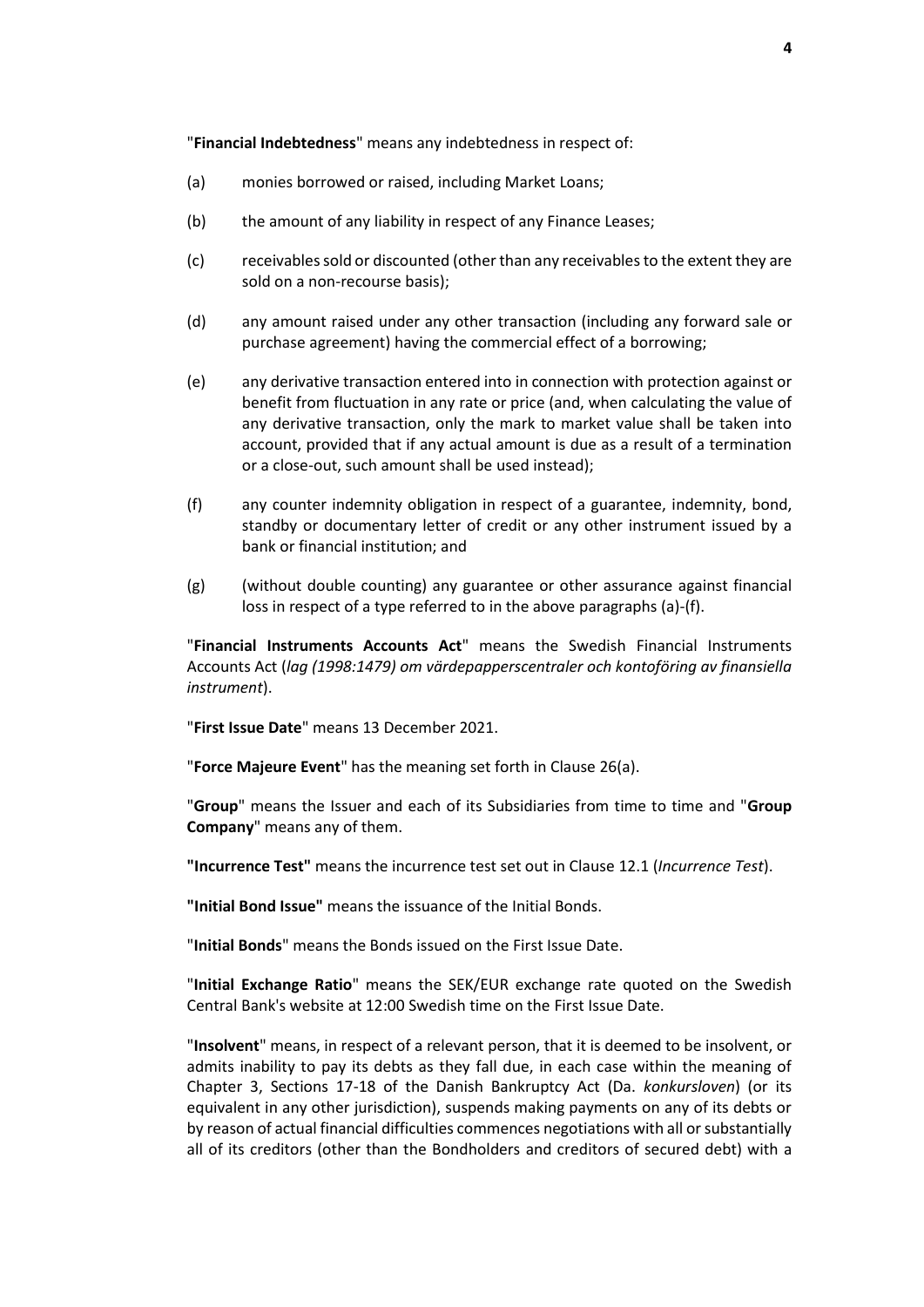view to rescheduling any of its indebtedness (including company reorganisation under Chapter 2 of the Danish Bankruptcy Act (Da. konkursloven) (or its equivalent in any other jurisdiction)) or is subject to involuntary winding-up (Da. *tvangsopløsning*), dissolution (Da. *opløsning*) or liquidation (Da. *frivillig likvidation*).

"**Interest**" means the interest on the Bonds calculated in accordance with Clauses [8\(a\)](#page-21-2) t[o 8\(c\).](#page-22-2)

"**Interest Payment Date**" means 13 March, 13 June, September and December each year. The first Interest Payment Date shall be 13 March 2022. The last Interest Payment Date shall be the Final Maturity Date (or such earlier date on which the Bonds are redeemed in full). To the extent any of the above dates is not a Business Day, the Business Day following from an application of the Business Day Convention.

"**Interest Period**" means (i) in respect of the first Interest Period, the period from (but excluding) the First Issue Date to (and including) the first Interest Payment Date, and (ii) in respect of subsequent Interest Periods, the period from (but excluding) an Interest Payment Date to (and including) the next succeeding Interest Payment Date (or a shorter period if relevant). An Interest Period shall not be adjusted due to an application of the Business Day Convention.

"**Interest Rate**" means 9.00 per cent. *per annum*.

"**Issue Date**" means the First Issue Date and any subsequent date when a Subsequent Bond Issue takes place.

"**Issuer**" means Gribskov Ejendomsudvikling ApS, a limited liability company incorporated in Denmark with CVR number 42 41 96 13.

**"Loan to Value"** means the non-subordinated Net Interest Bearing Debt of the Group as a percentage of the Value.

"**Lundtofte Loan Agreement**" means a loan agreement between the Issuer as Borrower and the Lenders as set out there in in the amounts of SEK 19,400,000 and EUR 1,500,000.

"**Main Owners**" means Jens Schaumann, Kim Lautrup and Kim Lang Sörensen (each a "**Main Owner**").

"**Market Loan**" means any loan or other indebtedness where an entity issues commercial paper, certificates, subordinated debentures, bonds or any other debt securities (including, for the avoidance of doubt, medium term note programmes and other market funding programmes), provided in each case that such instruments and securities are or can be subject to trade on Nasdaq Stockholm or any other regulated or unregulated recognised market place.

**"Material Adverse Effect"** means a material adverse effect on:

- (a) the business, financial condition or operations of the Group taken as a whole;
- (b) the ability of the Issuer to comply with its payment obligations under the Finance Documents; or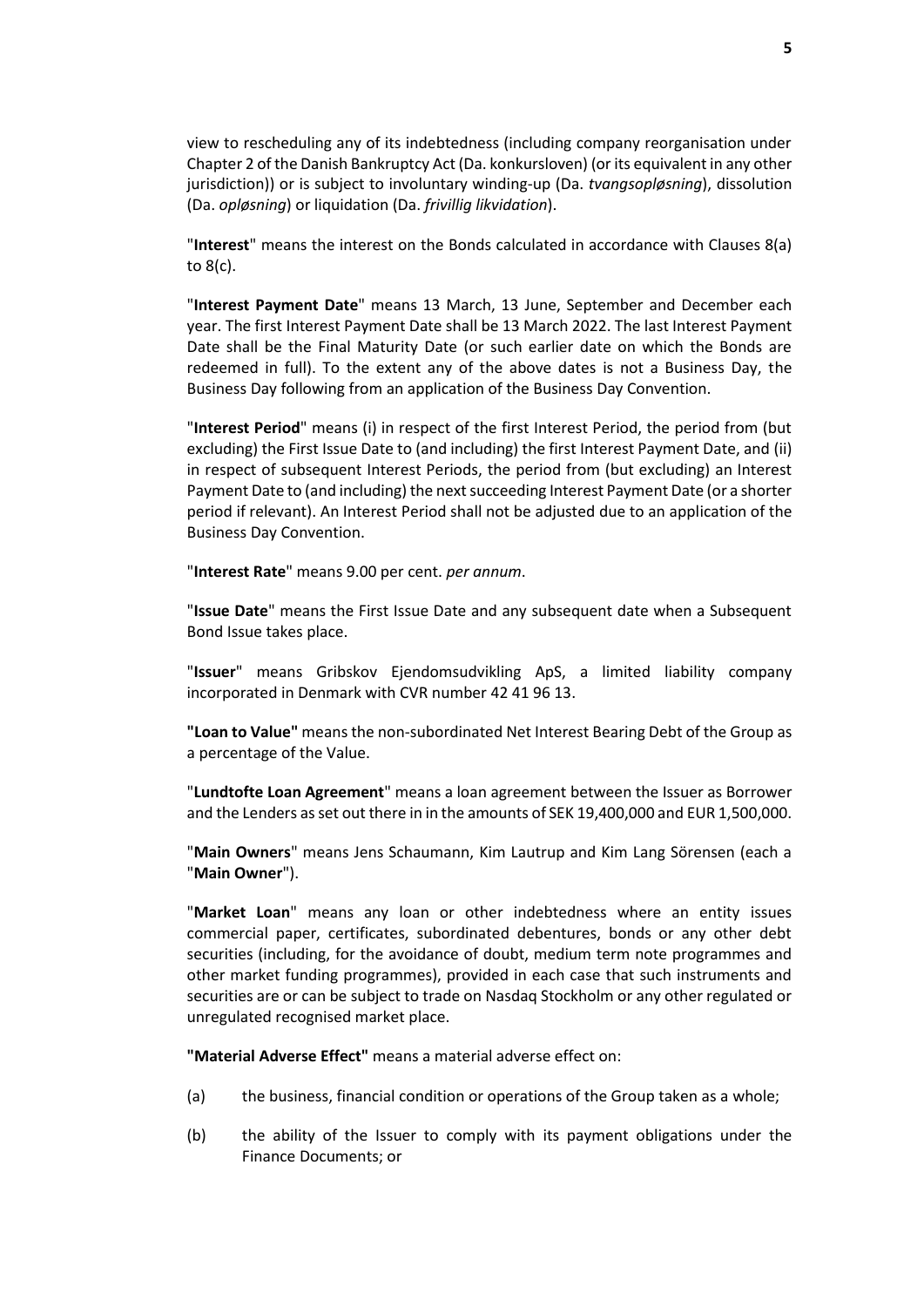(c) the validity or enforceability of the Finance Documents.

"**Net Interest Bearing Debt**" means the aggregate interest bearing debt less cash and cash equivalents of the Group in accordance with the applicable accounting principles of the Group from time to time (for the avoidance of doubt, excluding guarantees, bank guarantees, Subordinated Loans, any claims subordinated pursuant to a subordination agreement or intercreditor agreement (as applicable) on terms and conditions satisfactory to the Agent (acting reasonably) and interest bearing debt borrowed from any Group Company).

"**Net Proceeds**" means the proceeds from a Bond Issue after deduction has been made for the Transaction Costs.

"**Nominal Amount**" has the meaning set forth in Clause [2\(c\).](#page-15-0)

"**Permitted Acquisition**" mean an acquisition of a property directly or indirectly by an acquisition of a property holding company, provided that:

- (a) the relevant property is located in Denmark or Germany;
- (b) it is a development/construction property;
- (c) the Incurrence Test is met in connection with the disbursement of proceeds from the Disposal Proceeds Account;
- (d) the Issuer is, or will be immediately upon the acquisition, the sole, direct or indirect, owner of the relevant PropCo and that the PropCo is the sole owner of the acquired property; and
- (e) prior to or simultaneously with the completion of the acquisition, a first priority pledge is granted over the shares in the relevant PropCo so acquired as well as any Subsidiary of the Issuer, directly or indirectly, owning shares in the relevant PropCo.

**"Permitted Debt"** means any Financial Indebtedness:

- <span id="page-8-0"></span>(a) incurred under the Bonds (other than Subsequent Bonds);
- (b) incurred under any Senior Financing (including the Lundtofte Loan Agreement);
- (c) incurred under any Construction Facility;
- (d) arising under any interest rate hedging transactions, but not any transaction for investment or speculative purposes;
- (e) arising under a foreign exchange transaction or a commodity transaction for spot or forward delivery entered into in connection with protection against fluctuation in currency rates or prices where the exposure arises in the ordinary course of business or in respect of payments to be made under the Terms and Conditions, but not any transaction for investment or speculative purposes;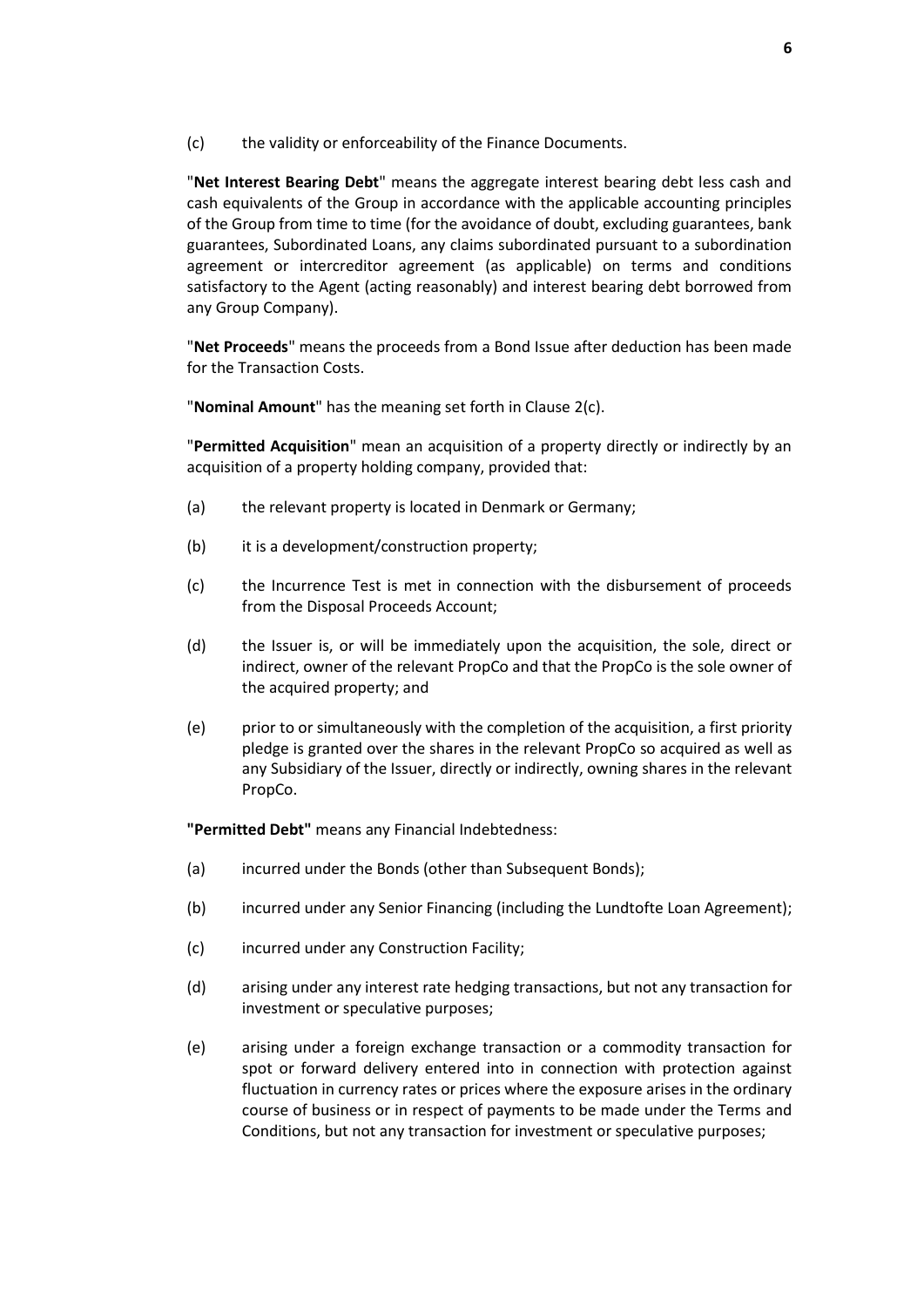- (g) of the Group under any guarantee issued by a Group Company in the ordinary course of business;
- (h) incurred by a Group Company from another Group Company (including any cash pool arrangements);
- (i) incurred under any Subordinated Loans;
- (j) incurred by the Issuer if such Financial Indebtedness meets the Incurrence Test tested pro forma including such incurrence and is incurred as a result of a Subsequent Bond Issue;
- (k) incurred under Advance Purchase Agreements;
- (l) incurred under any pension and tax liabilities in the ordinary course of business by any Group Company;
- (m) arising under any counter-indemnity obligation in respect of a guarantee, bond, standby or documentary letter of credit or any other instrument issued by a bank or financial institution in respect of an underlying liability in the ordinary course of business of a Group Company;
- (n) incurred in connection with the redemption of the Bonds in order to fully refinance the Bonds and provided further that such Financial Indebtedness is subject to an escrow arrangement up until the redemption of the Bonds (taking into account the rules and regulations of the CSD), for the purpose of securing, inter alia, the redemption of the Bonds; and
- (o) not covered under paragraphs [\(a\)-](#page-8-0)(n) above in an aggregate maximum amount of DKK 5,000,000.

"**Permitted Disposal**" means a disposal of a PropCo and/or Property at fair market value and on arm´s length terms provided that the proceeds from such disposal is deposited on the Disposal Proceeds Account.

"**Permitted Disposal Net Proceeds**" means the proceeds from a Permitted Disposal less reasonable transaction cost and after refinancing of any Senior Financing and/or any Construction Financing (provided that there is such financing and further provided that any such financing shall not remain in place following the relevant disposal).

**"Permitted Merger"** means a merger between two or more of the PropCos provided that:

(a) any transferor PropCo which shares are subject to the Transaction Security may only be merged with a transferee PropCo which shares are, or will be, subject to Security in favour of the Secured Parties; and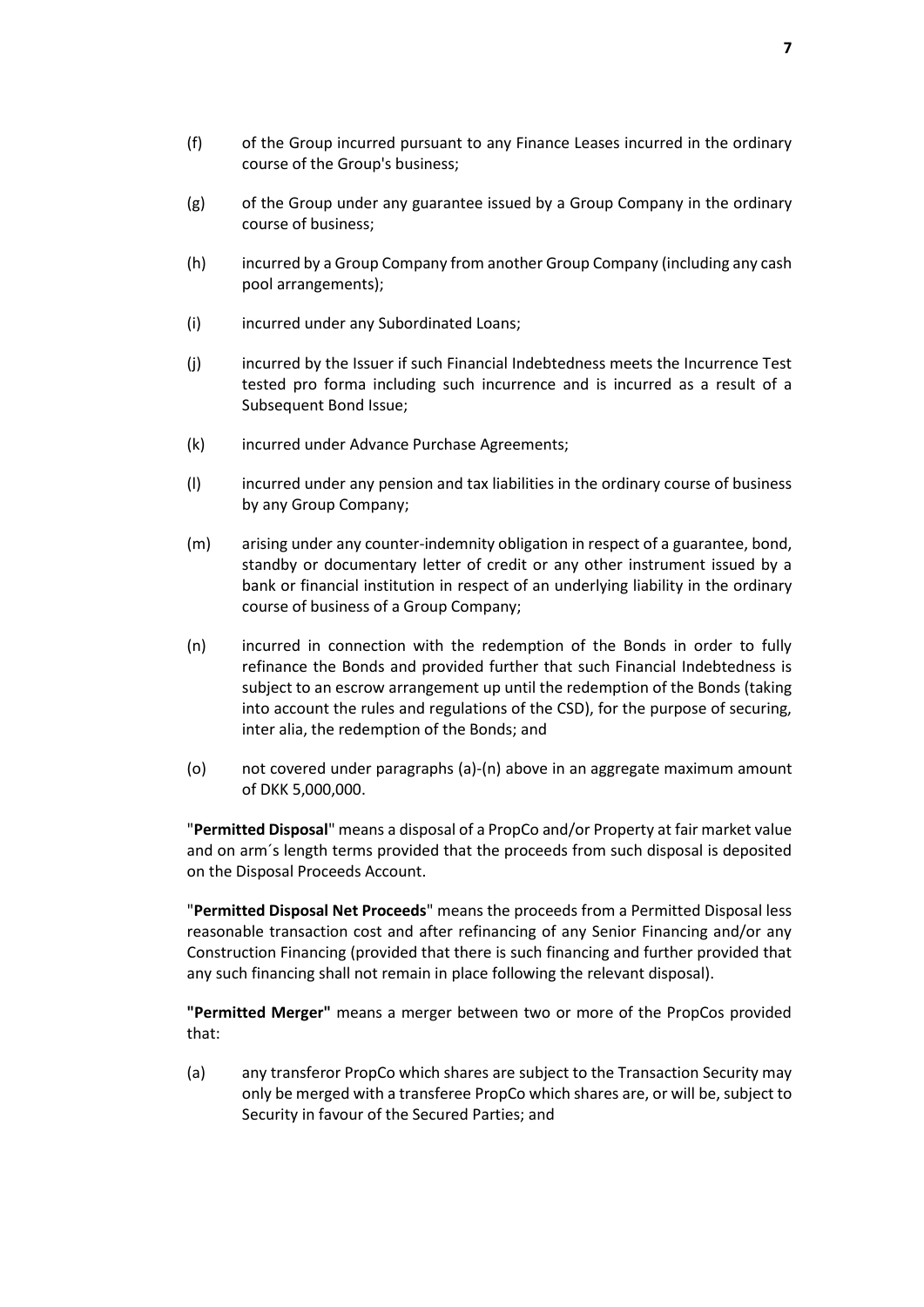(b) following the merger the Transaction Security granted to the Secured Parties is the same or equivalent, except if such Transaction Security constitutes Security over intra-group loans granted between the PropCos that are to be merged in which case the merger shall be permitted notwithstanding that such Transaction Security will not remain following the merger provided that the Agent (acting in its sole discretion) have given its consent thereto.

**"Permitted Security"** means any Security:

- <span id="page-10-0"></span>(a) provided under the Finance Documents;
- (b) in accordance with Claus[e 10.3](#page-25-0) (*[Junior Ranking Transaction Security](#page-25-0)*);
- (c) arising by operation of law or in the ordinary course of business (including collateral or retention of title arrangements in connection with Advance Purchase Agreements but, for the avoidance of doubt, not including guarantees or security in respect of any monies borrowed or raised);
- (d) arising under any netting or set off arrangements under financial derivatives transactions or bank account arrangements, including any group cash pool arrangements;
- (e) provided in relation to any lease agreement entered into by a Group Company in the ordinary course of business and on normal commercial terms;
- (f) any Security (ranking in priority after the Transaction Security on terms satisfactory to the Security Agent (acting reasonably), including, inter alia, standstill and turn-over undertakings) created for the benefit of the financing providers in relation to a refinancing of the Bonds in full;
- (g) provided for any guarantees issued by a Group Company in the ordinary course of business;
- (h) any security provided by or over a Group Company to secure any Permitted Debt referred to in paragraphs (b), (c), (d), (e), and (l) of the definition "Permitted Debt"; or
- (i) not covered under paragraphs [\(a\)-](#page-10-0)(h) above securing an aggregate maximum amount of DKK 5,000,000.

"**Person**" means any individual, corporation, partnership, limited liability company, joint venture, association, joint-stock company, trust, unincorporated organisation, government, or any agency or political subdivision thereof or any other entity, whether or not having a separate legal personality.

"**Project**" means the management and development of the Properties.

"**PropCo**" means Lundtoftegårdsvej 93A ApS, company reg. no., (CVR) 41 65 97 18, Blomstervænget 52 ApS, Lyngby ApS, company reg. no., (CVR) 38 00 02 92, Det Danske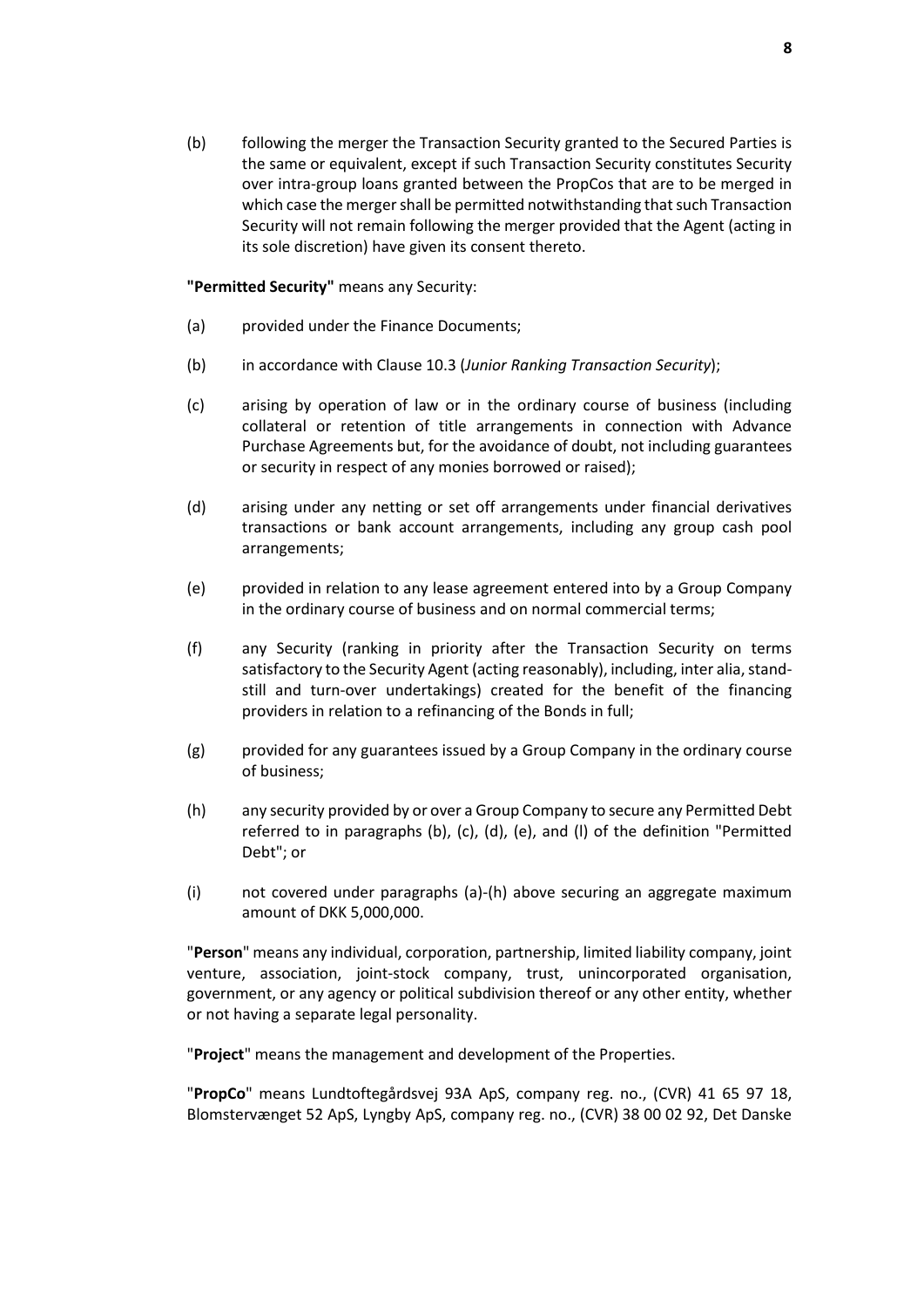Filmstudie A/S, company reg. no., (CVR) 28516797 and any other entity incorporated in Denmark or Germany, majority owned and controlled by the Issuer, owning a Property.

"**Properties**" means initially:

- (a) Lundtoftegårdsvej 93A, DK-2800 Kongens Lyngby, title number 13at Lundtofte By, Lundtofte, flat no. 3 (the "**Lundtofte Property**");
- (b) Blomstervænget 52, DK-2800 Kongens Lyngby, property title nr 22mf and 22rc; and
- (c) any other property acquired by the Issuer or a direct or indirect Subsidiary of the Issuer,

(each a "**Property**").

"**Record Date**" means the fifth (5) Business Day prior to (i) an Interest Payment Date, (ii) a Redemption Date, (iii) a date on which a payment to the Bondholders is to be made under Clause [15](#page-33-0) (*[Distribution of Proceeds](#page-33-0)*), (iv) the date of a Bondholders' Meeting, or (v) another relevant date, or in each case such other Business Day falling prior to a relevant date if generally applicable on the Swedish bond market.

"**Redemption Date**" means the date on which the relevant Bonds are to be redeemed or repurchased in accordance with Clause [9](#page-22-0) (*[Redemption and Repurchase of the Bonds](#page-22-0)*).

"**Related Party**" means a person who is: (A) married to a Main Owner or (B) a sibling, parent, child or grandchild of a Main Owner.

"**Secured Obligations**" means all present and future, actual and contingent, liabilities and obligations at any time due, owing or incurred by the Issuer towards the Secured Parties outstanding from time to time under the Finance Documents.

"**Secured Parties**" means the Bondholders and the Agent (including in its capacity as Agent under the Agency Agreement and in its capacity as security agent).

"**Securities Account**" means the account for dematerialised securities maintained by the CSD pursuant to the Financial Instruments Accounts Act in which (i) an owner of such security is directly registered or (ii) an owner's holding of securities is registered in the name of a nominee.

"**Security**" means a mortgage, charge, pledge, lien, security assignment or other security interest securing any obligation of any Person, or any other agreement or arrangement having a similar effect.

"**Security Agent**" means the security agent holding the Transaction Security on behalf of the Secured Parties, being Intertrust (Sweden) AB, reg. no. 556625-5476, P.O. Box 16285, SE-103 25 Stockholm, Sweden on the First Issue Date.

"**Security Documents**" means the security documents pursuant to which the Transaction Security is created and any other document designated as a Security Document by the Issuer and the Agent.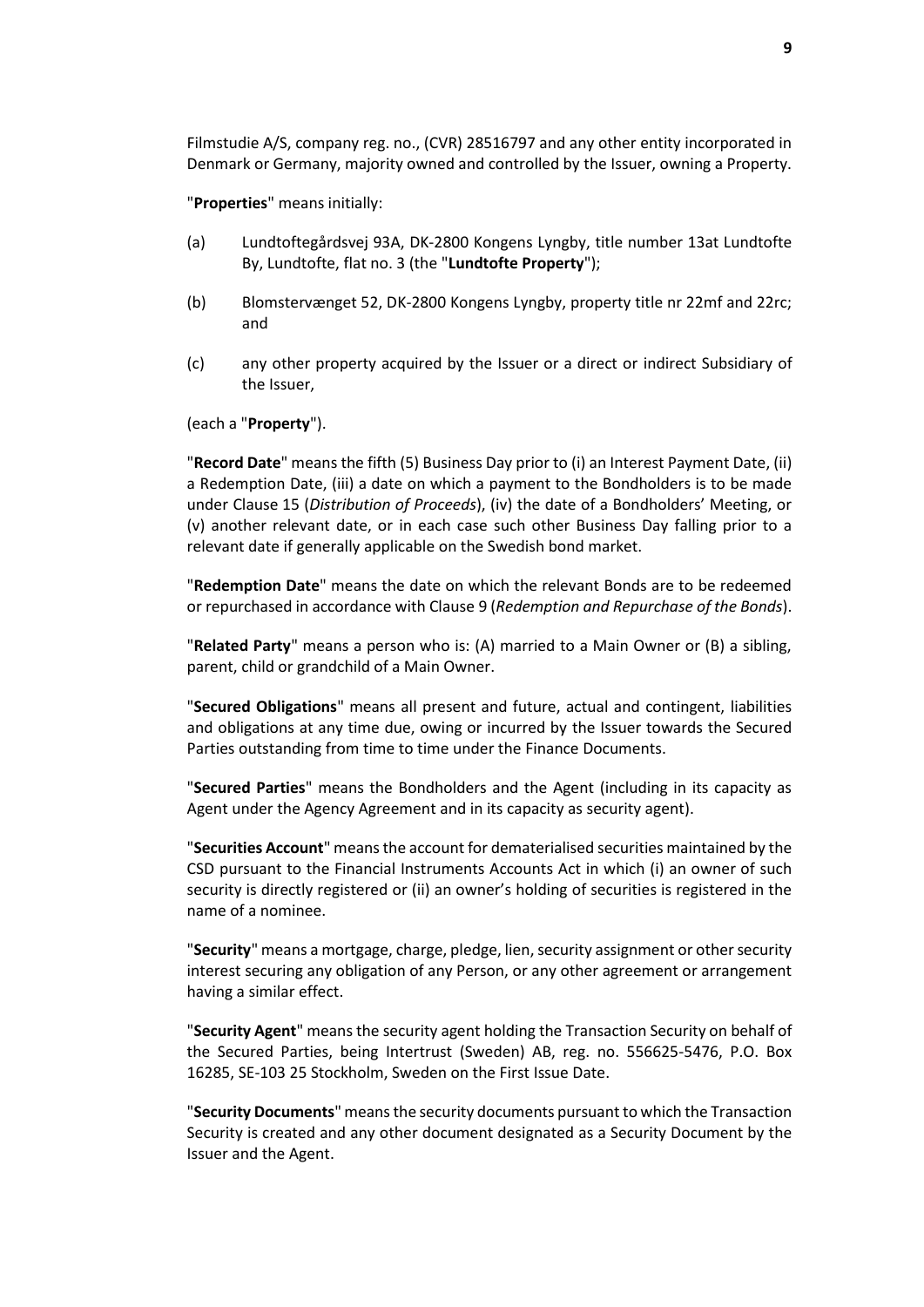"**SEK Bond**" means a debt instrument for the Nominal Amount, denominated in SEK and which is governed by and issued under these Terms and Conditions, with ISIN SE0017085400.

"**Senior Financing**" means any working capital facility agreement, mortgage loan or similar agreement providing financing for general corporate purposes including financing or refinancing of the acquisition of any Property between the Issuer, or a PropCo, and a third party (which is not owned or controlled by (i) the Sole Shareholder, or (ii) any owner of the Sole Shareholder and the funds are provided on arm's length terms).

"**Sole Shareholder**" means NPV Development ApS, company reg. (CVR) no. 31 18 65 95.

**"Subordinated Loans"** means any shareholder loan made to the Issuer as debtor, if such loan:

- (a) according to the Subordination Agreement is subordinated to the obligations of the Issuer under the Finance Documents;
- (b) according to its terms has a final redemption date or, when applicable, early redemption dates or instalment dates which occur after the Final Maturity Date; and
- (c) according to its terms yield only payment-in-kind interest and/or cash interest that is payable after the Final Maturity Date.

**"Subordination Agreement"** means the subordination agreement entered into between, amongst others, the Issuer, the Agent and any creditor providing Subordinated Loans.

**"Subsequent Bond Issue"** has the meaning set forth in Claus[e 2\(e\).](#page-15-1)

"**Subsequent Bonds**" means any Bonds issued after the First Issue Date on one or more occasions.

"**Subsidiary**" means, in respect of which such Person, directly or indirectly:

- (a) owns shares or ownership rights representing more than fifty (50) per cent. of the total number of votes held by the owners;
- (b) otherwise controls more than fifty (50) per cent. of the total number of votes held by the owners; or
- (c) has the power to appoint and remove all, or the majority of, the members of the board of directors or other governing body.

"**Swedish Kronor**" and "**SEK**" means the lawful currency of Sweden.

"**TARGET Day**" means any day on which the Trans-European Automated Real-time Gros Settlement Express Transfer payment system is open for the settlement of payments in EUR.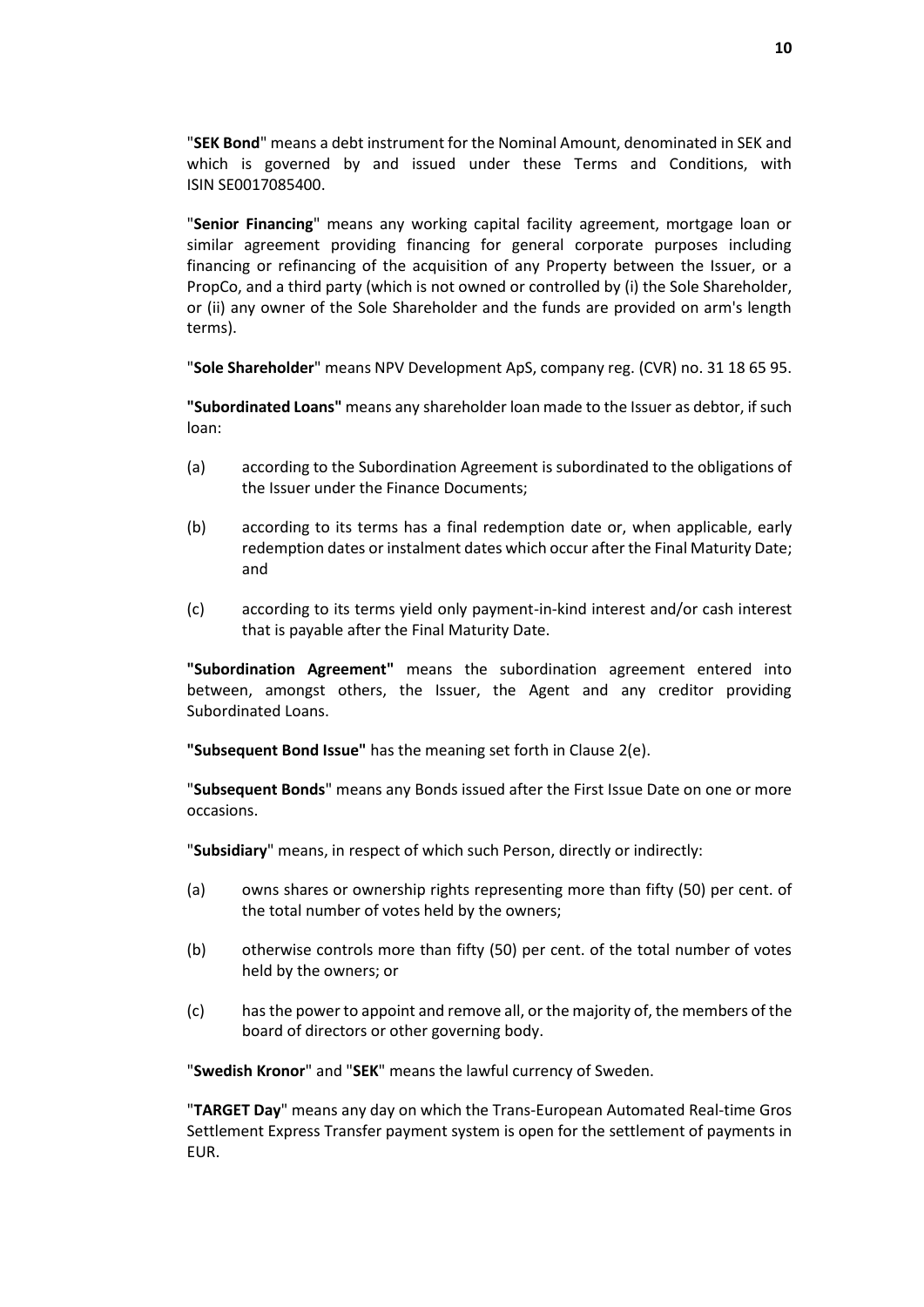"**Total Nominal Amount**" means the total aggregate Nominal Amount of the Bonds outstanding at the relevant time.

**"Transaction Costs"** means all fees, costs and expenses, stamp, registration and other taxies incurred by the Issuer or any other member of the Group in connection with a Bond Issue.

"**Transaction Security**" means the Security provided for the Secured Obligations pursuant to the Security Documents, initially being:

- (a) a Danish law governed first priority pledge over all the shares in the Issuer granted by the Sole Shareholder;
- (b) a Danish law governed pledge over all the shares in each PropCo once established or acquired;
- (c) a Danish law governed first priority pledge over any current and future Downstream Loans;
- (d) a Danish law governed first priority pledge over the Deposit Account; and
- (e) if and when applicable, a Danish law governed first priority pledge over the Disposal Proceeds Account.

**"Valuation"** means a valuation of the Properties prepared and issued by an independent and reputable appraiser, specifying the Value of the Properties, not older than six months.

**"Value"** means (i) the market combined value of the Properties pursuant to the most recent Valuation, or (ii) if so requested by the Agent, the average value of two Valuations; provided, in each case, that, if the Valuation is prepared for the purpose of an Incurrence Test to measure the capacity for new Financial Indebetness, the market value of the Properties may, as relevant, take into account value accretion of the Properties reasonably expected to materialize from projected, specific spend of such new Financial Indebtedness.

"**Written Procedure**" means the written or electronic procedure for decision making among the Bondholders in accordance with Clause [18](#page-38-0) (*[Written Procedure](#page-38-0)*).

#### **1.2 Construction**

- (a) Unless a contrary indication appears, any reference in these Terms and Conditions to:
	- (i) "**assets**" includes present and future properties, revenues and rights of every description;
	- (ii) any agreement or instrument is a reference to that agreement or instrument as supplemented, amended, novated, extended, restated or replaced from time to time;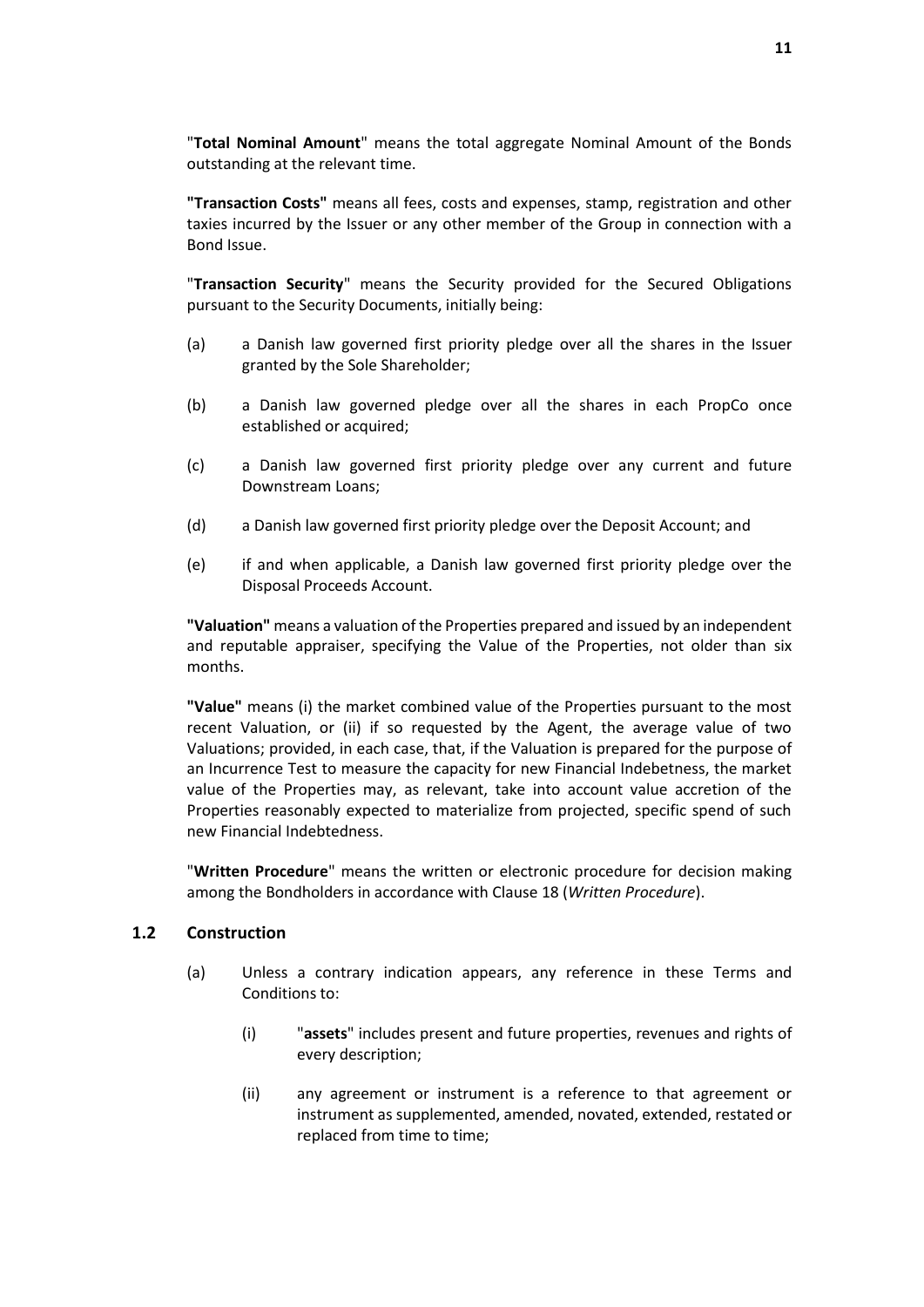- (iii) a "**regulation**" includes any regulation, rule or official directive, request or guideline (whether or not having the force of law) of any governmental, intergovernmental or supranational body, agency, department or regulatory, self-regulatory or other authority or organisation;
- (iv) an Event of Default is "**continuing**" if it has not been remedied or waived;
- (v) a provision of law is a reference to that provision as amended or reenacted; and
- (vi) a time of day is a reference to Stockholm time.
- (b) Subject to paragraph (e) below, when ascertaining whether a limit or threshold specified in Danish Krone has been attained or broken, an amount in another currency shall be counted on the basis of the rate of exchange for such currency against Danish Krone for the previous Business Day, as published by the Danish Central Bank (Da. *Danmarks Nationalbank*) on its website (www.nationalbanken.dk). If no such rate is available, the most recently published rate shall be used instead.
- (c) Notwithstanding paragraph (d) above, at a Bondholders' Meeting or by way of a Written Procedure, the calculations of whether a quorum exists and if the relevant consent has been obtained, shall be made in SEK. Each Bond shall always entitle to one vote at a Bondholders' Meeting or by way of a Written Procedure. The value of the vote of each SEK Bond shall be the Nominal Amount and the value of the vote of each EUR Bond converted into SEK at the Initial Exchange Ratio. For the avoidance of doubt, the Adjusted Nominal Amount shall at all times be calculated based on the Initial Exchange Ratio.
- (d) A notice shall be deemed to be sent by way of press release if it is made available to the public within the European Economic Area promptly and in a nondiscriminatory manner.
- (e) No delay or omission of the Agent, the Security Agent or of any Bondholder to exercise any right or remedy under the Finance Documents shall impair or operate as a waiver of any such right or remedy.
- (f) The privacy notice and any other information contained in this document before the table of contents section do not form part of these Terms and Conditions and may be updated without the consent of the Bondholders and the Agent.

# <span id="page-14-1"></span><span id="page-14-0"></span>**2. Status of the Bonds**

(a) The SEK Bonds are denominated in Swedish Kronor and the EUR Bonds are denominated in Euro and each Bond is constituted by these Terms and Conditions. The Issuer undertakes to make payments in relation to the Bonds and to comply with these Terms and Conditions.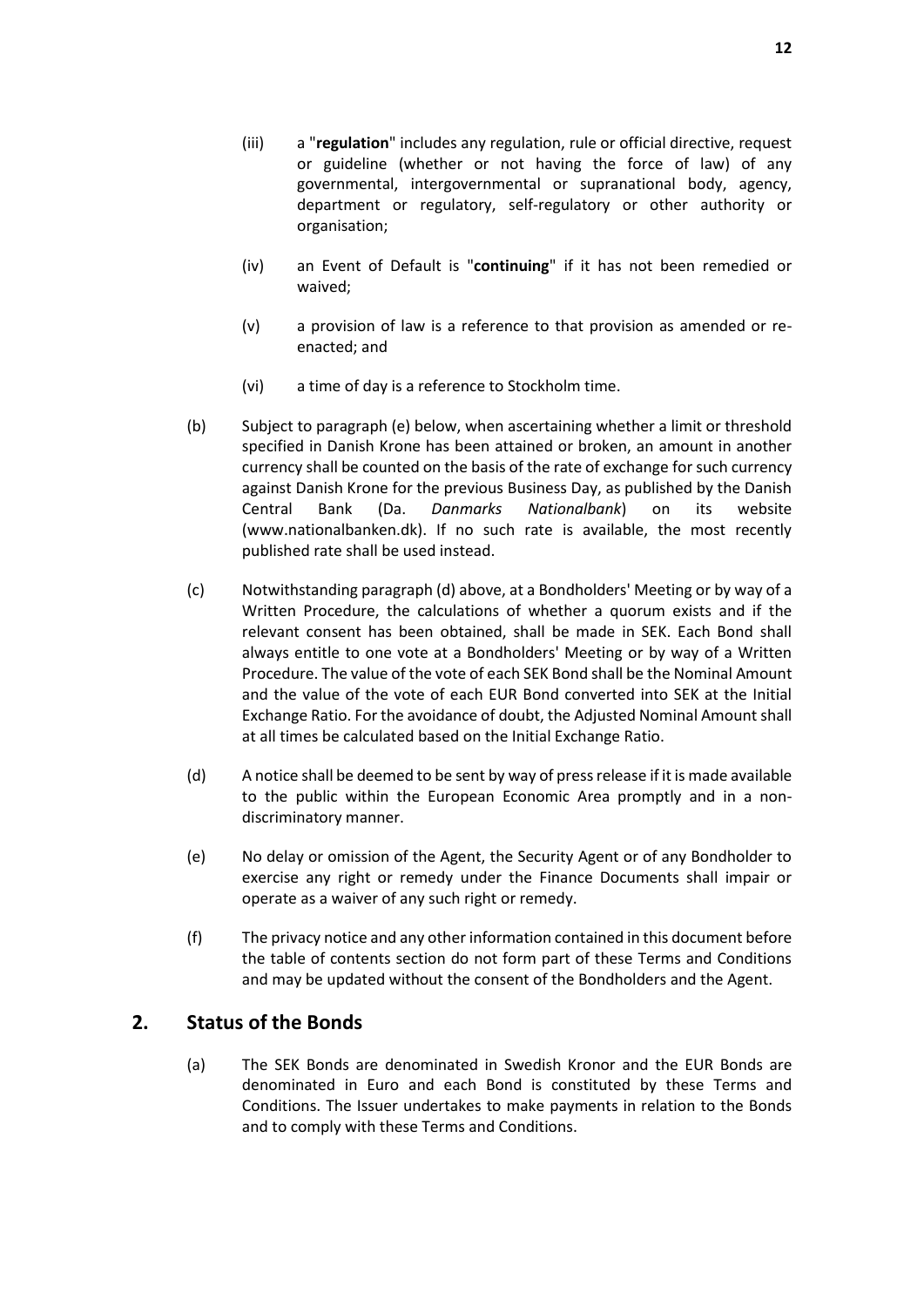- (b) By subscribing for Bonds, each initial Bondholder agrees that the Bonds shall benefit from and be subject to the Finance Documents and by acquiring Bonds, each subsequent Bondholder confirms such agreement.
- <span id="page-15-0"></span>(c) The Nominal Amount of each SEK Bond is SEK 10,000 and the nominal amount of each EUR Bond is EUR 1,000 (the "**Nominal Amount**"). The Total Nominal Amount of the Initial Bonds is SEK 54,400,000 and EUR 8,850,000. All Initial Bonds are issued on a fully paid basis at an issue price of 100 per cent. of the Nominal Amount, provided that Initial Bonds may also be sold at a price below par to larger investors in which case the difference shall be reduced from the Arranger's arrangement fee with respect to the Bond Issue.
- (d) The minimum permissible investment in the Initial Bond Issue is SEK 1,100,000. (or at least the SEK equivalent of EUR 100,000) and EUR 100,000, respectively.
- <span id="page-15-1"></span>(e) Provided that the Incurrence Test is met (calculated pro forma including such issue), the Issuer may, at one or several occasions, issue Subsequent Bonds (each such issue, a "**Subsequent Bond Issue**"). Subsequent Bonds shall benefit from and be subject to the Finance Documents, and, for the avoidance of doubt, the ISIN, the Interest Rate, the Nominal Amount and the Final Maturity Date applicable to the Initial Bonds shall apply to Subsequent Bonds. The price of the Subsequent Bonds may be set at a discount or at a premium compared to the Nominal Amount. The maximum total nominal amount of the Bonds (the Initial Bonds and all Subsequent Bonds) may not exceed the DKK 500,000,000 equivalent in SEK or EUR (as applicable) unless a consent from the Bondholders is obtained in accordance with Clause [16\(e\)\(i\).](#page-35-0) Each Subsequent Bond shall entitle its holder to Interest in accordance with Clause [8\(a\),](#page-21-2) and otherwise have the same rights as the Initial Bonds.
- <span id="page-15-2"></span>(f) The Bonds constitute direct, general, unconditional, unsubordinated and secured obligations of the Issuer and shall at all times rank (i) without any preference among them and (ii) at least *pari passu* with all direct, unconditional, unsubordinated and unsecured obligations of the Issuer, except those obligations which are mandatorily preferred by law.
- (g) The Bonds are freely transferable but the Bondholders may be subject to purchase or transfer restrictions with regard to the Bonds, as applicable, under local laws to which a Bondholder may be subject. Each Bondholder must ensure compliance with such restrictions at its own cost and expense.
- <span id="page-15-3"></span>(h) No action is being taken in any jurisdiction that would or is intended to permit a public offering of the Bonds or the possession, circulation or distribution of any document or other material relating to the Issuer or the Bonds in any jurisdiction other than Sweden, where action for that purpose is required. Each Bondholder must inform itself about, and observe, any applicable restrictions to the transfer of material relating to the Issuer or the Bonds.
- (i) Euroclear Sweden AB, shall perform its obligations as CSD in respect of the Bonds and in accordance with the rules and regulations for issuers and issuing agents as regularly applied to it in relation to Swedish bond offerings.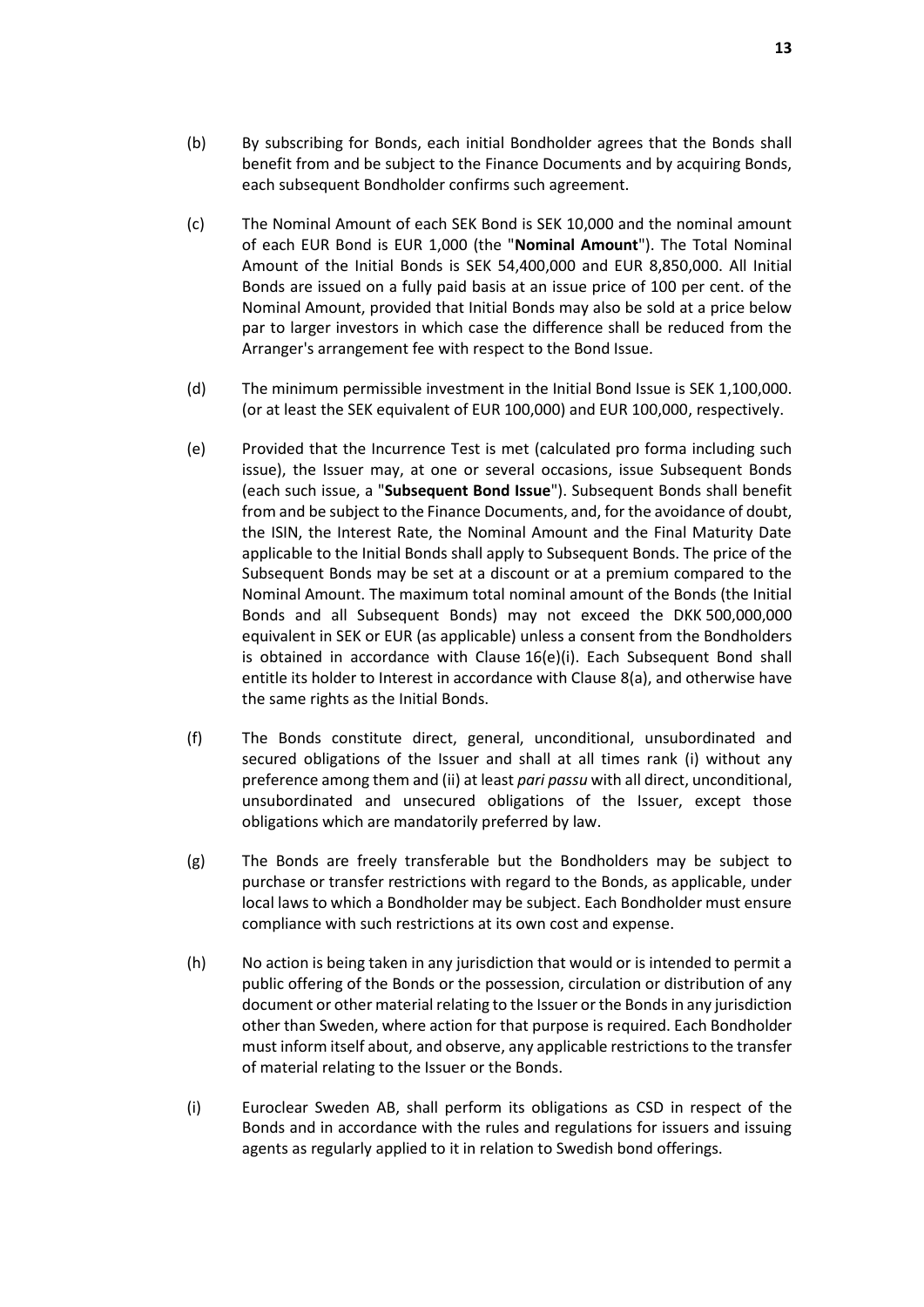<span id="page-16-2"></span>(j) The Issuer shall have an option to extend the original Final Maturity Date with twelve (12) months by giving notice to the Agent and the Bondholders at least twenty (20) Business Days prior to the original Final Maturity Date, provided that no Event of Default is outstanding and continuing on the date when the Issuer gives written notice (the "**Extension Option**").

# <span id="page-16-0"></span>**3. Use of Proceeds**

### <span id="page-16-3"></span>**3.1 Use of Proceeds**

- (a) The proceeds from the Initial Bond Issue and the Subsequent Bond Issues shall be used to finance:
	- (i) payment of Transaction Costs;
	- (ii) refinancing of debt incurred under any Senior Financing (including the Lundtofte Loan Agreement);
	- (iii) acquisitions of one or more Properties directly or, by way of Downstream Loans and/or equity injections to a PropCo;
	- (iv) development, construction and transaction costs on one or more of the acquired Properties (including, but not limited to, registration fees (Da. *tinglysningsafgift*);
	- (v) general corporate purposes of the Group (including, but not limited to, business acquisitions and capital expenditure as well as payment of Interest or other expenses relating to the Bonds);
	- (vi) in connection with the Initial Bond Issue, towards deposit of an amount equal to twelve (12) months Interest Payments (calculated on the Initial Issue Date) on the Deposit Account; and
	- (vii) in connection with a Subsequent Bond Issue, the Issuer may elect (at its sole discretion) to apply an additional amount of Net Proceeds towards deposit on the Deposit Account.
- (b) The Issuer may acquire the Properties separately.
- (c) The Issuer may refinance the Lundtofte Loan Agreement, in whole or in part, on the First Issue Date by setting off debt under the Lundtofte Loan Agreement against Bonds on a SEK for SEK and EUR for EUR basis (as applicable).

# <span id="page-16-1"></span>**4. Conditions Precedent**

### **4.1 The Escrow Accounts**

The proceeds from a Bond Issue shall be held by the Arranger on the Escrow Accounts and shall be released to the Issuer when the conditions precedent for disbursement of the Net Proceeds for the Bonds have been fulfilled pursuant to Clause [4.2](#page-17-0) (*[Conditions](#page-17-0)*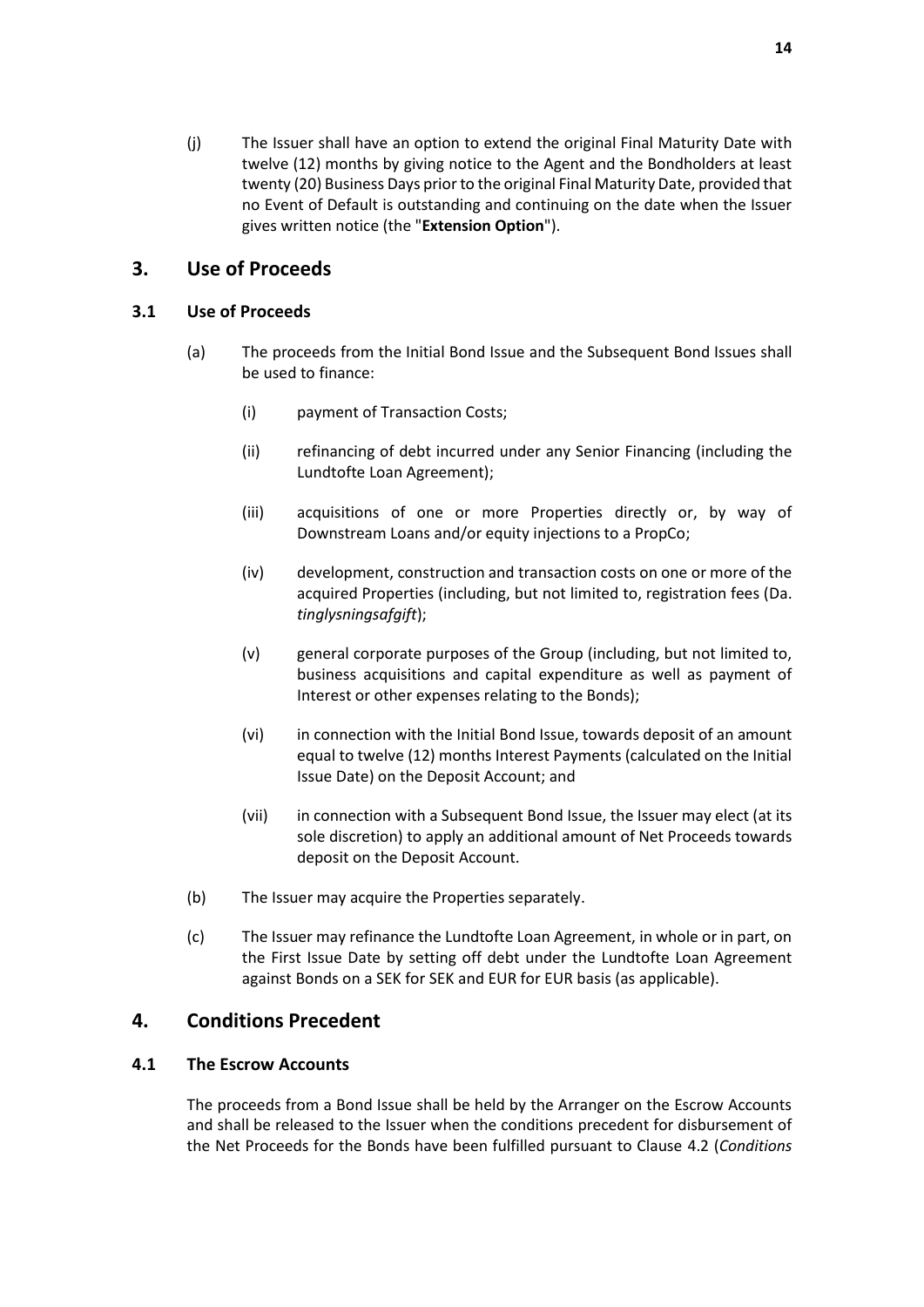*[Precedent for Disbursement of Net Proceeds from the Initial Bonds](#page-17-0)*) or Clause [4.3](#page-18-0) (*[Conditions Precedent for Disbursement in connection with Subsequent Bond Issues](#page-18-0)*), as applicable. For the avoidance of doubt, Net Proceeds may be partially released, to acquire one Property, provided that the conditions precedent relating to that Property are fulfilled.

# <span id="page-17-0"></span>**4.2 Conditions Precedent for Disbursement of Net Proceeds from the Initial Bonds**

- (a) The Agent's approval of the disbursement from the Escrow Accounts of the Net Proceeds from the Initial Bond Issue is subject to the following documents being received by the Agent, in form and substance satisfactory to it (acting reasonably), and that the following actions have been taken or will occur on the disbursement date:
	- (i) constitutional documents and corporate resolutions (approving the relevant Finance Documents and authorising a signatory/-ies to execute the Finance Documents) for the Issuer and each other party to a Finance Document (other than the Agent and the Security Agent), together constituting evidence that the Finance Documents have been duly executed;
	- (ii) copies of the Finance Documents, duly executed by each party thereto (however excluding any PropCo, and related Transaction Security, not acquiring a Property in connection with the Initial Bond Issue);
	- (iii) a duly executed Compliance Certificate evidencing that the Incurrence Test is met in connection with the Initial Bond Issue;
	- (iv) evidence that the Transaction Security either has been or will, immediately following disbursement from the Escrow Account, be perfected in accordance with the terms of the Finance Documents;
	- (v) evidence that the Deposit Account, immediately following disbursement, will be funded with an amount equal to twelve (12) months Interest payments calculated on the amount outstanding on the First Issue Date;
	- (vi) a funds flow statement from the Issuer describing the use of the Net Proceeds;
	- (vii) if relevant, a closing certificate signed by the Issuer confirming that all closing conditions for the acquisition of the relevant Property or Properties, including arrangements for equity/subordinated loan commitments(except for the payment of the purchase price) have been satisfied or waived and that the acquisition will be consummated immediately upon disbursement of funds from the Escrow Account;
	- (viii) legal opinion(s) on the capacity and due execution of the Finance Document with respect of each party thereto; and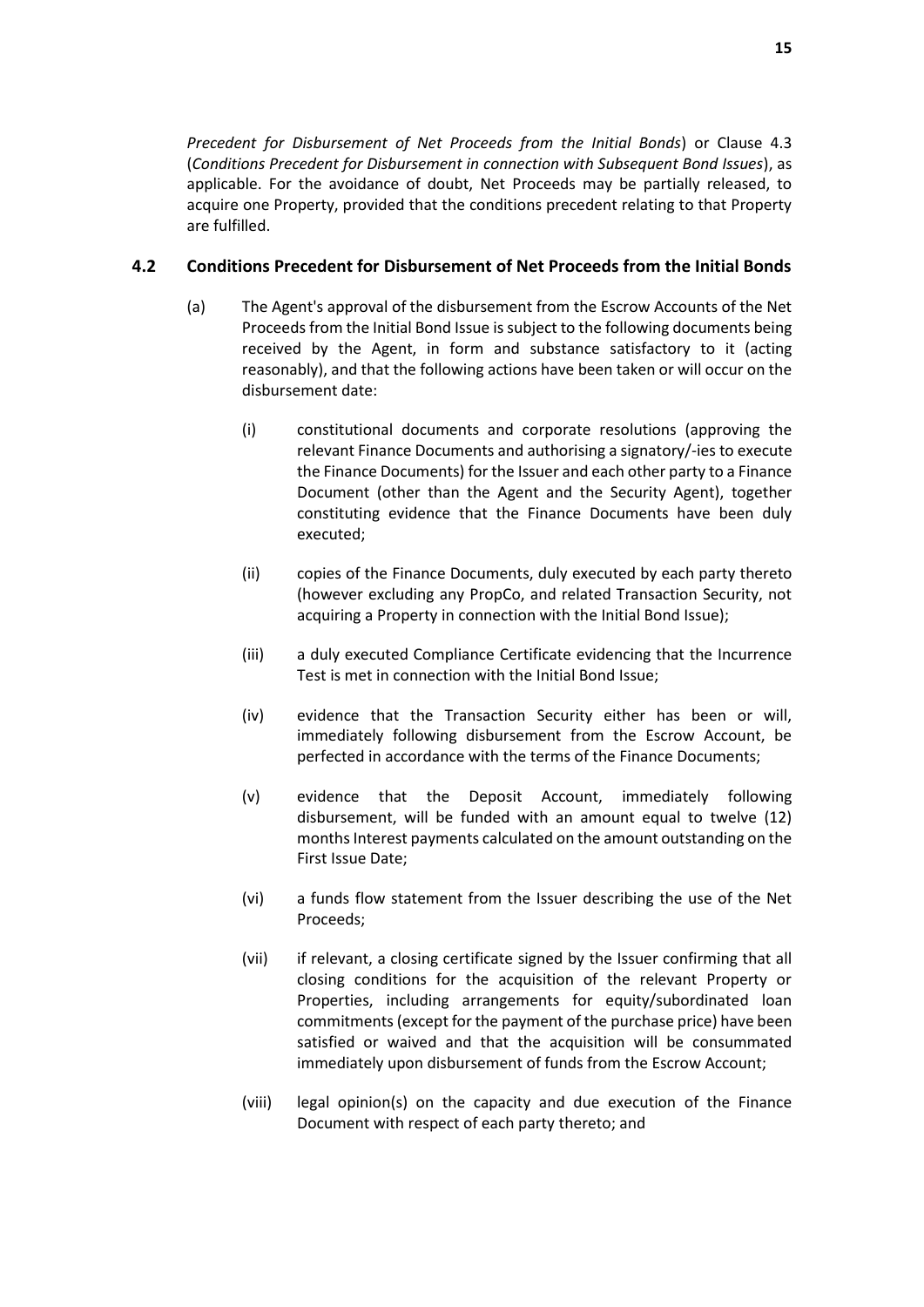- (ix) legal opinion(s) on the validity and enforceability of any Finance Document not governed by Swedish law.
- (b) The Issuer may acquire the Properties separately.
- (c) The Agent may assume that the documentation and evidence delivered to it pursuant to Claus[e 4.2\(](#page-17-0)a) is accurate, legally valid, enforceable, correct, true and complete unless it has actual knowledge to the contrary and the Agent does not have to verify or assess the contents of any such documentation. The Agent does not have any obligation to review the documentation and evidence referred to in Clause [4.2\(](#page-17-0)a) above from a legal or commercial perspective of the Bondholders.
- (d) When the conditions precedent for disbursement set out in Clause [4.2\(](#page-17-0)a) have been received to the satisfaction of the Agent (acting reasonably), the Agent shall notify the Arranger that the Net Proceeds shall be released from the Escrow Accounts, to be applied as set out in Clause [3.1](#page-16-3) (*[Use of Proceeds](#page-16-0)*), and the Agent shall thereafter or in connection therewith release the pledge over the Escrow Accounts.
- (e) If the conditions precedent for disbursement relating to the acquisition of the Lundtofte Property have not been fulfilled to the satisfaction of the Agent (acting reasonably) or waived by the Agent within sixty (60) Business Days from the First Issue Date, the Issuer shall redeem all Bonds at a price equal to 100 per cent. of the initial Nominal Amount together with any accrued Interest. The Arranger shall fund such repayment with the amounts standing to the credit on the Escrow Accounts and any remaining amount shall be paid by the Issuer.

### <span id="page-18-0"></span>**4.3 Conditions Precedent for Disbursement in connection with Subsequent Bond Issues**

- (a) The Agent's approval of the disbursement from the Escrow Accounts of the Net Proceeds from a Subsequent Bond Issue is subject to the following documents being received by the Agent, in form and substance satisfactory to it (acting reasonably), and that the following actions have been taken or will occur on the disbursement date:
	- (i) duly executed corporate authorization documents, issued by each party to the Finance Documents (other than the Agent and the Security Agent);
	- (ii) copies of any Finance Documents not already duly executed, duly executed by the parties there to (however excluding any PropCo, and related Transaction Security, not acquiring a Property in connection with the relevant Subsequent Bond Issue);
	- (iii) evidence that the Transaction Security, not already duly executed, either has been or will, immediately following disbursement from the Escrow Account, be perfected in accordance with the terms of the Finance Documents;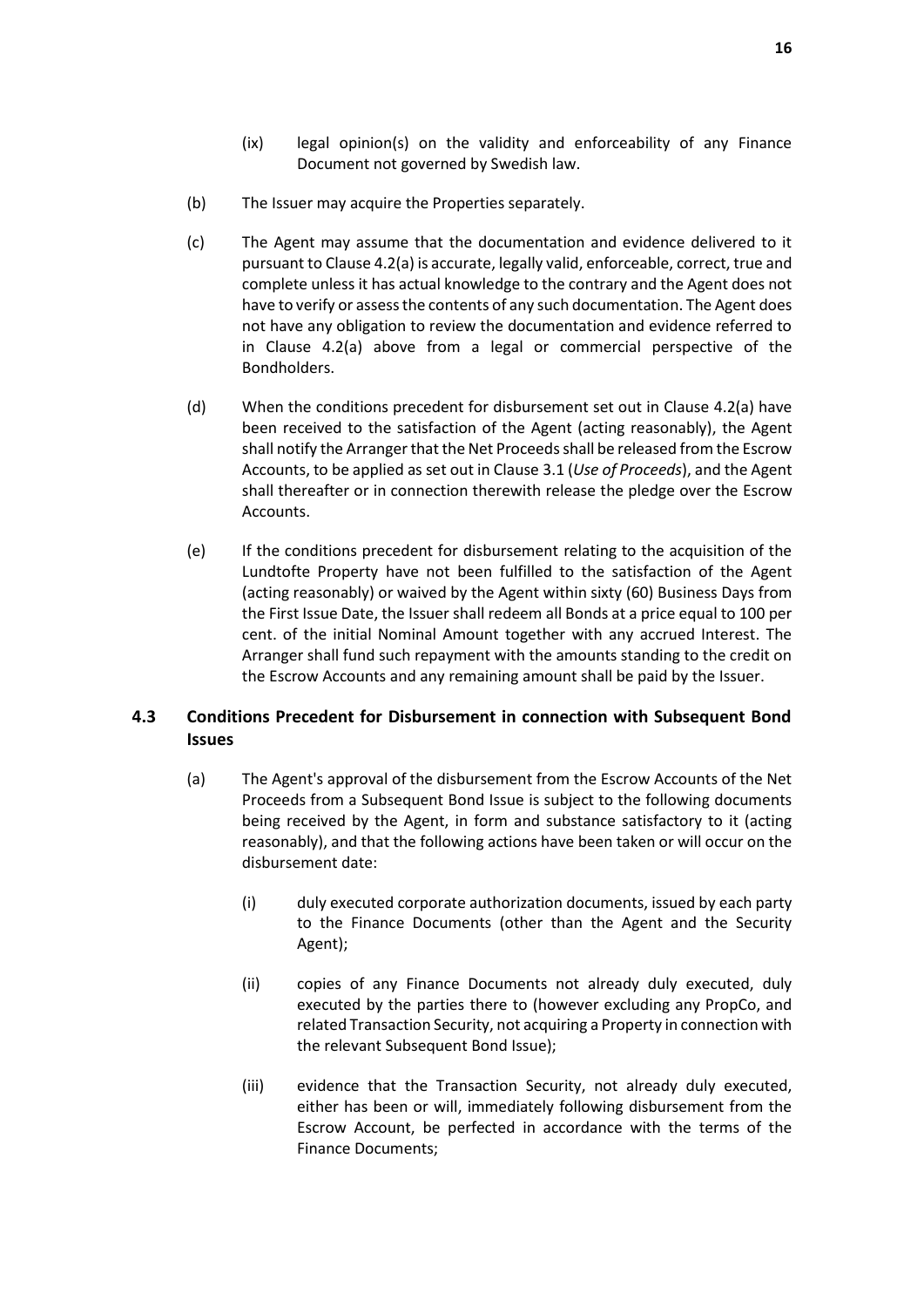- (iv) a funds flow statement from the Issuer describing the use of the Net Proceeds;
- (v) if applicable, a closing certificate signed by the Issuer confirming that all closing conditions for the acquisition of the relevant Property or Properties (except for the payment of the purchase price) have been satisfied or waived and that the acquisition will be consummated immediately upon disbursement of funds from the Escrow Account;
- (vi) a duly executed Compliance Certificate evidencing that the Incurrence Test is met in connection with the Subsequent Bond Issue;
- (vii) legal opinion(s) on the capacity and due execution of the additional Finance Document with respect of each party thereto; and
- (viii) legal opinion(s) on the validity and enforceability of any additional Finance Document not governed by Swedish law.
- (b) The Agent may assume that the documentation and evidence delivered to it pursuant to Clause 4.3(a) is accurate, legally valid, enforceable, correct, true and complete unless it has actual knowledge to the contrary and the Agent does not have to verify or assess the contents of any such documentation. The Agent does not have any obligation to review the documentation and evidence referred to in Clause 4.3(a) above from a legal or commercial perspective of the Bondholders.
- (c) When the conditions precedent for disbursement set out in Clause 4.3(a) have been received to the satisfaction of the Agent (acting reasonably), the Agent shall notify the Arranger that the Net Proceeds shall be released from the Escrow Accounts, to be applied as set out in Claus[e 3.1](#page-16-3) (*Use of Proceeds*), and the Agent shall thereafter or in connection therewith release the pledge over the Escrow Accounts.

### **4.4 Disbursements from the Deposit Account**

The Issuer may request that all or parts of the funds deposited on the Deposit Account are disbursed and transferred to the relevant interest payment account up to five (5) Business Days prior to an Interest Payment Date by requesting such disbursement from the Agent, accompanied with reasonable evidence showing that the disbursed funds will be used to pay Interest on the Bonds.

#### **4.5 Disbursement from the Disposal Proceeds Account**

The Issuer may request that all or parts of the funds deposited on the Disposal Proceeds Account are disbursed by requesting such disbursement from the Agent, accompanied with reasonable evidence showing that the disbursed funds will be are applied towards one or several of the following:

(a) a voluntary partial redemption of the Bonds in accordance with the Terms and Conditions of the Bonds;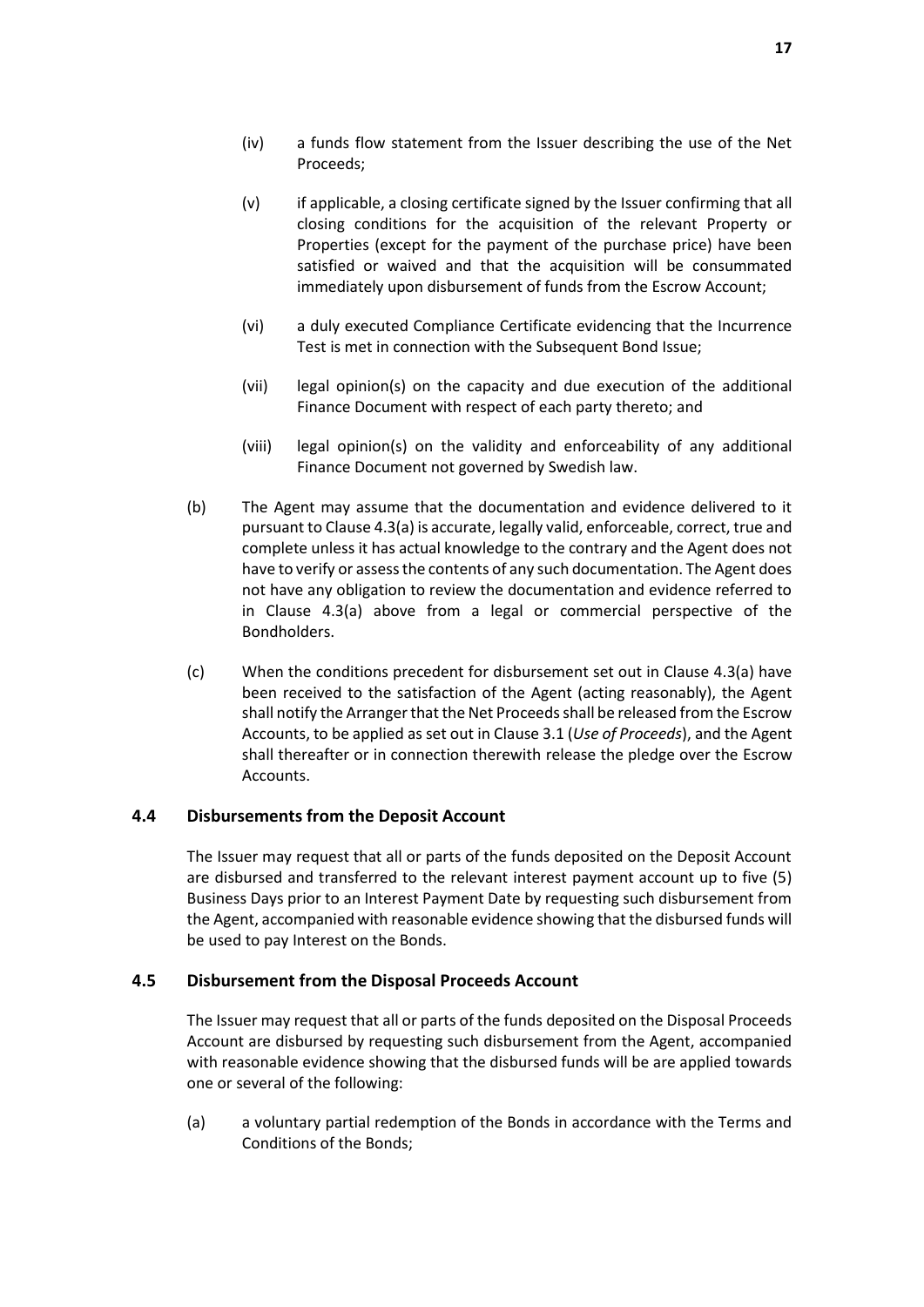- (b) total redemption of the Bonds; or
- (c) financing a Permitted Acquisition.

# <span id="page-20-0"></span>**5. Bonds in Book-Entry Form**

- (a) The Bonds will be registered for the Bondholders on their respective Securities Accounts and no physical notes will be issued. Accordingly, the Bonds will be registered in accordance with the Financial Instruments Accounts Act. Registration requests relating to the Bonds shall be directed to an Account Operator.
- (b) The Issuer shall at all times ensure that the registration of the Bonds in the CSD is correct.
- (c) Those who according to assignment, Security, the provisions of the Swedish Children and Parents Code (Sw. *föräldrabalken (1949:381)*), conditions of will or deed of gift or otherwise have acquired a right to receive payments in respect of a Bond shall register their entitlements to receive payment in accordance with the Financial Instruments Accounts Act.
- (d) The Issuer (and the Agent and/or the CSD Agent when permitted under the CSD's applicable regulations) shall be entitled to obtain information from the debt register (Sw. *skuldbok*) and/or securities depositary kept by the CSD in respect of the Bonds. At the request of the Agent, the Issuer shall promptly obtain such information and provide it to the Agent.
- (e) For the purpose of or in connection with any Bondholders' Meeting or any Written Procedure, the CSD Agent shall be entitled to obtain information from the debt register kept by the CSD in respect of the Bonds.
- (f) The Issuer shall issue any necessary power of attorney to such Persons employed by the Agent, as notified by the Agent, in order for such individuals to independently obtain information directly from the debt register kept by the CSD in respect of the Bonds. The Issuer may not revoke any such power of attorney unless directed by the Agent or unless consent thereto is given by the Bondholders.

# <span id="page-20-1"></span>**6. Right to Act on Behalf of a Bondholder**

- (a) If any Person other than a Bondholder wishes to exercise any rights under the Finance Documents, it must obtain a power of attorney or other proof of authorisation from the Bondholder or a successive, coherent chain of powers of attorney or proofs of authorisation starting with the Bondholder and authorising such Person.
- <span id="page-20-2"></span>(b) A Bondholder may issue one or several powers of attorney or other authorisation to third parties to represent it in relation to some or all of the Bonds held by it. Any such representative may act independently under the Finance Documents in relation to the Bonds for which such representative is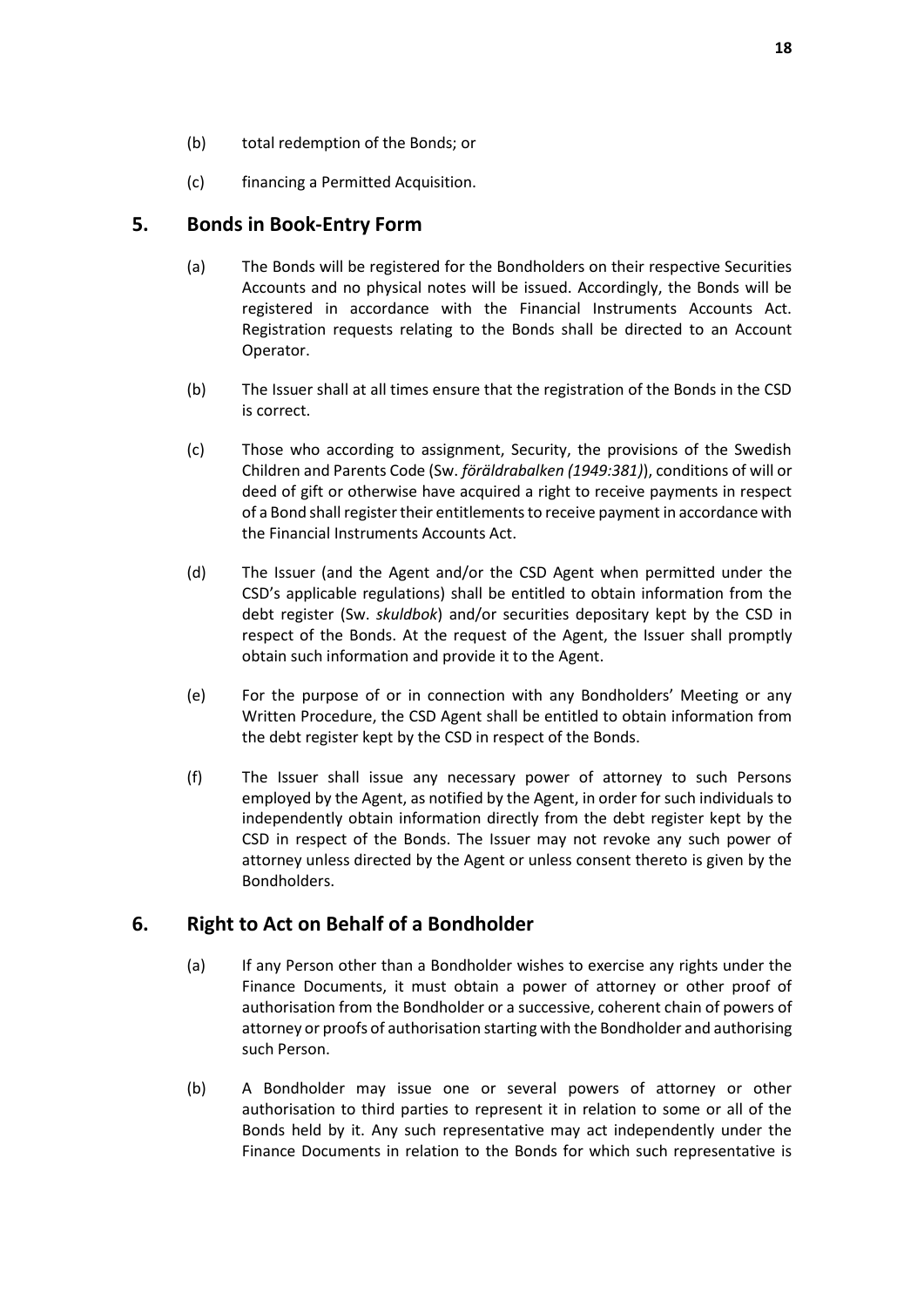entitled to represent the Bondholder and may further delegate its right to represent the Bondholder by way of a further power of attorney.

(c) The Agent shall only have to examine the face of a power of attorney or other proof of authorisation that has been provided to it pursuant to Clause [6\(b\)](#page-20-2) and may assume that it has been duly authorised, is valid, has not been revoked or superseded and that it is in full force and effect, unless otherwise is apparent from its face.

# <span id="page-21-3"></span><span id="page-21-0"></span>**7. Payments in Respect of the Bonds**

- (a) Any payment or repayment under the Finance Documents, or any amount due in respect of a repurchase of any Bonds, shall be made to such Person who is registered as a Bondholder on the Record Date prior to an Interest Payment Date or other relevant due date, or to such other Person who is registered with the CSD on such date as being entitled to receive the relevant payment, repayment or repurchase amount.
- (b) If a Bondholder has registered, through an Account Operator, that principal, interest or any other payment shall be deposited in a certain bank account, such deposits will be effected by the CSD on the relevant payment date. Should the CSD, due to a delay on behalf of the Issuer or some other obstacle, not be able to effect payments as aforesaid, the Issuer shall procure that such amounts are paid to the Persons who are registered as Bondholders on the relevant Record Date as soon as possible after such obstacle has been removed.
- (c) If, due to any obstacle for the CSD, the Issuer cannot make a payment or repayment, such payment or repayment may be postponed until the obstacle has been removed. Interest shall accrue without any default interest in accordance with Clause [8\(d\)](#page-22-3) during such postponement.
- (d) If payment or repayment is made in accordance with this Clause [7,](#page-21-0) the Issuer and the CSD shall be deemed to have fulfilled their obligation to pay, irrespective of whether such payment was made to a Person not entitled to receive such amount.
- (e) The Issuer is not liable to gross-up any payments under the Finance Documents by virtue of any withholding tax, public levy or the similar.

### <span id="page-21-2"></span><span id="page-21-1"></span>**8. Interest**

(a) Each Initial Bond carries Interest at the Interest Rate from (but excluding) the First Issue Date up to (and including) the relevant Redemption Date. Any Subsequent Bond will carry Interest at the Interest Rate from (but excluding) the Interest Payment Date falling immediately prior to its issuance (or the First Issue Date if there is no such Interest Payment Date) up to (and including) the relevant Redemption Date.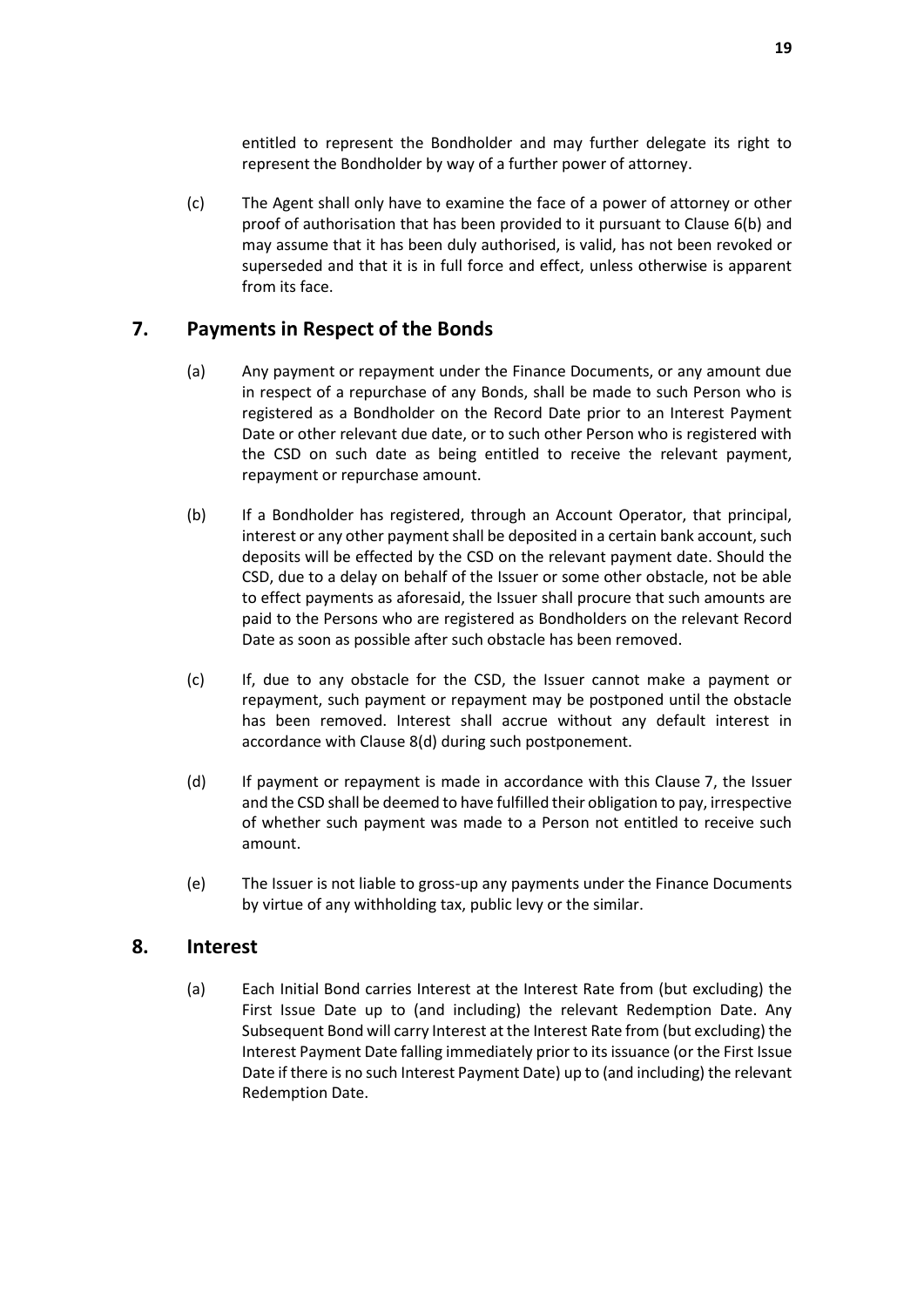- (b) Interest accrues during an Interest Period. Payment of Interest in respect of the Bonds shall be made to the Bondholders on each Interest Payment Date for the preceding Interest Period.
- <span id="page-22-2"></span>(c) Interest shall be calculated on the basis of a 360-day year comprised of twelve months of 30 days each and, in case of an incomplete month, the actual number of days elapsed (30/360-days basis).
- <span id="page-22-3"></span>(d) If the Issuer fails to pay any amount payable by it on its due date, default interest shall accrue on the overdue amount from (but excluding) the due date up to (and including) the date of actual payment at a rate which is five (5) per cent. higher than the Interest Rate. Accrued default interest shall not be capitalised. No default interest shall accrue where the failure to pay was solely attributable to the Agent or the CSD, in which case the Interest Rate shall apply instead.

# <span id="page-22-0"></span>**9. Redemption and Repurchase of the Bonds**

### **9.1 Redemption at Maturity**

The Issuer shall redeem all, but not only some, of the outstanding Bonds in full on the Final Maturity Date with an amount per Bond equal to the Nominal Amount together with accrued but unpaid Interest. If the Final Maturity Date is not a Business Day, then the redemption shall occur on the first following Business Day.

### **9.2 Issuer's Purchase of Bonds**

The Issuer may, subject to applicable law, at any time and at any price purchase Bonds on the market or in any other way. The Bonds held by the Issuer may at the Issuer's discretion be retained, sold or cancelled.

# <span id="page-22-4"></span><span id="page-22-1"></span>**9.3 Voluntary Total Redemption (Call Option)**

- <span id="page-22-5"></span>(a) The Issuer may redeem all, but not only some, of the outstanding Bonds in full at any time:
	- (i) from and including the First Issue Date to, but excluding, the date falling 12 months after the First Issue Date at an amount per Bond equal to 103 per cent. of the Nominal Amount (plus accrued but unpaid interest on the redeemed amount;
	- (ii) from and including the date falling 12 months after the First Issue Date to, but not including, the date falling 24 months after the First Issue Date at an amount per Bond equal to 102 per cent. of the Nominal Amount (plus accrued but unpaid interest on the redeemed amount);
	- (iii) from and including the date falling 24 months after the First Issue Date to, but not including, the date falling 36 months after the First Issue Date at an amount per Bond equal to 101 per cent. of the Nominal Amount (plus accrued but unpaid interest on the redeemed amount); and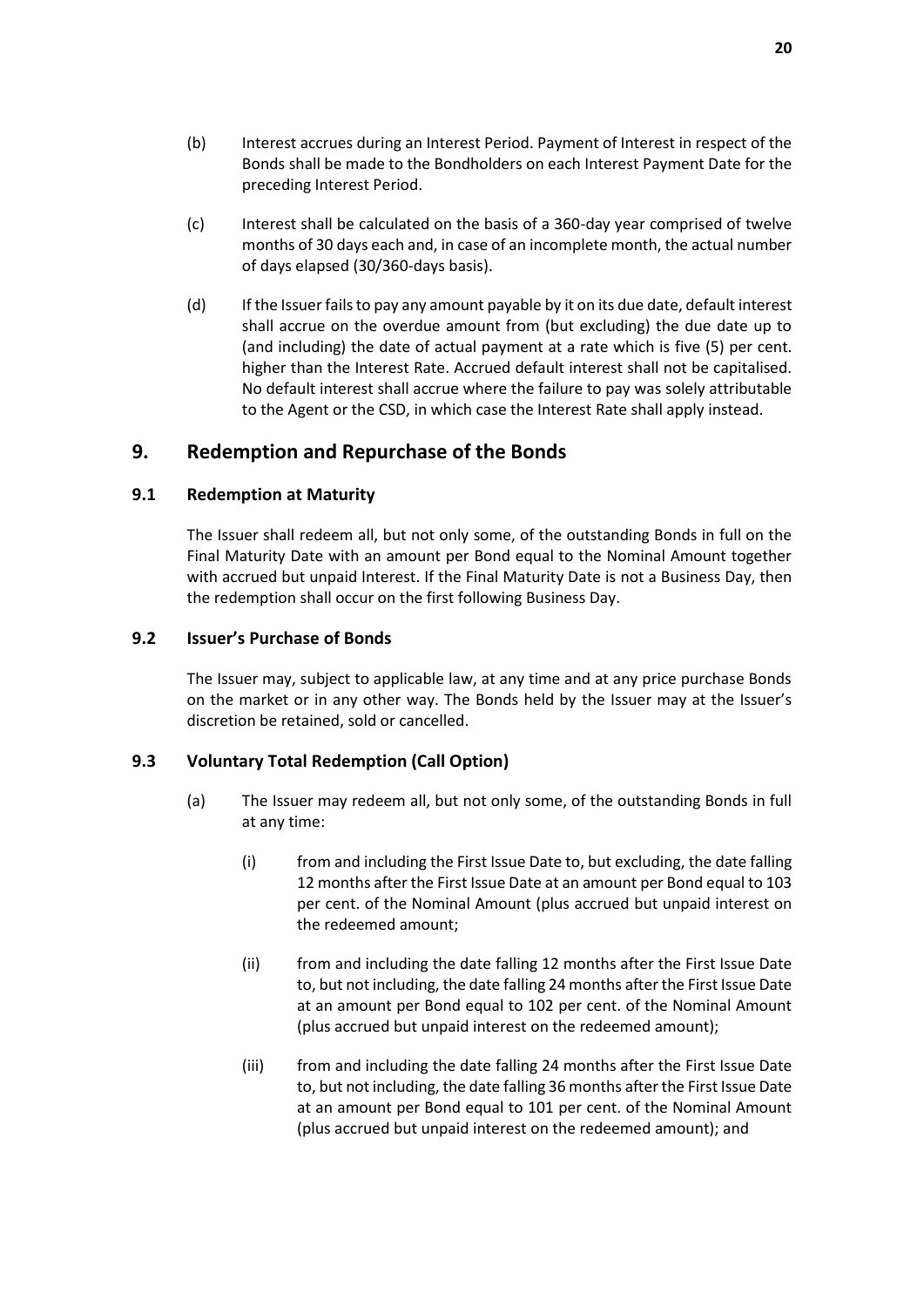- (iv) from and including the date falling 36 months after the First Issue Date to the Final Maturity Date at a price equal to 100.00 per cent. of the Nominal Amount (plus accrued but unpaid interest on the redeemed amount).
- (b) Redemption in accordance with Clause [9.3\(a\)](#page-22-4) shall be made by the Issuer giving not less than fifteen (15) Business Days' notice to the Bondholders and the Agent. The notice shall specify the Redemption Date and also the Record Date on which a person shall be registered as a Bondholder to receive the amounts due on such Redemption Date. Any such notice is irrevocable but may, at the Issuer's discretion, contain one or more conditions precedent. Upon expiry of such notice and the fulfillment of the conditions precedent (if any), the Issuer is bound to redeem the Bonds in full at the applicable amounts.
- (c) For the purpose of calculating the remaining interest payments pursuant to Claus[e 9.3\(a\)\(i\)](#page-22-5) it shall be assumed that the Interest Rate for the period from the relevant record date to, but excluding, the first Business Day falling 18 months after the First Issue Date will be equal to the Interest Rate in effect on the date on which notice of redemption is given to the Bondholders. The relevant record date shall be agreed upon between the Issuer, the CSD and the Agent in connection with such repayment.

### <span id="page-23-1"></span><span id="page-23-0"></span>**9.4 Mandatory Repurchase due to a Change of Control Event (Put Option)**

- (a) Upon the occurrence of a Change of Control Event each Bondholder shall have the right to request that all, or some only, of its Bonds be repurchased at a price per Bond equal to 101 per cent. of the Nominal Amount together with accrued but unpaid Interest (including any amounts payable pursuant to Clause 9.3(a)(i) above), during a period of twenty (20) Business Days following a notice from the Issuer of the Change of Control Event pursuant to Clause [11.1\(c\)](#page-26-1) (after which time period such rights lapse).
- (b) The notice from the Issuer pursuant to Clause  $11.1(c)$  shall specify the repurchase date and include instructions about the actions that a Bondholder needs to take if it wants Bonds held by it to be repurchased. If a Bondholder has so requested, and acted in accordance with the instructions in the notice from the Issuer, the Issuer shall repurchase the relevant Bonds and the repurchase amount shall fall due on the repurchase date specified in the notice given by the Issuer pursuant to Clause [11.1\(c\).](#page-26-1) The repurchase date must fall no later than forty (40) Business Days after the end of the period referred to in Clause [9.4\(a\).](#page-23-0)
- (c) The Issuer shall comply with the requirements of any applicable securities laws or regulations in connection with the repurchase of Bonds. To the extent that the provisions of such laws and regulations conflict with the provisions in this Clause [9.4,](#page-23-1) the Issuer shall comply with the applicable securities laws and regulations and will not be deemed to have breached its obligations under this Clause [9.4](#page-23-1) by virtue of the conflict.
- (d) Any Bonds repurchased by the Issuer pursuant to this Clause [9.4](#page-23-1) may at the Issuer's discretion be retained, sold or cancelled.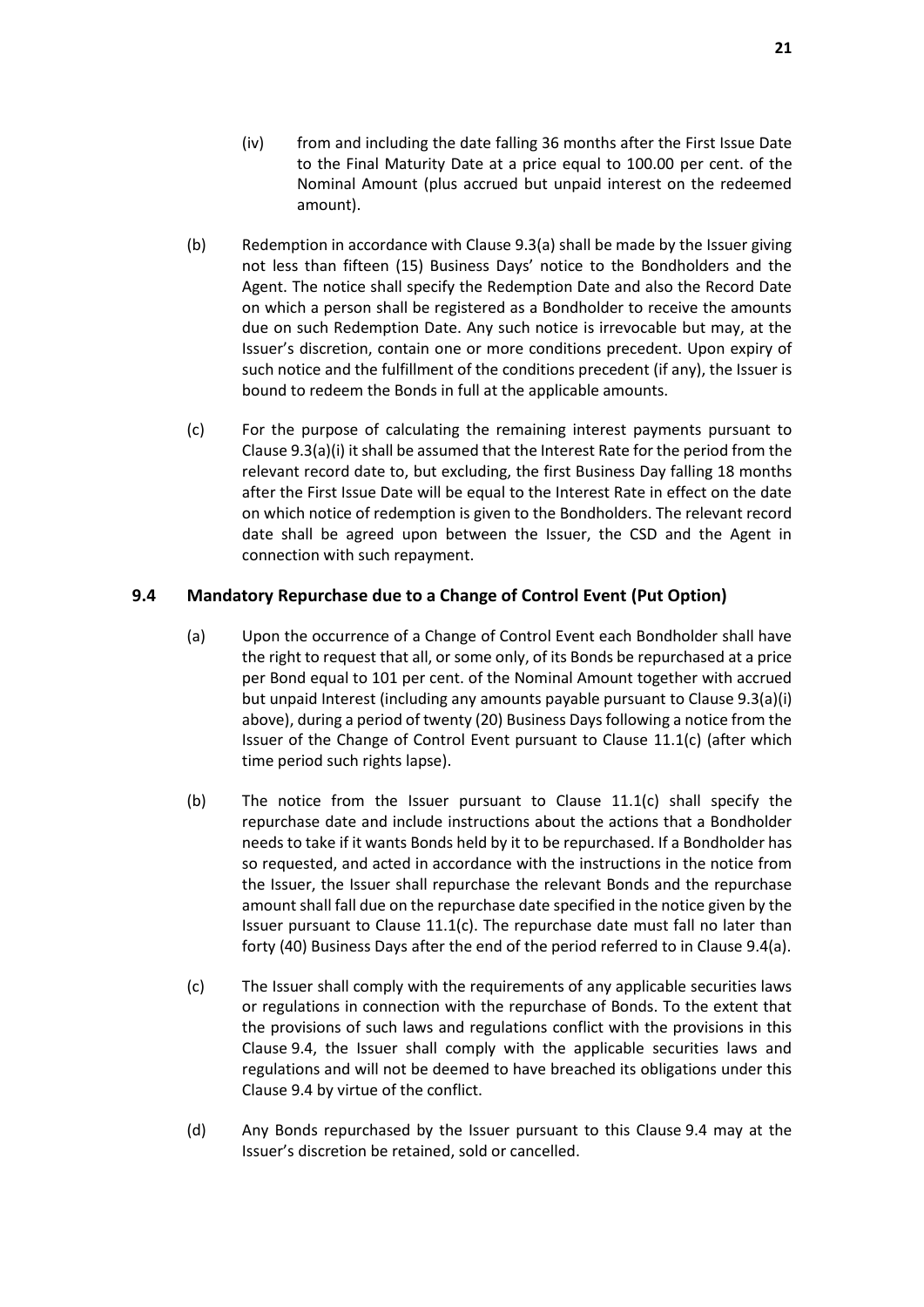#### **9.5 Voluntary Partial Redemption**

- (a) The Issuer may redeem the Bonds on one occasion per each twelve month period (without carry-back or carry forward) in a maximum aggregate amount not exceeding 75 per cent. of the Initial Nominal Amount per each Bond. The repayment must occur on an Interest Payment Date.
- (b) The repayment per Bond shall be equal the repaid percentage of the Nominal Amount (rounded down to the nearest SEK 1.00 and EUR 1.00 (as applicable)) plus a premium on the repaid amount as set forth in the definition of Call Option Amount for the relevant period.

# <span id="page-24-0"></span>**10. Transaction Security, Ranking of Security and Intercreditor Arrangements**

### **10.1 Transaction Security**

- (a) As continuing Security for the due and punctual fulfilment of the Secured Obligations, the Issuer and each Group Company party to any Security Document grants the Transaction Security to the Secured Parties as represented by the Security Agent on the terms set out in the Security Documents .
- (b) The Security Agent shall hold the Transaction Security on behalf of the Secured Parties in accordance with the Security Documents. The Issuer shall, and shall procure that each Group Company party to any Security Document will, enter into the Security Documents and perfect the Transaction Security in accordance with the Security Documents.
- (c) Unless and until the Security Agent has received instructions from the Bondholders in accordance with Clause [16](#page-34-0) (*[Decisions by Bondholders](#page-34-0)*), the Security Agent shall (without first having to obtain the Bondholders' consent) be entitled to enter into agreements with the Issuer or a third party or take any other actions, if it is, in the Security Agent's opinion, necessary for the purpose of maintaining, altering, releasing or enforcing the Transaction Security, creating further Security for the benefit of the Secured Parties or for the purpose of settling the Bondholders' or the Issuer's rights to the Transaction Security, in each case in accordance with the terms of the Finance Documents and provided that such agreements or actions are not detrimental to the interest of the Bondholders.
- (d) For the avoidance of doubt, security over shares in each PropCo and over current and future Downstream Loans will only be provided to the extent such PropCo is a direct or indirect Subsidiary of the Issuer and if such PropCo owns or has acquired one or several Properties.

#### **10.2 Additional Security Over New Downstream Loans**

(a) Upon the granting of any new Downstream Loan, the Issuer shall, to the extent not already pledged, pledge such Downstream Loan as a first priority security for all amounts outstanding under the Finance Documents in favour of the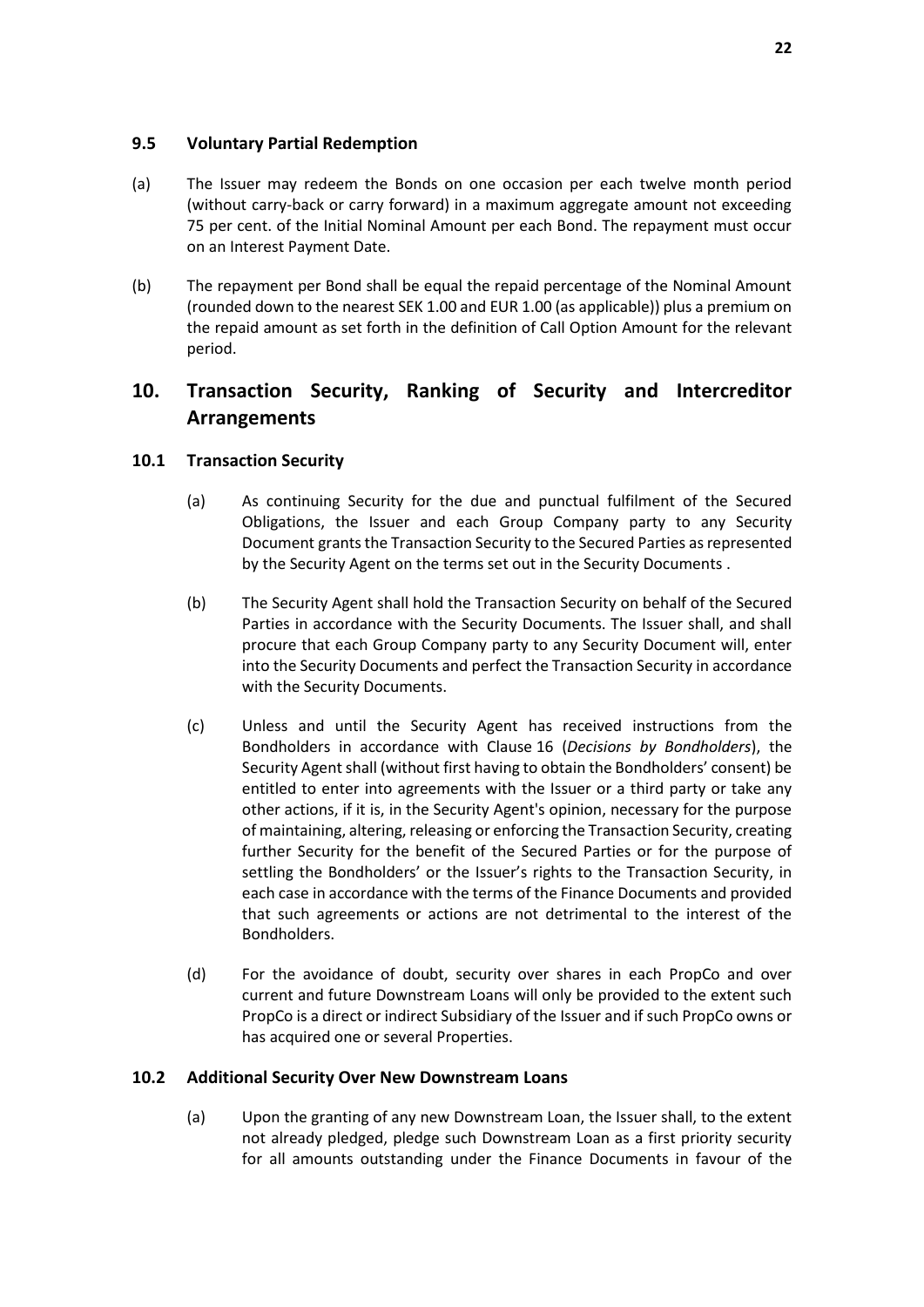Security Agent and simultaneously therewith deliver to the Agent constitutional documents and corporate resolutions (approving the relevant Security Document and authorising a signatory/-ies to execute the relevant Security Document) for the Issuer.

- (b) Upon the granting of a Downstream Loan, the Issuer undertakes to notify the Agent of such Downstream Loan and deliver a copy of the intercompany loan agreement.
- (c) Provided that no Event of Default has occurred and is continuing, payment of interest or principal under Downstream Loans may take place in each of the following situations:
	- (i) for the purpose of servicing the Issuer's payment obligations under the Bonds;
	- (ii) subject to paragraph (d) below, in connection with a permitted disposal of 100 per cent. of the shares in a PropCo; and
	- (iii) otherwise with the written consent of the Security Agent.
- (d) If a PropCo wishes to repay a Downstream Loan under paragraph (c)(ii) above, the repayment amount must be paid by the PropCo into an escrow account held by the Security Agent. At the request of the Issuer, funds in such escrow account can be used for Downstream Loans to the remaining PropCo(s) for application in accordance with Clause [3.1](#page-16-3) (*Use of Proceeds*). The net proceeds from the repayment shall be released from the escrow account to the remaining PropCo(s) upon evidence of a pledge of the new Downstream Loan(s) as set out in paragraph (a) above.

### <span id="page-25-0"></span>**10.3 Junior Ranking Transaction Security**

- (a) If required by (i) a lender under a Senior Financing or (ii) a lender under a Construction Facility, the Issuer is entitled to grant senior ranking security over all shares in the relevant PropCo and mortgages in the relevant Properties to such financiers, in which case the Bondholders are obliged (without any further approval processes) to accept a junior ranking pledge over the shares in the relevant PropCo, in each case subject to market standard intercreditor terms, described in Clause 10.4 (*Intercreditor Arrangement*).
- (b) The Issuer shall inform the Bondholders if any Transaction Security is to be converted into junior ranking security and shall procure that the relevant documentation and perfection are executed and performed.

#### **10.4 Intercreditor Arrangement**

(a) The Issuer, the Agent, the Security Agent and a lender under a Senior Financing and/or Construction Facility may (and shall if required by a lender under a Senior Financing and/or Construction Facility) enter into an intercreditor agreement to regulate the ranking of the debt and manner of enforcement of the Transaction Security pursuant to which the Transaction Security, other than the share pledge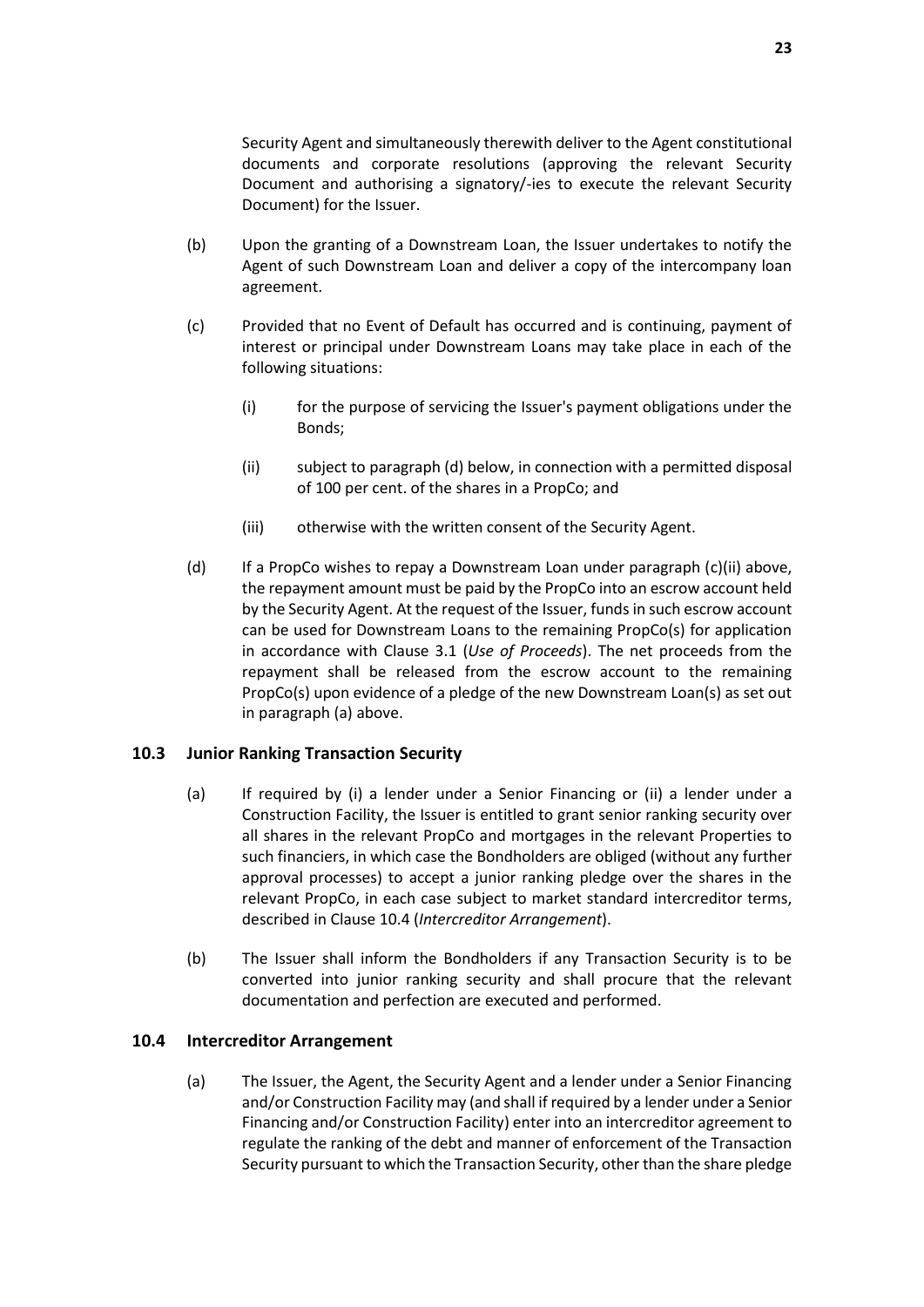over the Issuer, may become junior ranking pledges. The intercreditor agreement shall contain market standard terms, including but not limited to, agreed stay periods before the junior ranking pledgee may begin enforcing; turnover of amounts not permitted to be received; voting provisions and exercise of voting rights; first ranking pledgee's right to instruct the agent or enforce the pledge; security enforcement objectives; and security agent's right to release the relevant Transaction Security.

(b) The Security Agent is authorised to enter into any such agreements on behalf of the Bondholders as required.

### <span id="page-26-0"></span>**11. Information to Bondholders**

#### <span id="page-26-3"></span><span id="page-26-2"></span>**11.1 Information from the Issuer**

- (a) The Issuer shall make the following information available in the English language by publication on the website of the Issuer with access granted to Bondholders upon request, provided that the Agent shall always have access to such information:
	- (i) as soon as the same become available, but in any event within five (5) months after the end of each financial year, the annual audited financial statements of each Group Company, including a profit and loss account, a balance sheet, a cash flow statement and management commentary or report from the Issuer's board of directors;
	- (ii) as soon as practicable following an acquisition or disposal of Bonds by a Group Company, the aggregate Nominal Amount held by Group Companies.
- (b) When the financial statements and other information are made available to the Bondholders pursuant to Clause [11.1\(a\),](#page-26-2) the Issuer shall send copies of such financial statements and other information to the Agent.
- <span id="page-26-1"></span>(c) The Issuer shall promptly notify the Agent and the Bondholders upon becoming aware of the occurrence of a Change of Control Event and shall provide the Agent with such further information as the Agent may request (acting reasonably) following receipt of such notice. A notice regarding a Change of Control Event may be given in advance of the occurrence of a Change of Control Event, conditioned upon the occurrence of such Change of Control Event, if a definitive agreement is in place providing for a Change of Control Event.
- (d) The Issuer shall promptly notify the Agent (with full particulars) upon becoming aware of the occurrence of any event or circumstance which constitutes an Event of Default, or any event or circumstance which would (with the expiry of a grace period, the giving of notice, the making of any determination or any combination of any of the foregoing) constitute an Event of Default, and shall provide the Agent with such further information as it may reasonably request in writing following receipt of such notice. Should the Agent not receive such information, the Agent is entitled to assume that no such event or circumstance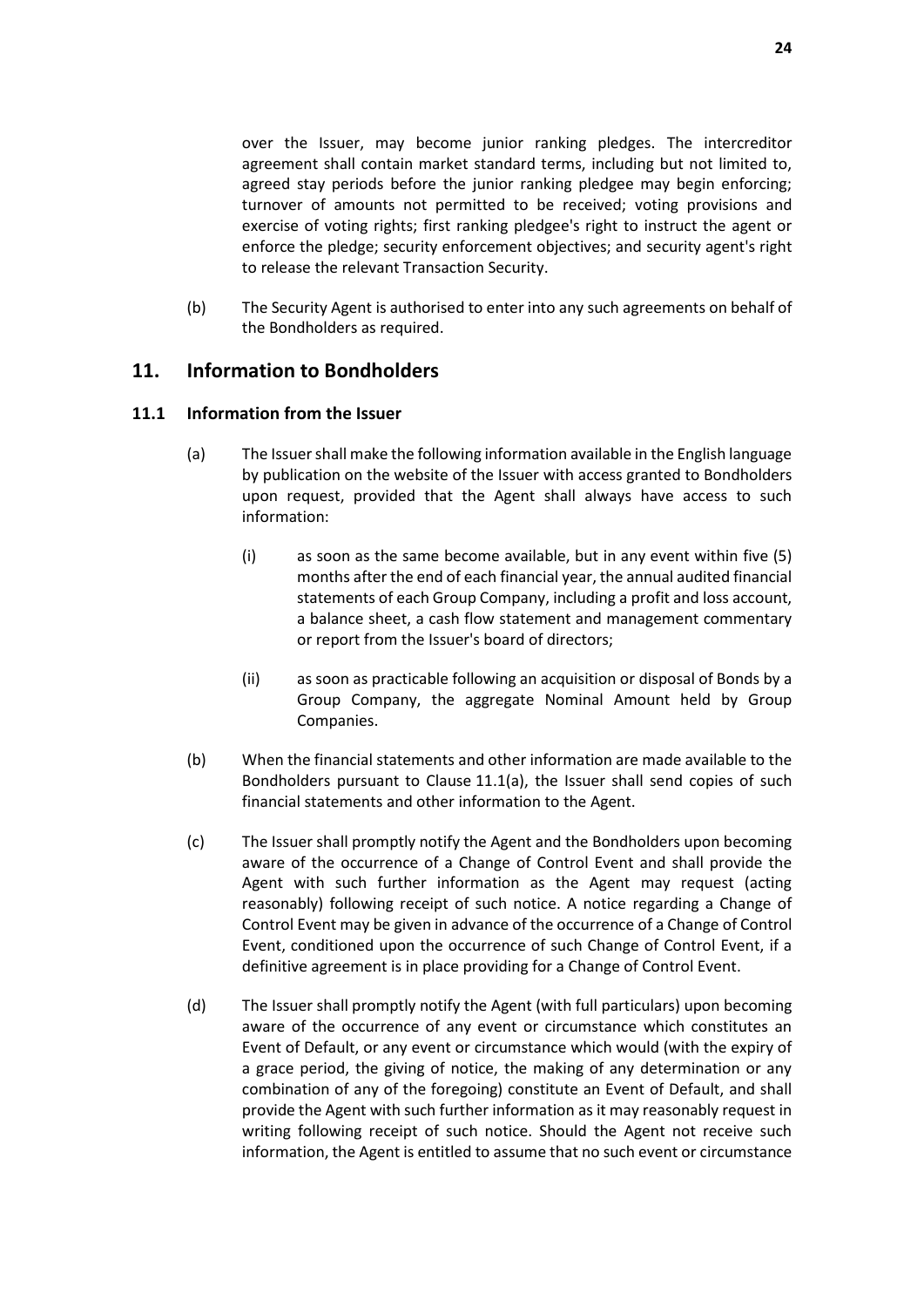exists or can be expected to occur, provided that the Agent does not have actual knowledge of such event or circumstance.

- <span id="page-27-0"></span>(e) The Issuer shall submit a duly executed Compliance Certificate to the Agent in connection with the testing of the Incurrence Test.
- (f) The Agent may assume that any information provided by the Issuer in the Compliance Certificate delivered pursuant to paragrap[h \(e\)](#page-27-0) above is correct, and the Agent shall not be responsible or liable for the adequacy, accuracy or completeness of such information.
- (g) The Issuer shall within six (6) weeks after the end of each financial quarter provide the Agent with a quarterly progress report relating to the Properties, including information on status of each project, details on construction loans incurred, deviations from initial budgets and timelines, sales progress, building permit progress, development progress, leasing agreement progress and contractor agreement progress.
- (h) The Issuer is only obliged to inform the Agent according to this Clause [11.1](#page-26-3) if informing the Agent would not conflict with any applicable laws.

### **11.2 Information from the Agent**

- (a) Subject to applicable laws, regulations and the restrictions of a non-disclosure agreement entered into by the Agent in accordance with Clause [11.2\(b\),](#page-27-1) the Agent is entitled to disclose to the Bondholders any event or circumstance directly or indirectly relating to the Issuer or the Bonds. Notwithstanding the foregoing, the Agent may, if it considers it to be beneficial to the interests of the Bondholders, delay disclosure or refrain from disclosing certain information other than in respect of an Event of Default that has occurred and is continuing.
- <span id="page-27-1"></span>(b) If a committee representing the Bondholders' interests under the Finance Documents has been appointed by the Bondholders in accordance with Clause [16](#page-34-0) (*[Decisions by Bondholders](#page-34-0)*), the members of such committee may agree with the Issuer not to disclose information received from the Issuer, provided that it, in the reasonable opinion of such members, is beneficial to the interests of the Bondholders. The Agent shall be a party to such agreement and receive the same information from the Issuer as the members of the committee.

#### <span id="page-27-2"></span>**11.3 Publication of Finance Documents**

- (a) The latest version of these Terms and Conditions (including any documents amending these Terms and Conditions) shall be available on the websites of the Issuer and the Agent.
- (b) The latest version of the Finance Documents(other than the Agency Agreement) shall be available to the Bondholders at the office of the Agent during the Agent's normal business hours.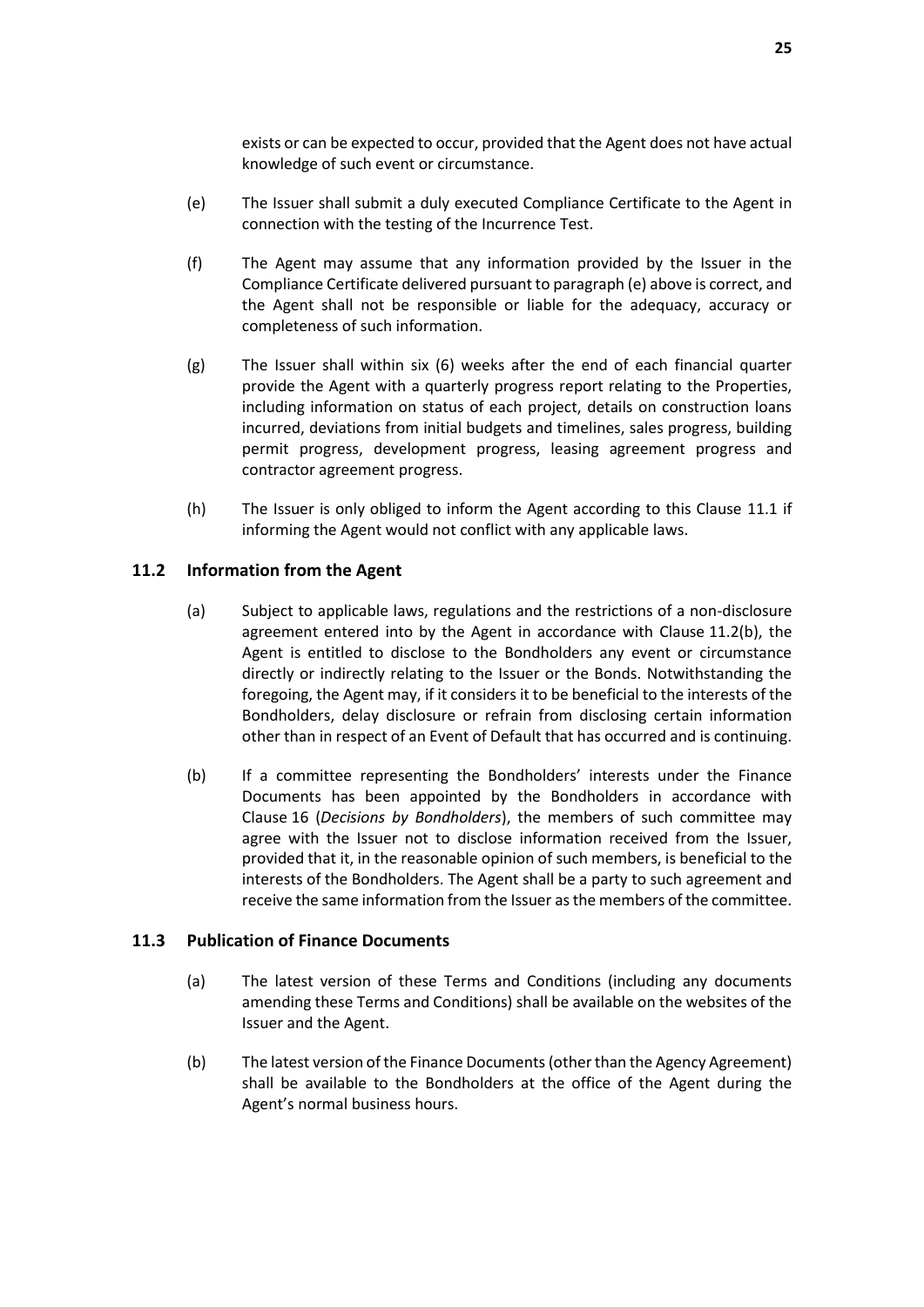# <span id="page-28-0"></span>**12. Financial Undertakings**

#### <span id="page-28-1"></span>**12.1 Incurrence Test**

The Incurrence Test is met if:

- (a) the Loan to Value is not greater than 85 per cent.; and
- (f) no Event of Default is continuing or would occur upon the incurrence of new Financial Indebtedness.

### **12.2 Testing of the Incurrence Test**

- (a) The Incurrence Test shall be tested upon the Initial Bond Issue, in connection with a Subsequent Bond Issue or in connection with a disbursement from the Disposal Proceeds Account for the purpose of a Permitted Acquisition.
- (b) The calculation of the Loan to Value for the purpose of an Incurrence Test shall include the Value of the properties to be acquired and the Financial Indebtedness (on a *pro forma* basis) to be raised in connection with the Initial Bond Issue and any Subsequent Bond Issue (as applicable), and shall, for the purpose of an Incurrence Test in connection with a Permitted Acquisition, include the Value of the properties to be acquired (on a *pro forma* basis) and be calculated as follows:
	- (i) the calculation of non-subordinated Net Interest Bearing Debt shall be as per a testing date determined by the Issuer, falling no more than one month prior to the incurrence of the new Financial Indebtedness and the amount of non-subordinated Net Interest Bearing Debt shall be measured on the relevant testing date so determined, but include any new Financial Indebtedness and exclude any Financial Indebtedness to the extent refinanced with the new Financial Indebtedness incurred (however, any cash balance resulting from the incurrence of any new Financial Indebtedness shall not reduce the non-subordinated Net Interest Bearing Debt); and
	- (ii) the calculation of Value shall be calculated based on the most recent Valuation (provided that, that Valuation shall take into account the expected increase in Value from the works intended to be funded by the new Financial Indebtedness).
- (c) The owner may inject equity or Subordinated Loans into the Issuer prior to testing the Incurrence Test in order to meet the test before making a Subsequent Bond issue (to be recalculated so that the Net Interest Bearing Debt is reduced with an amount equivalent to the amount injected).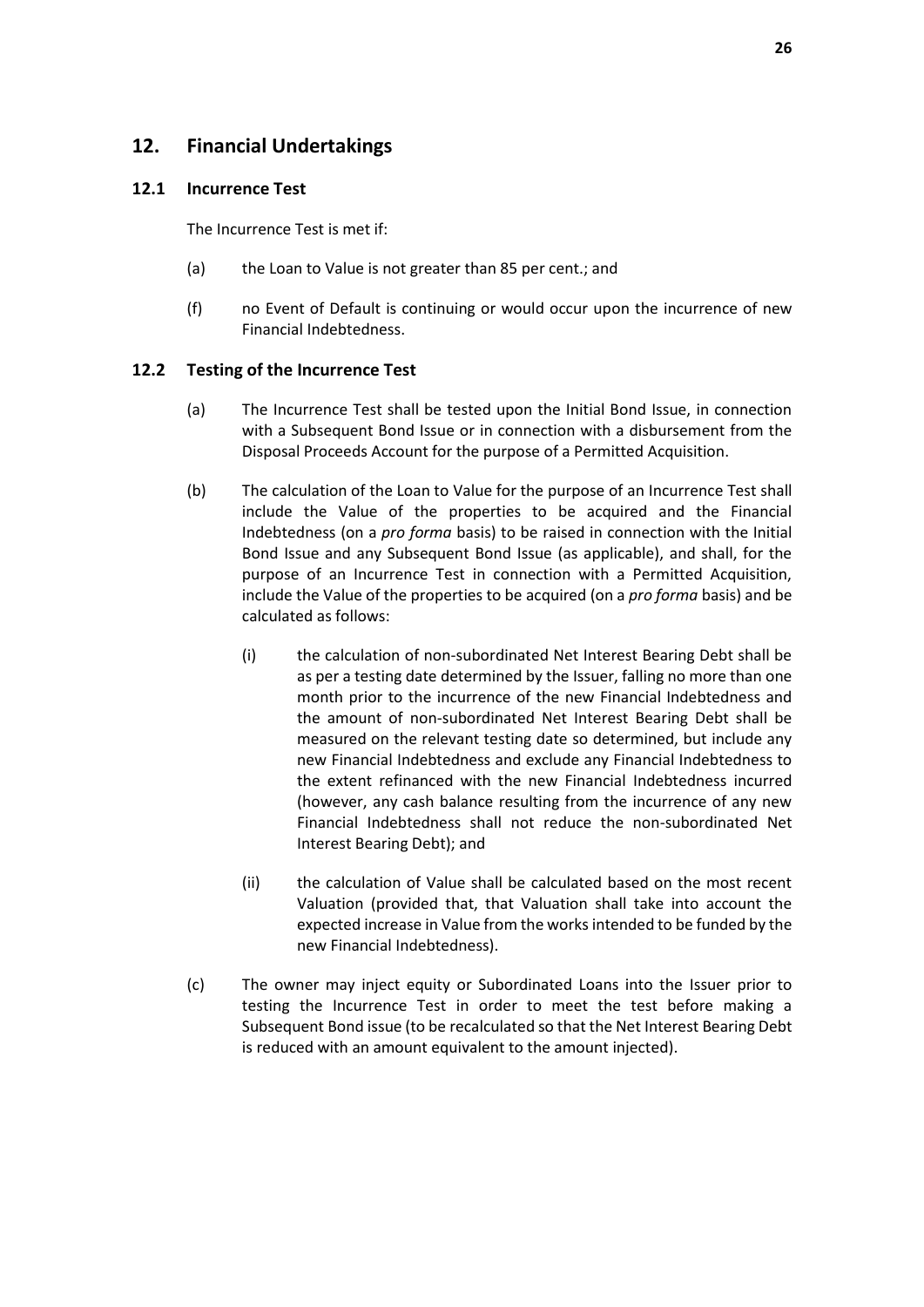# <span id="page-29-0"></span>**13. General Undertakings**

### **13.1 General**

The Issuer undertakes to (and shall, where applicable, procure that each other Group Company will) comply with the undertakings set out in this Clause [13](#page-29-0) for as long as any Bonds remain outstanding.

### **13.2 Restricted Payments**

- (a) The Issuer shall not, and shall procure that none of its Subsidiaries (unless to the Issuer) will:
	- (i) pay any dividend in respect of its shares;
	- (ii) repurchase or redeem any of its own shares;
	- (iii) redeem or reduce its share capital or other restricted or unrestricted equity with repayment to its shareholders;
	- (iv) repay any Subordinated Loans or pay any interest thereon;
	- (v) make any prepayments or repayments under any long-term debt ranking junior or *pari passu* with the Bonds (other than any prepayment or repayment of Senior Financing (including Lundtofte Loan Agreement)); and
	- (vi) make any other similar distribution or transfers of value to any Person,

### **13.3 Nature of Business**

The Issuer shall procure that no substantial change is made to the general nature of the business carried on by the Group (which for the avoidance of doubt shall include acquisition of the Properties and development of the Project) as of the First Issue Date if such substantial change would have a Material Adverse Effect.

#### **13.4 Financial Indebtedness**

The Issuer shall not, and shall procure that none of its Subsidiaries will, incur any Financial Indebtedness, other than Permitted Debt.

#### **13.5 Disposal of Assets**

- (a) The Issuer shall not, and shall procure that no Subsidiary will, sell or otherwise dispose of shares in any Subsidiary or of all or substantially all of its or that Subsidiary's assets, or operations to any person not being the Issuer or any of its wholly-owned Subsidiaries, unless the transaction (i) is carried out at fair market value and on arm's length terms and (ii) does not have a Material Adverse Effect.
- (b) Subject to paragraph (a) above, no assets that are subject to Transaction Security may be disposed of other than pursuant to a Permitted Disposal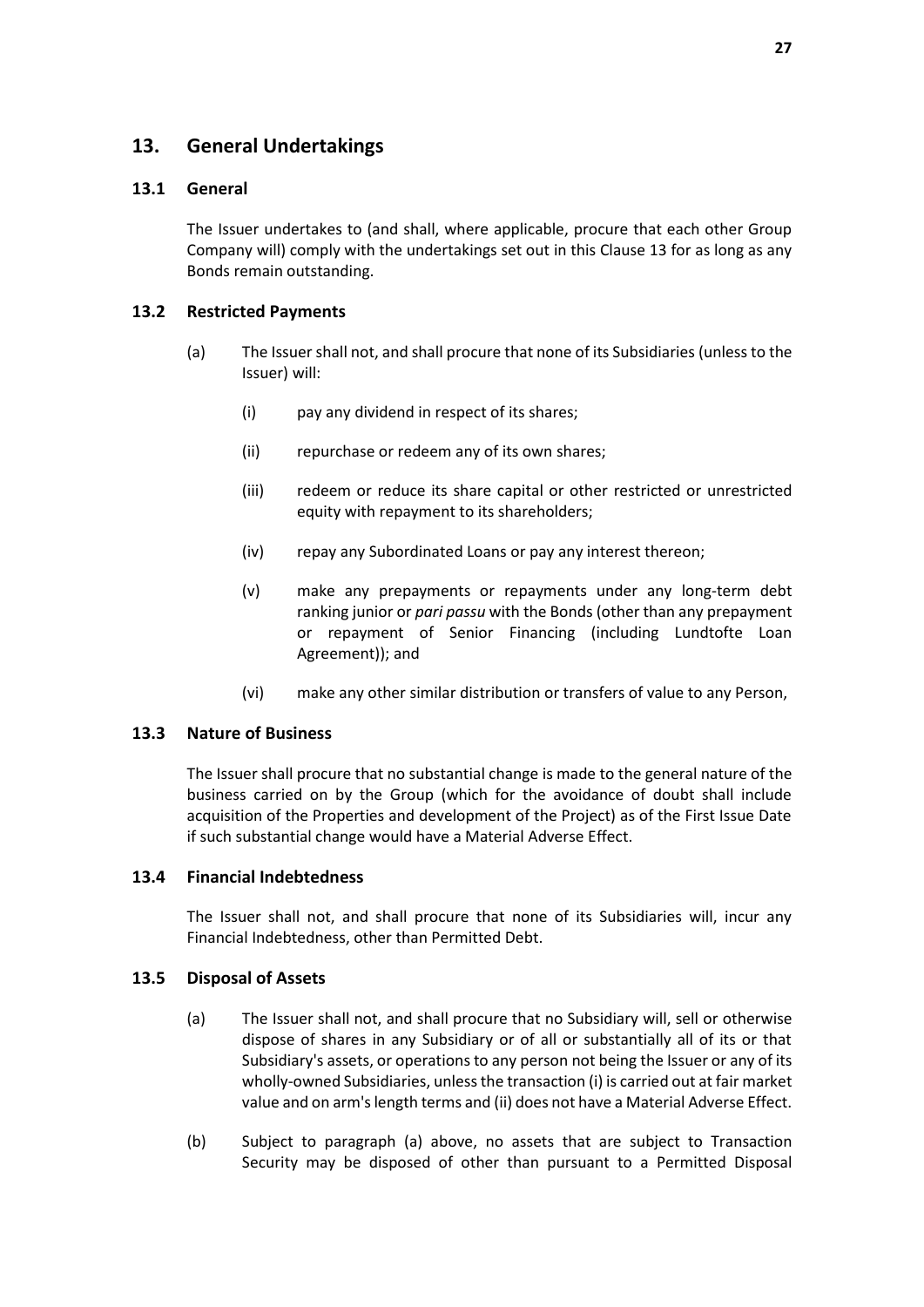provided that the Permitted Disposal Net Proceeds are deposited on the Disposal Proceeds Account.

#### **13.6 Negative Pledge**

The Issuer shall not, and shall procure that none of its Subsidiaries will, provide, prolong or renew any security over any of its/their assets (present or future), other than any Permitted Security.

#### **13.7 Loans Out**

The Issuer shall procure that itself and the Group Companies do not extend any loans in any form to any other party than to a PropCo.

#### **13.8 Mergers and demergers**

The Issuer shall procure that none of its Subsidiaries will enter into a merger or demerger, unless such merger constitutes a Permitted Merger.

#### **13.9 Dealings at arm's length terms**

The Issuer shall, and shall procure that its Subsidiaries, conduct all dealings with any person (other than Group Companies) at arm's length terms.

#### **13.10 Compliance with laws and authorisations**

The Issuer shall, and shall make sure that its Subsidiaries will (i) comply with all laws and regulations applicable from time to time, and (ii) obtain, maintain, and comply with, the terms and conditions of any authorisation, approval, licence or other permit required for the business carried out by a Group Company, in each case, if failure to do so has or is reasonably likely to have a Material Adverse Effect.

#### **13.11 Insurance**

The Issuer shall, and shall procure that its Subsidiaries will, keep the Properties insured to an extent which is customary for similar properties on the relevant geographical market with one or more reputable insurers. The insurance cover shall inter alia include full value insurance.

#### **13.12 Environmental**

The Issuer shall, and shall ensure that its Subsidiaries will, comply with all environmental laws and obtain, maintain and ensure compliance with all requisite environmental permits, if failure to do so has or is reasonably likely to have a Material Adverse Effect.

## <span id="page-30-0"></span>**14. Events of Default and Acceleration of the Bonds**

Each of the events or circumstances set out in this Clause [14](#page-30-0) (other than Clause [14.10](#page-32-1) (*[Acceleration of the Bonds](#page-32-1)*)) is an Event of Default.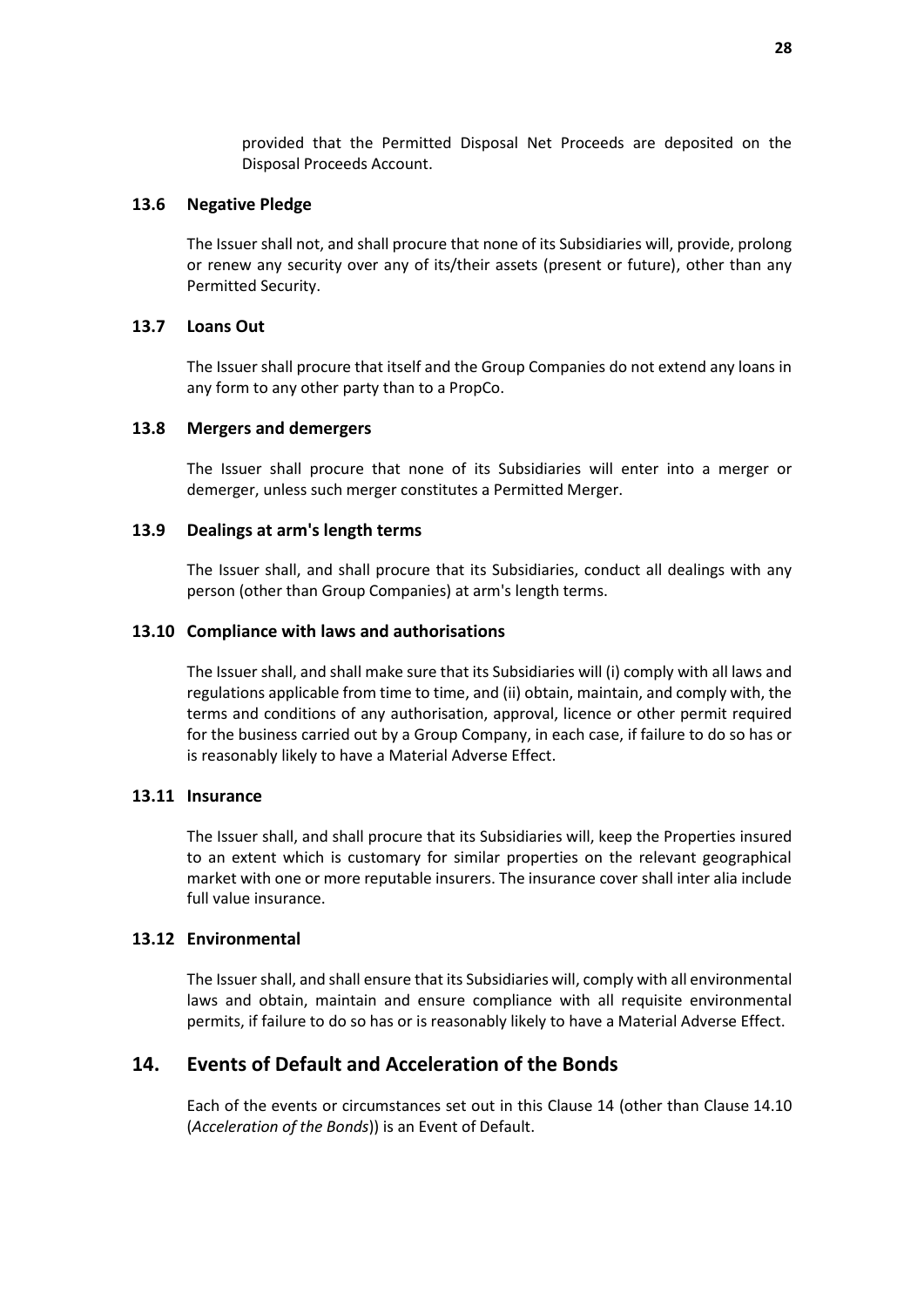#### <span id="page-31-0"></span>**14.1 Non-Payment**

The Issuer fails to pay an amount on the date it is due in accordance with the Finance Documents unless:

- (a) its failure to pay is caused by administrative or technical error and
- (b) payment is made within five (5) Business Days of the due date.

### **14.2 Other Obligations**

A party (other than the Agent or the Security Agent) fails to comply with the Finance Documents, in any other way than as set out in Clause [14.1](#page-31-0) (*[Non-Payment](#page-31-0)*), provided that the Agent has requested the Issuer in writing to remedy such failure and the Issuer has not remedied the failure within fifteen (15) Business Days from such request (if the failure or violation is not capable of being remedied, the Agent may declare the Bonds payable without such prior written request).

#### <span id="page-31-1"></span>**14.3 Cross payment default and Cross-acceleration**

Any Financial Indebtedness of a Group Company is:

- (a) not paid when due as extended by any originally applicable grace period (if there is one); or
- (b) declared to be due and payable prior to its specified maturity as a result of an event of default (however described),

provided that no Event of Default will occur under this Clause [14.3](#page-31-1) if (i) the aggregate amount of Financial Indebtedness that has fallen due is less than DKK 2,000,000, (ii) it is owed to a Group Company, or (iii) it is a Downstream Loan, a Subordinated Loan or is otherwise subordinated to the Bonds.

#### **14.4 Insolvency**

If any Group Company:

- (a) is unable or admits its inability to pay its debts as they fall due;
- (b) suspend its payments generally; or
- (c) by reason of actual or anticipated financial difficulties, commences negotiations with one or more of its creditors generally with a view to rescheduling its Financial Indebtedness (excluding such negotiations with the Bondholders).

#### **14.5 Insolvency Proceedings**

Any corporate action, legal proceedings or other procedures are taken (other than (i) proceedings or petitions which are being disputed in good faith and are discharged, stayed or dismissed within forty-five (45) days of commencement or, if earlier, the date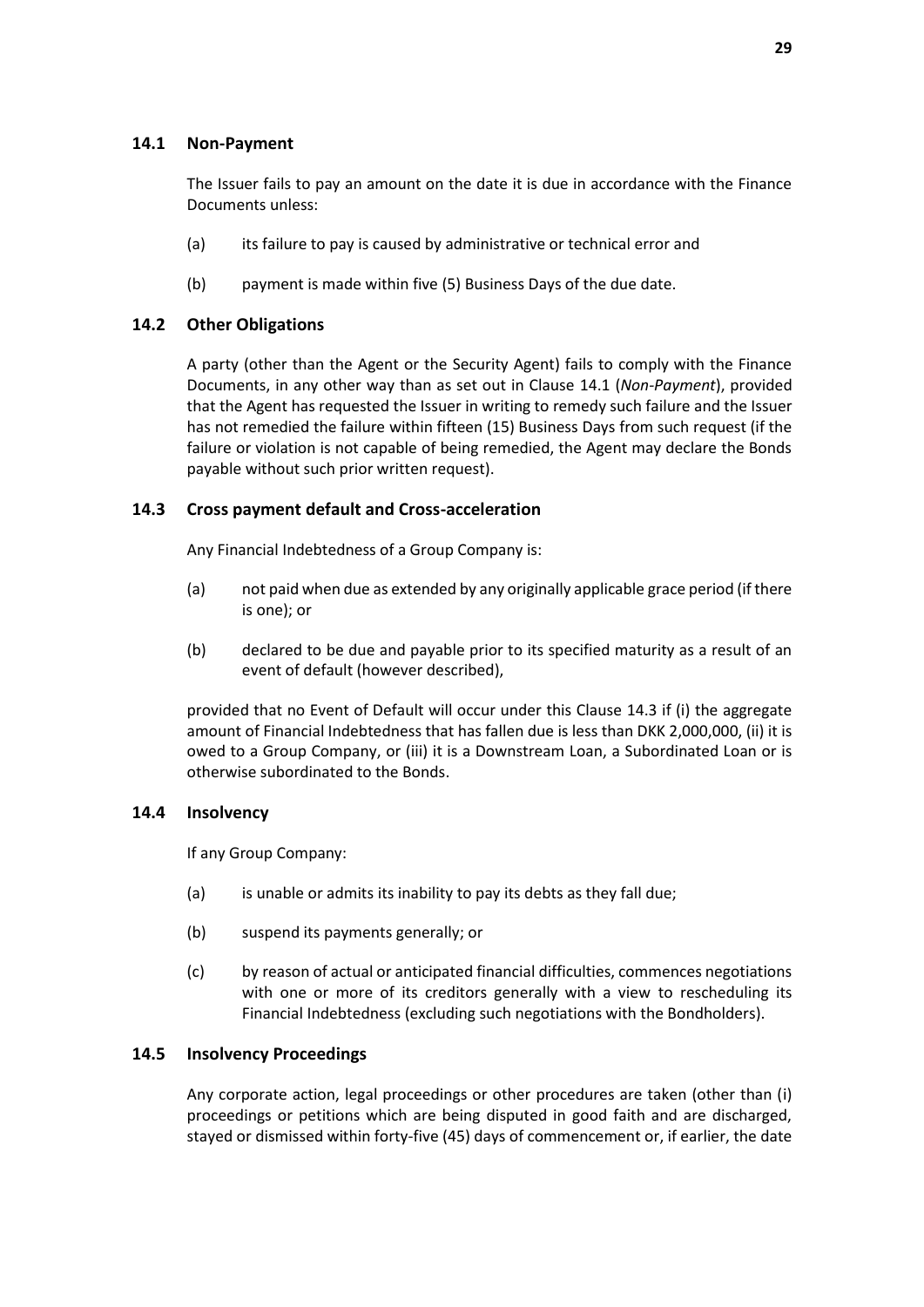on which it is advertised, and (ii) solvent liquidation of Subsidiaries of the Issuer not being subject to Transaction Security) in relation to:

- (a) the bankruptcy, a composition of debts, suspension of payments, winding-up or reorganisation (by way of voluntary agreement, scheme of arrangement or otherwise) of any Group Company;
- (b) the appointment of a liquidator, receiver, reconstructor, administrator, administrative receiver, compulsory manager or other similar officer for the purpose of winding up an insolvent Group Company; or
- (c) any analogous procedure or step is taken in any jurisdiction.

#### **14.6 Creditors' Process**

Any expropriation, attachment, sequestration, distress or execution or any analogous process in any jurisdiction affects any asset or assets of any Group Company having an aggregate value (net of any compensation received) of an amount equal to or exceeding DKK 5,000,000 and is not discharged within sixty (60) days.

#### **14.7 Mergers and demergers**

A decision is made that the Issuer shall enter into a merger where it is not the surviving entity or that is shall enter into a demerger.

#### **14.8 Impossibility or Illegality**

It is or becomes impossible or unlawful for the Issuer to fulfill or perform any of the provisions of the Finance Documents or if the obligations under the Finance Documents are not, or cease to be, legal, valid, binding and enforceable.

### <span id="page-32-0"></span>**14.9 Continuation of the Business**

The Issuer or any other Group Company ceases to carry on its business if such discontinuation is likely to have a Material Adverse Effect.

#### <span id="page-32-2"></span><span id="page-32-1"></span>**14.10 Acceleration of the Bonds**

- (a) If an Event of Default has occurred and is continuing, the Agent is entitled to, on behalf of the Bondholders (i) by notice to the Issuer, declare all, but not some only, of the Bonds due for payment together with any other amounts payable under the Finance Documents, immediately or at such later date as the Agent determines (but such date may not fall after the Final Redemption Date), and (ii) exercise any or all of its rights, remedies, powers and discretions under the Finance Documents.
- (b) The Agent may not accelerate the Bonds in accordance with Clause [14.10\(a\)](#page-32-2) by reference to a specific Event of Default if it is no longer continuing or if it has been decided, on a Bondholders Meeting or by way of a Written Procedure, to waive such Event of Default (temporarily or permanently).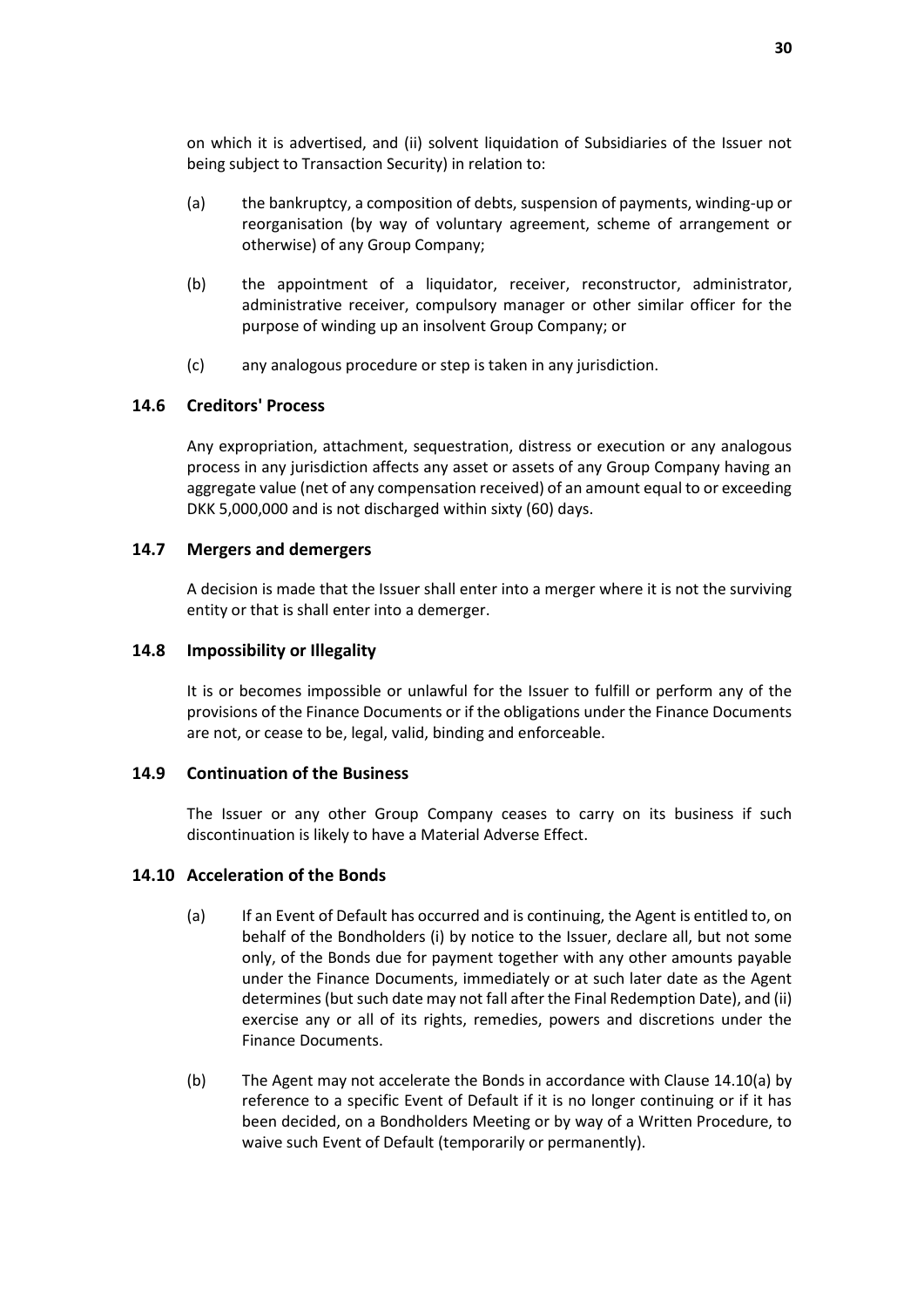- <span id="page-33-2"></span>(c) The Agent shall notify the Bondholders of an Event of Default within five (5) Business Days of the date on which the Agent received actual knowledge of that an Event of Default has occurred and is continuing. The Agent shall, within twenty (20) Business Days of the date on which the Agent received actual knowledge of that an Event of Default has occurred and is continuing, decide if the Bonds shall be so accelerated. If the Agent decides not to accelerate the Bonds, the Agent shall promptly seek instructions from the Bondholders in accordance with Clause [16](#page-34-0) (*[Decisions by Bondholders](#page-34-0)*). The Agent shall always be entitled to take the time necessary to consider whether an occurred event constitutes an Event of Default.
- (d) If the Bondholders (in accordance with these Terms and Conditions) instruct the Agent to accelerate the Bonds, the Agent shall promptly declare the Bonds due and payable and take such actions as may, in the opinion of the Agent, be necessary or desirable to enforce the rights of the Bondholders under the Finance Documents, unless the relevant Event of Default is no longer continuing.
- (e) Without prejudice to agreed rights of remedy, if the right to accelerate the Bonds is based upon a decision of a court of law or a government authority, it is not necessary that the decision has become enforceable under law or that the period of appeal has expired in order for cause of acceleration to be deemed to exist.
- (f) In the event of an acceleration of the Bonds in accordance with this Clause [14.10,](#page-32-1) the Issuer redeem all Bonds at an amount per Bond equal to the Call Option Amount for the relevant period.

# <span id="page-33-0"></span>**15. Distribution of Proceeds**

- <span id="page-33-1"></span>(a) All payments by the Issuer relating to the Bonds and the Finance Documents following an acceleration of the Bonds in accordance with Clause [14](#page-30-0) (*[Events of](#page-30-0)  [Default and Acceleration of the Bonds](#page-30-0)*) and any proceeds received from an enforcement of the Transaction Security shall be distributed in the following order of priority:
	- (i) *first*, in or towards payment *pro rata* of (i) all unpaid fees, costs, expenses and indemnities payable by the Issuer to the Agent in accordance with the Agency Agreement (other than any indemnity given for liability against the Bondholders), (ii) other costs, expenses and indemnities relating to the acceleration of the Bonds, the enforcement of the Transaction Security or the protection of the Bondholders' rights as may have been incurred by the Agent, (iii) any costs incurred by the Agent for external experts that have not been reimbursed by the Issuer in accordance with Clause [20.2\(g\),](#page-41-0) and (iv) any costs and expenses incurred by the Agent in relation to a Bondholders' Meeting or a Written Procedure that have not been reimbursed by the Issuer in accordance with Clause [16\(m\);](#page-37-1)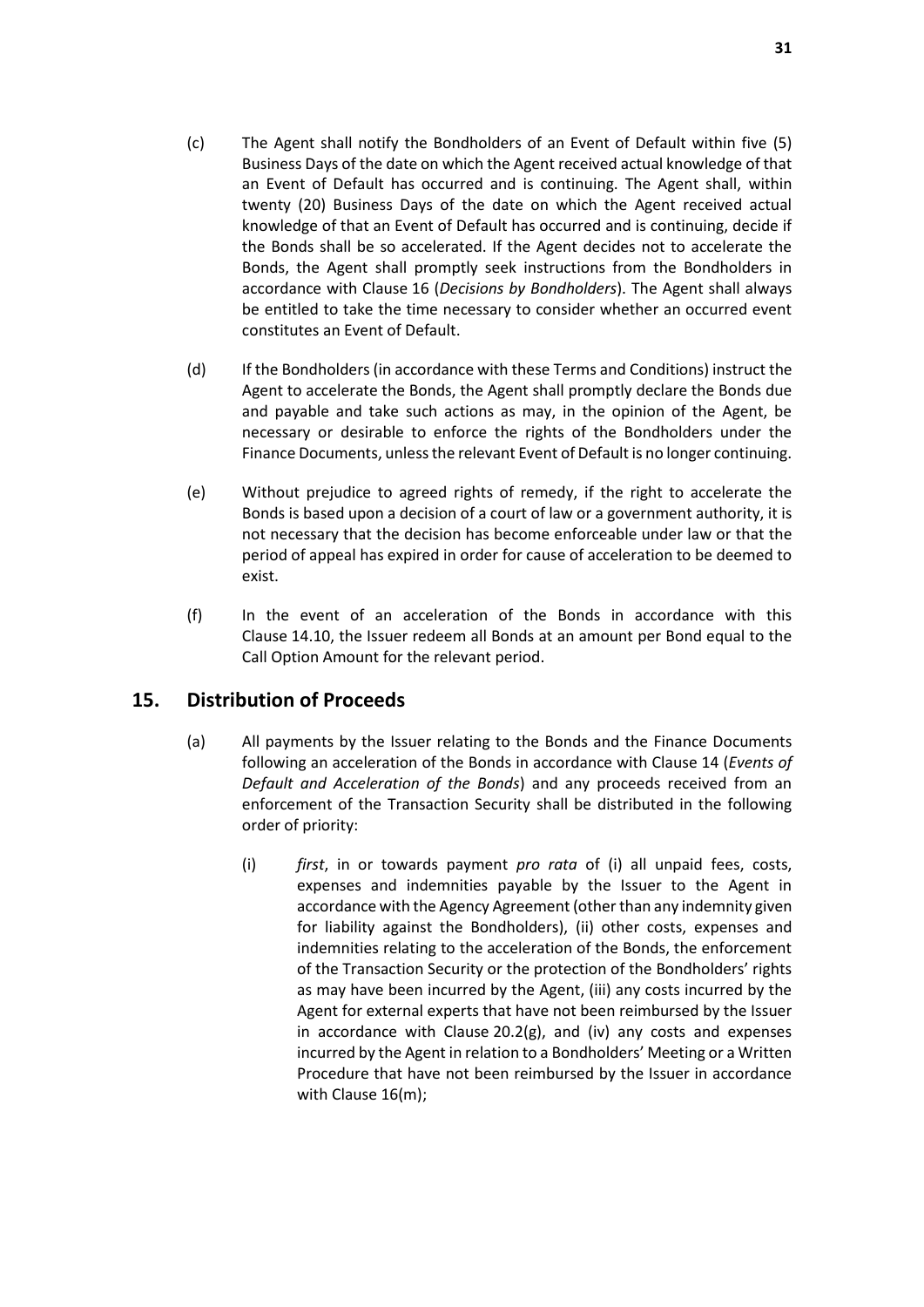- (iii) *thirdly*, in or towards payment *pro rata* of any unpaid principal under the Bonds; and
- <span id="page-34-1"></span>(iv) *fourthly*, in or towards payment *pro rata* of any other costs or outstanding amounts unpaid under the Finance Documents.

Any excess funds after the application of proceeds in accordance with paragraph[s \(i\)](#page-33-1) t[o \(iv\)](#page-34-1) above shall be paid to the Issuer.

- (b) Funds that the Agent receives (directly or indirectly) in connection with the acceleration of the Bonds or the enforcement of the Transaction Security constitute escrow funds (Sw. *redovisningsmedel*) and must be held on a separate interest-bearing account on behalf of the Bondholders and the other interested parties. The Agent shall arrange for payments of such funds in accordance with this Clause [15](#page-33-0) as soon as reasonably practicable.
- (c) If the Issuer or the Agent shall make any payment under this Clause [15,](#page-33-0) the Issuer or the Agent, as applicable, shall notify the Bondholders of any such payment at least fifteen (15) Business Days before the payment is made. Such notice shall specify the Record Date, the payment date and the amount to be paid. Notwithstanding the foregoing, for any Interest due but unpaid the Record Date specified in Clause [7\(a\)](#page-21-3) shall apply.

# <span id="page-34-0"></span>**16. Decisions by Bondholders**

- (a) A request by the Agent for a decision by the Bondholders on a matter relating to the Finance Documents shall (at the option of the Agent) be dealt with at a Bondholders' Meeting or by way of a Written Procedure.
- (b) Any request from the Issuer or a Bondholder (or Bondholders) representing at least ten (10) per cent. of the Adjusted Nominal Amount (such request may only be validly made by a Person who is a Bondholder on the Business Day immediately following the day on which the request is received by the Agent and shall, if made by several Bondholders, be made by them jointly) for a decision by the Bondholders on a matter relating to the Finance Documents shall be directed to the Agent and dealt with at a Bondholders' Meeting or by way a Written Procedure, as determined by the Agent. The Person requesting the decision may suggest the form for decision making, but if it is in the Agent's opinion more appropriate that a matter is dealt with at a Bondholders' Meeting than by way of a Written Procedure, it shall be dealt with at a Bondholders' Meeting.
- (c) The Agent may refrain from convening a Bondholders' Meeting or instigating a Written Procedure if (i) the suggested decision must be approved by any Person in addition to the Bondholders and such Person has informed the Agent that an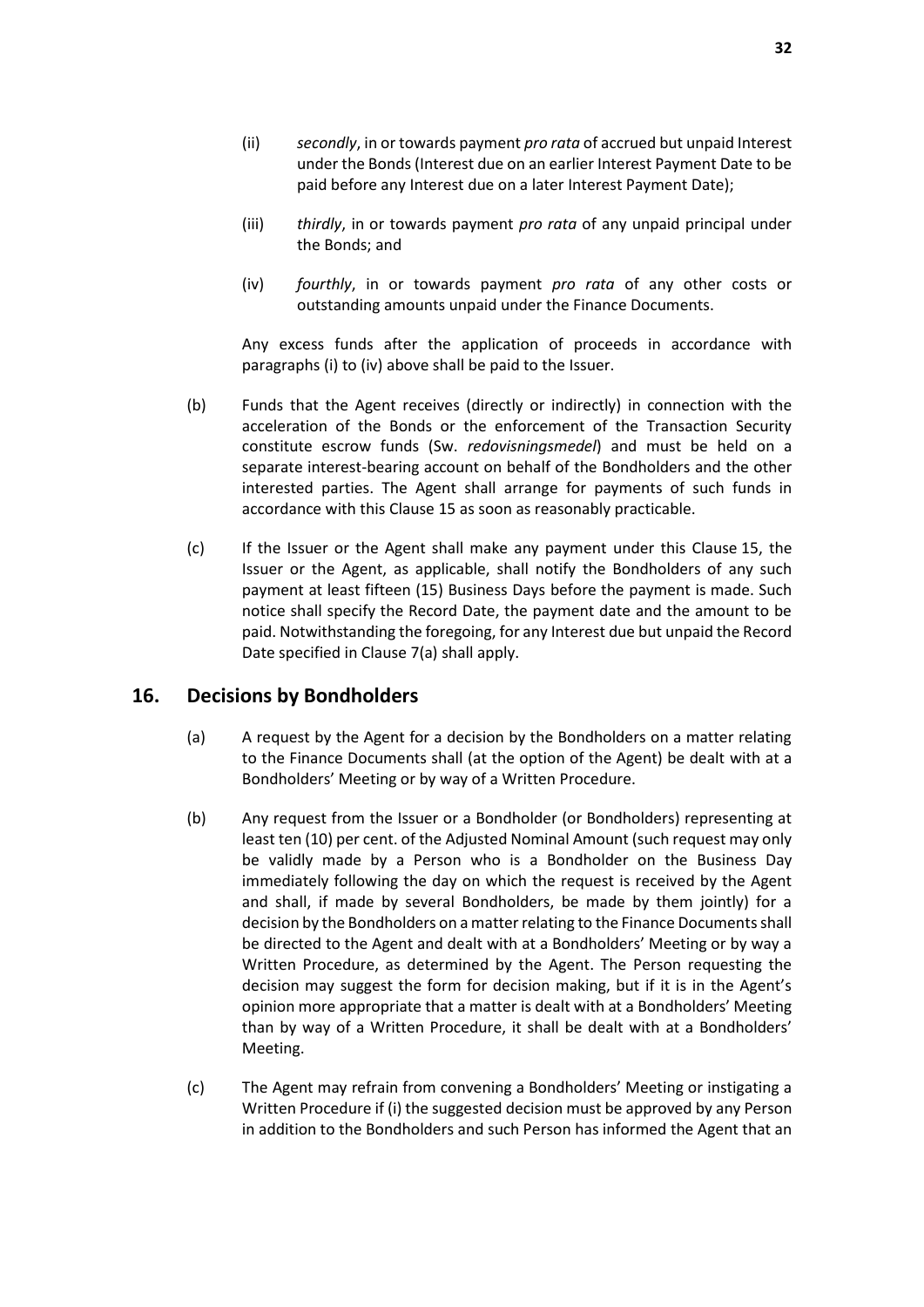approval will not be given, or (ii) the suggested decision is not in accordance with applicable laws.

- (d) Only a Person who is, or who has been provided with a power of attorney or other authorisation pursuant to Clause [6](#page-20-1) (*[Right to Act on Behalf of a Bondholder](#page-20-1)*) from a Person who is, registered as a Bondholder:
	- (i) on the Record Date prior to the date of the Bondholders' Meeting, in respect of a Bondholders' Meeting, or
	- (ii) on the Business Day specified in the communication pursuant to Clause [18\(c\),](#page-38-1) in respect of a Written Procedure,

may exercise voting rights as a Bondholder at such Bondholders' Meeting or in such Written Procedure, provided that the relevant Bonds are included in the definition of Adjusted Nominal Amount.

- <span id="page-35-1"></span><span id="page-35-0"></span>(e) The following matters shall require the consent of Bondholders representing at least sixty-six and two thirds (66 2/3) per cent. of the Adjusted Nominal Amount for which Bondholders are voting at a Bondholders' Meeting or for which Bondholders reply in a Written Procedure in accordance with the instructions given pursuant to Clause [18\(c\):](#page-38-1)
	- (i) the issue of any Subsequent Bonds, if the total nominal amount of the Bonds exceeds, or if such issue would cause the total nominal amount of the Bonds to at any time exceed, DKK 250,000,000 (or the equivalent in SEK or EUR) (for the avoidance of doubt, for which consent shall be required at each occasion such Subsequent Bonds are issued);
	- (ii) a change to the terms of any of Clause [2\(a\),](#page-14-1) and Clauses [2\(f\)](#page-15-2) t[o 2\(h\);](#page-15-3)
	- (iii) a reduction of the premium payable upon the redemption or repurchase of any Bond pursuant to Clause [9](#page-22-0) (*[Redemption and Repurchase of the](#page-22-0)  [Bonds](#page-22-0)*);
	- (iv) a change to the Interest Rate or the Nominal Amount;
	- (v) waive a breach of or amend an undertaking set out in Clause [13](#page-29-0) (*[General](#page-29-0)  [Undertakings](#page-29-0)*);
	- (vi) a change to the terms for the distribution of proceeds set out in Clause [15](#page-33-0) (*[Distribution of Proceeds](#page-33-0)*);
	- (vii) a change to the terms dealing with the requirements for Bondholders' consent set out in this Clause [16;](#page-34-0)
	- (viii) a change of issuer, an extension of the tenor (other than pursuant to the Extension Option) of the Bonds or any delay of the due date for payment of any principal or interest on the Bonds;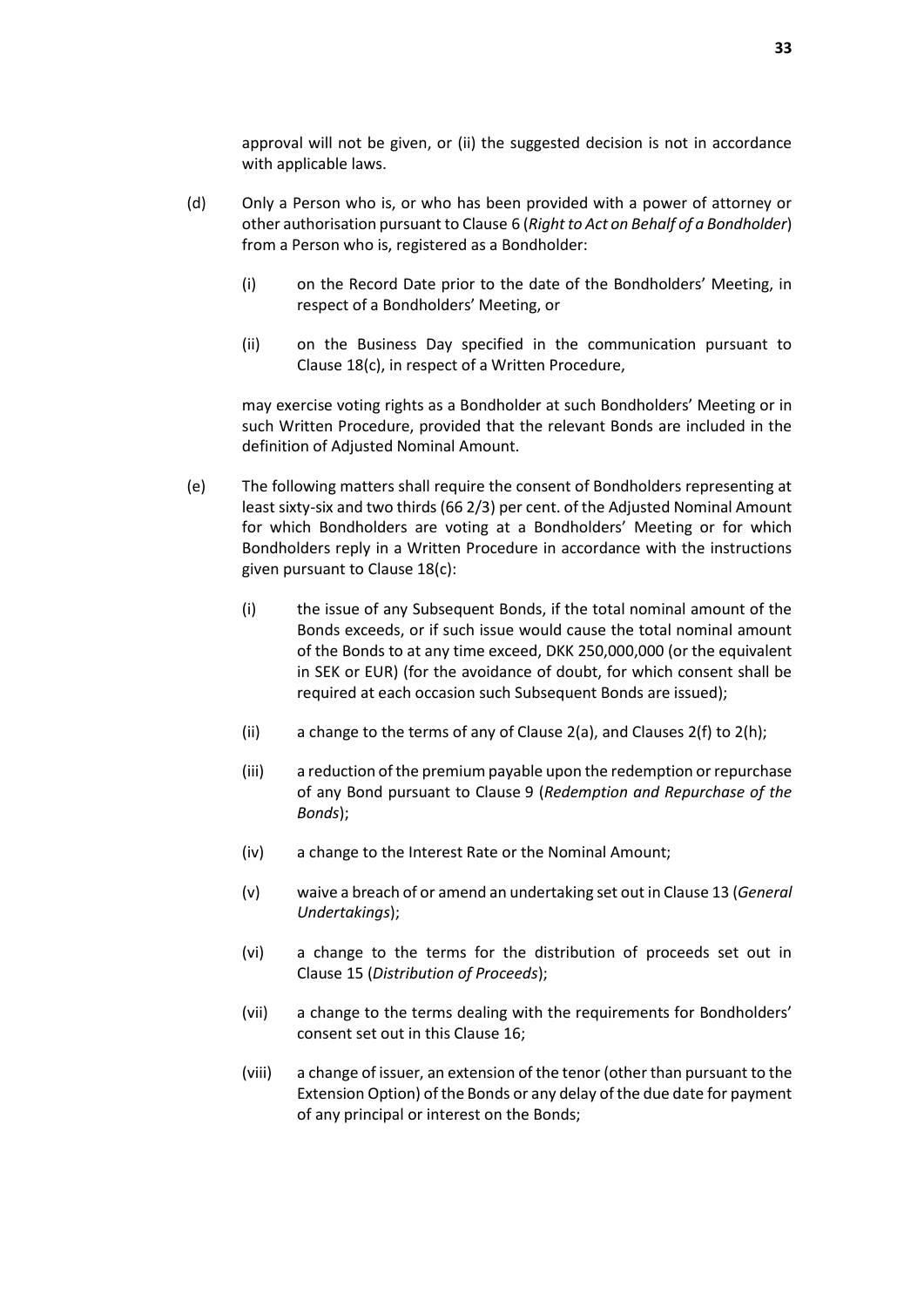- (ix) a release of the Transaction Security, except in accordance with the terms of the Security Documents or these Terms and Conditions;
- (x) a mandatory exchange of the Bonds for other securities; and
- (xi) early redemption of the Bonds, other than upon an acceleration of the Bonds pursuant to Clause [14](#page-30-0) (*[Events of Default and Acceleration of the](#page-30-0)  [Bonds](#page-30-0)*) or as otherwise permitted or required by these Terms and Conditions.
- <span id="page-36-1"></span>(f) Any matter not covered by Clause [16\(e\)](#page-35-1) shall require the consent of Bondholders representing more than 50 per cent. of the Adjusted Nominal Amount for which Bondholders are voting at a Bondholders' Meeting or for which Bondholders reply in a Written Procedure in accordance with the instructions given pursuant to Clause [18\(c\).](#page-38-1) This includes, but is not limited to, any amendment to, or waiver of, the terms of any Finance Document that does not require a higher majority (other than an amendment permitted pursuant to Clause [19\(a\)\(i\)](#page-39-2) o[r 19\(a\)\(ii\)\)](#page-39-3), an acceleration of the Bonds or the enforcement of any Transaction Security.
- <span id="page-36-0"></span>(g) Quorum at a Bondholders' Meeting or in respect of a Written Procedure only exists if a Bondholder (or Bondholders) representing at least fifty (50) per cent. of the Adjusted Nominal Amount in case of a matter pursuant to Clause [16\(e\),](#page-35-1) and otherwise twenty (20) per cent. of the Adjusted Nominal Amount:
	- (i) if at a Bondholders' Meeting, attend the meeting in person or by telephone conference (or appear through duly authorised representatives); or
	- (ii) if in respect of a Written Procedure, reply to the request.

If a quorum exists for some, but not all, of the matters to be dealt with at a Bondholders' Meeting or by a Written Procedure, decisions may be taken in the matters for which a quorum exists.

- (h) If a quorum does not exist at a Bondholders' Meeting or in respect of a Written Procedure, the Agent or the Issuer shall convene a second Bondholders' Meeting (in accordance with Clause [17\(a\)\)](#page-37-2) or initiate a second Written Procedure (in accordance with Clause [18\(a\)\)](#page-38-2), as the case may be, provided that the relevant proposal has not been withdrawn by the Person(s) who initiated the procedure for Bondholders' consent. The quorum requirement in Clause [16\(g\)](#page-36-0) shall not apply to such second Bondholders' Meeting or Written Procedure.
- (i) Any decision which extends or increases the obligations of the Issuer or the Agent, or limits, reduces or extinguishes the rights or benefits of the Issuer or the Agent, under the Finance Documents shall be subject to the Issuer's or the Agent's consent, as appropriate.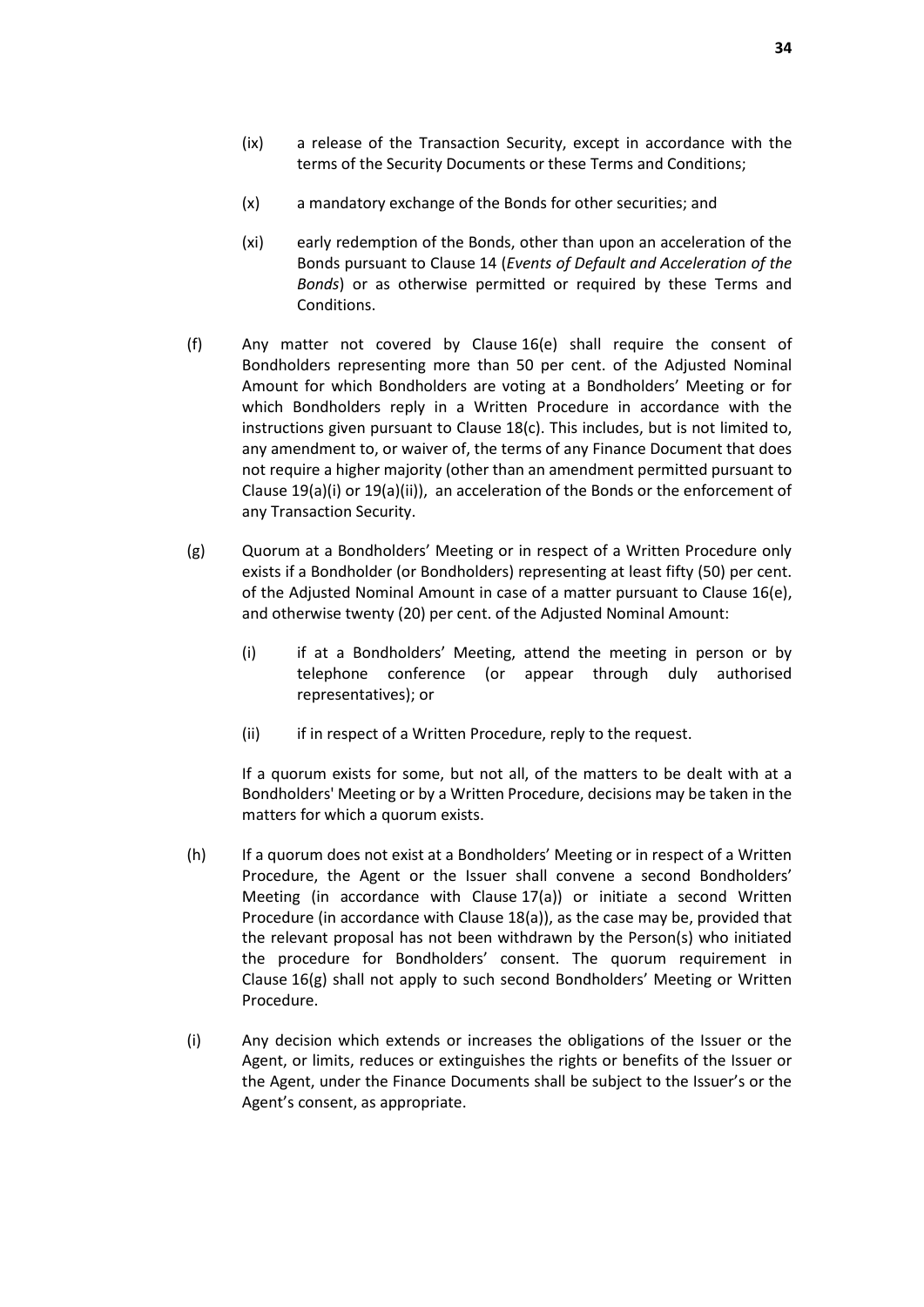- (j) A Bondholder holding more than one Bond need not use all its votes or cast all the votes to which it is entitled in the same way and may in its discretion use or cast some of its votes only.
- (k) The Issuer may not, directly or indirectly, pay or cause to be paid any consideration to or for the benefit of any Bondholder for or as inducement to any consent under these Terms and Conditions, unless such consideration is offered *pro rata* to all Bondholders that consent at the relevant Bondholders' Meeting or in a Written Procedure within the time period stipulated for the consideration to be payable or the time period for replies in the Written Procedure, as the case may be.
- (l) A matter decided at a duly convened and held Bondholders' Meeting or by way of Written Procedure is binding on all Bondholders, irrespective of them being present or represented at the Bondholders' Meeting or responding in the Written Procedure. The Bondholders that have not adopted or voted for a decision shall not be liable for any damages that this may cause other Bondholders.
- <span id="page-37-1"></span>(m) All costs and expenses incurred by the Issuer or the Agent for the purpose of convening a Bondholders' Meeting or for the purpose of carrying out a Written Procedure, including reasonable fees to the Agent, shall be paid by the Issuer.
- (n) If a decision shall be taken by the Bondholders on a matter relating to the Finance Documents, the Issuer shall promptly at the request of the Agent provide the Agent with a certificate specifying the number of Bonds owned by Group Companies or (to the knowledge of the Issuer) Affiliates, irrespective of whether such Person is directly registered as owner of such Bonds. The Agent shall not be responsible for the accuracy of such certificate or otherwise be responsible to determine whether a Bond is owned by a Group Company or an Affiliate.
- <span id="page-37-3"></span>(o) Information about decisions taken at a Bondholders' Meeting or by way of a Written Procedure shall promptly be sent by notice to the Bondholders and published on the websites of the Issuer and the Agent, provided that a failure to do so shall not invalidate any decision made or voting result achieved. The minutes from the relevant Bondholders' Meeting or Written Procedure shall at the request of a Bondholder be sent to it by the Issuer or the Agent, as applicable.

# <span id="page-37-2"></span><span id="page-37-0"></span>**17. Bondholders' Meeting**

- (a) The Agent shall convene a Bondholders' Meeting by sending a notice thereof to each Bondholder no later than five (5) Business Days after receipt of a request from the Issuer or the Bondholder(s) (or such later date as may be necessary for technical or administrative reasons).
- (b) Should the Issuer want to replace the Agent, it may convene a Bondholders' Meeting in accordance with Clause [17\(a\)](#page-37-2) with a copy to the Agent. After a request from the Bondholders pursuant to Clause [20.4\(c\),](#page-43-0) the Issuer shall no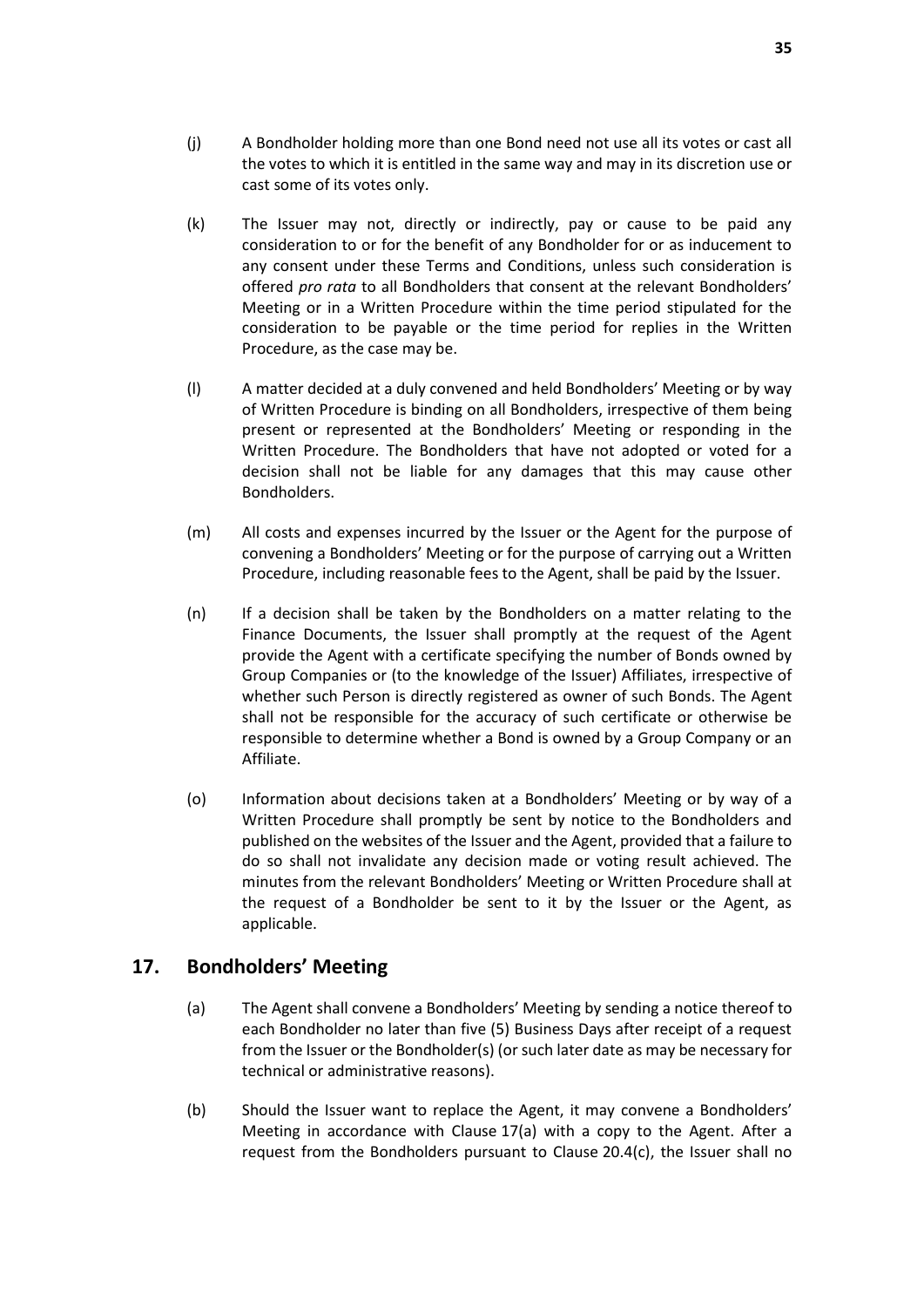later than five (5) Business Days after receipt of such request (or such later date as may be necessary for technical or administrative reasons) convene a Bondholders' Meeting in accordance with Clause [17\(a\).](#page-37-2)

- (c) The notice pursuant to Clause [17\(a\)](#page-37-2) shall include (i) time for the meeting, (ii) place for the meeting, (iii) agenda for the meeting (including each request for a decision by the Bondholders) and (iv) a form of power of attorney. Only matters that have been included in the notice may be resolved upon at the Bondholders' Meeting. Should prior notification by the Bondholders be required in order to attend the Bondholders' Meeting, such requirement shall be included in the notice.
- (d) The Bondholders' Meeting shall be held no earlier than fifteen (15) Business Days and no later than thirty (30) Business Days from the notice.
- (e) Without amending or varying these Terms and Conditions, the Agent may prescribe such further regulations regarding the convening and holding of a Bondholders' Meeting as the Agent may deem appropriate. Such regulations may include a possibility for Bondholders to vote without attending the meeting in person.

### <span id="page-38-2"></span><span id="page-38-0"></span>**18. Written Procedure**

- (a) The Agent shall instigate a Written Procedure (which may be conducted electronically) no later than five (5) Business Days after receipt of a request from the Issuer or the Bondholder(s) (or such later date as may be necessary for technical or administrative reasons) by sending a communication to each such Person who is registered as a Bondholder on the Business Day prior to the date on which the communication is sent.
- (b) Should the Issuer want to replace the Agent, it may send a communication in accordance with Clause [18\(a\)](#page-38-2) to each Bondholder with a copy to the Agent.
- <span id="page-38-1"></span>(c) A communication pursuant to Clause [18\(a\)](#page-38-2) shall include (i) each request for a decision by the Bondholders, (ii) a description of the reasons for each request, (iii) a specification of the Business Day on which a Person must be registered as a Bondholder in order to be entitled to exercise voting rights, (iv) instructions and directions on where to receive a form for replying to the request (such form to include an option to vote yes or no for each request) as well as a form of power of attorney, and (v) the stipulated time period within which the Bondholder must reply to the request (such time period to last at least fifteen (15) Business Days from the communication pursuant to Clause [18\(a\)\)](#page-38-2). If the voting shall be made electronically, instructions for such voting shall be included in the communication.
- (d) When the requisite majority consents of the total Adjusted Nominal Amount pursuant to Clauses [16\(e\)](#page-35-1) and [16\(f\)](#page-36-1) have been received in a Written Procedure, the relevant decision shall be deemed to be adopted pursuant to Clause [16\(e\)](#page-35-1) or [16\(f\),](#page-36-1) as the case may be, even if the time period for replies in the Written Procedure has not yet expired.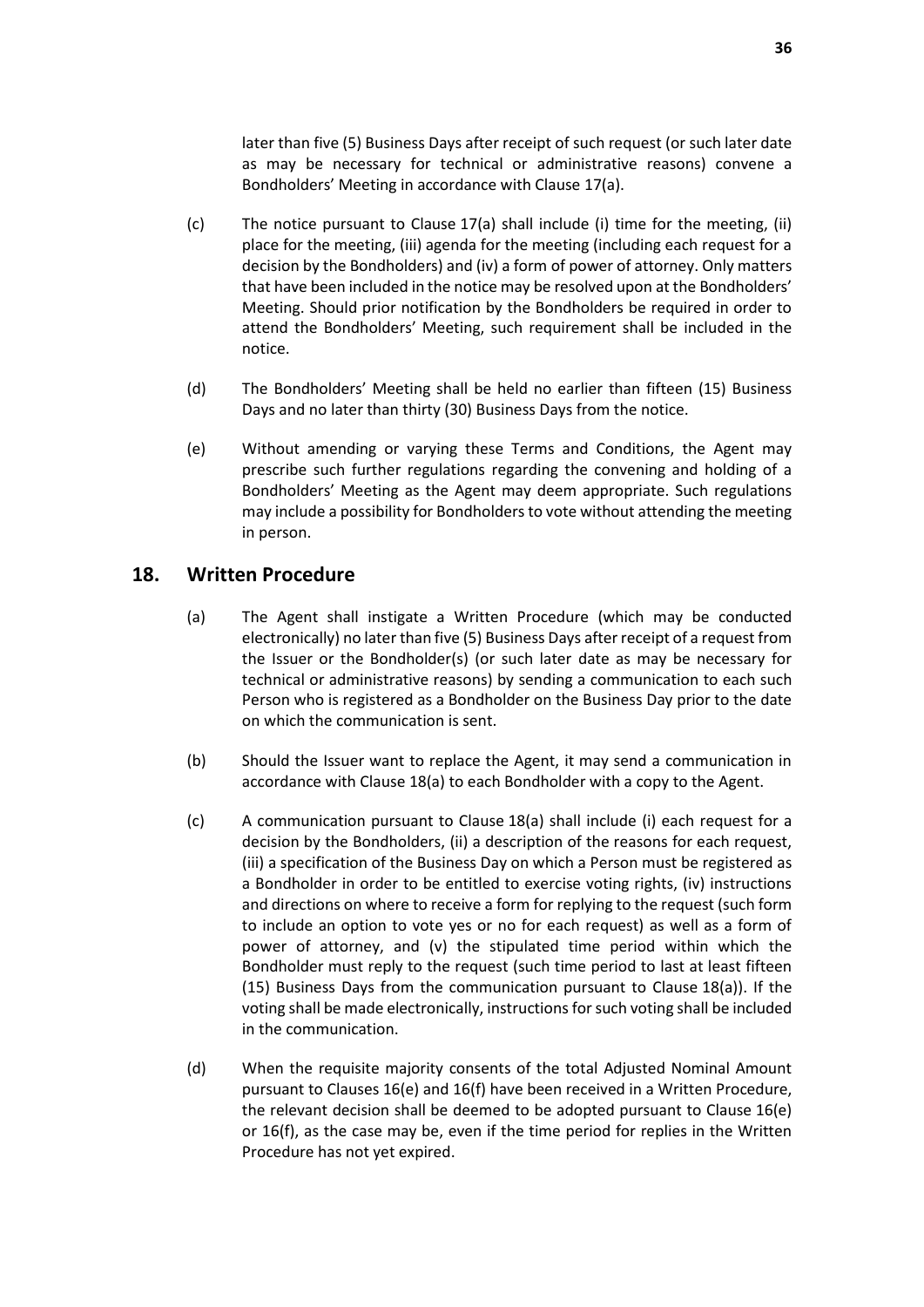# <span id="page-39-4"></span><span id="page-39-0"></span>**19. Amendments and Waivers**

- <span id="page-39-2"></span>(a) The Issuer and the Agent and/or the Security Agent (as applicable) (in each case acting on behalf of the Bondholders) may (without obtaining the consent of the Bondholders) agree to amend the Finance Documents or waive any provision in a Finance Document, provided that:
	- (i) such amendment or waiver is not detrimental to the interest of the Bondholders, or is made solely for the purpose of rectifying obvious errors and mistakes;
	- (ii) such amendment or waiver is required by applicable law, a court ruling or a decision by a relevant authority; or
	- (iii) such amendment or waiver has been duly approved by the Bondholders in accordance with Clause [16](#page-34-0) (*[Decisions by Bondholders](#page-34-0)*).
- <span id="page-39-3"></span>(b) The consent of the Bondholders is not necessary to approve the particular form of any amendment to the Finance Documents. If required, it is sufficient if such consent approves the substance of the amendment or waiver.
- <span id="page-39-6"></span>(c) The Agent shall promptly notify the Bondholders of any amendments or waivers made in accordance with Clause [19\(a\),](#page-39-4) setting out the date from which the amendment or waiver will be effective, and ensure that any amendments to the Finance Documents are published in the manner stipulated in Clause [11.3](#page-27-2) (*[Publication of Finance Documents](#page-27-2)*). The Issuer shall ensure that any amendments to the Finance Documents are duly registered with the CSD and each other relevant organisation or authority, to the extent such registration is possible with the rules of the relevant CSD.
- (d) An amendment to the Finance Documents shall take effect on the date determined by the Bondholders Meeting, in the Written Procedure or by the Agent, as the case may be.

# <span id="page-39-1"></span>**20. Appointment and Replacement of the Agent and the Security Agent**

### <span id="page-39-5"></span>**20.1 Appointment of the Agent and the Security Agent**

- (a) The Issuer appoints the Agent to act as representative (in Danish: *fuldmægtig og repræsentant*) on behalf of and for the benefit of the Bondholders pursuant to Chapter 4 of the Danish Capital Markets Act. The Agent accepts such appointment. Each Secured Party hereby appoints the Security Agent to act and hold the Transaction Security as agent and representative (in Danish: *fuldmægtig og repræsentant*) for Secured Parties in accordance with Chapter 4 of the Danish Capital Markets Act.
- (b) By subscribing for Bonds, each initial Bondholder appoints the Agent and the Security Agent to act as its agent and security agent (as applicable) in all matters relating to the Bonds and the Finance Documents, and authorises each of the Agent and the Security Agent to act on its behalf (without first having to obtain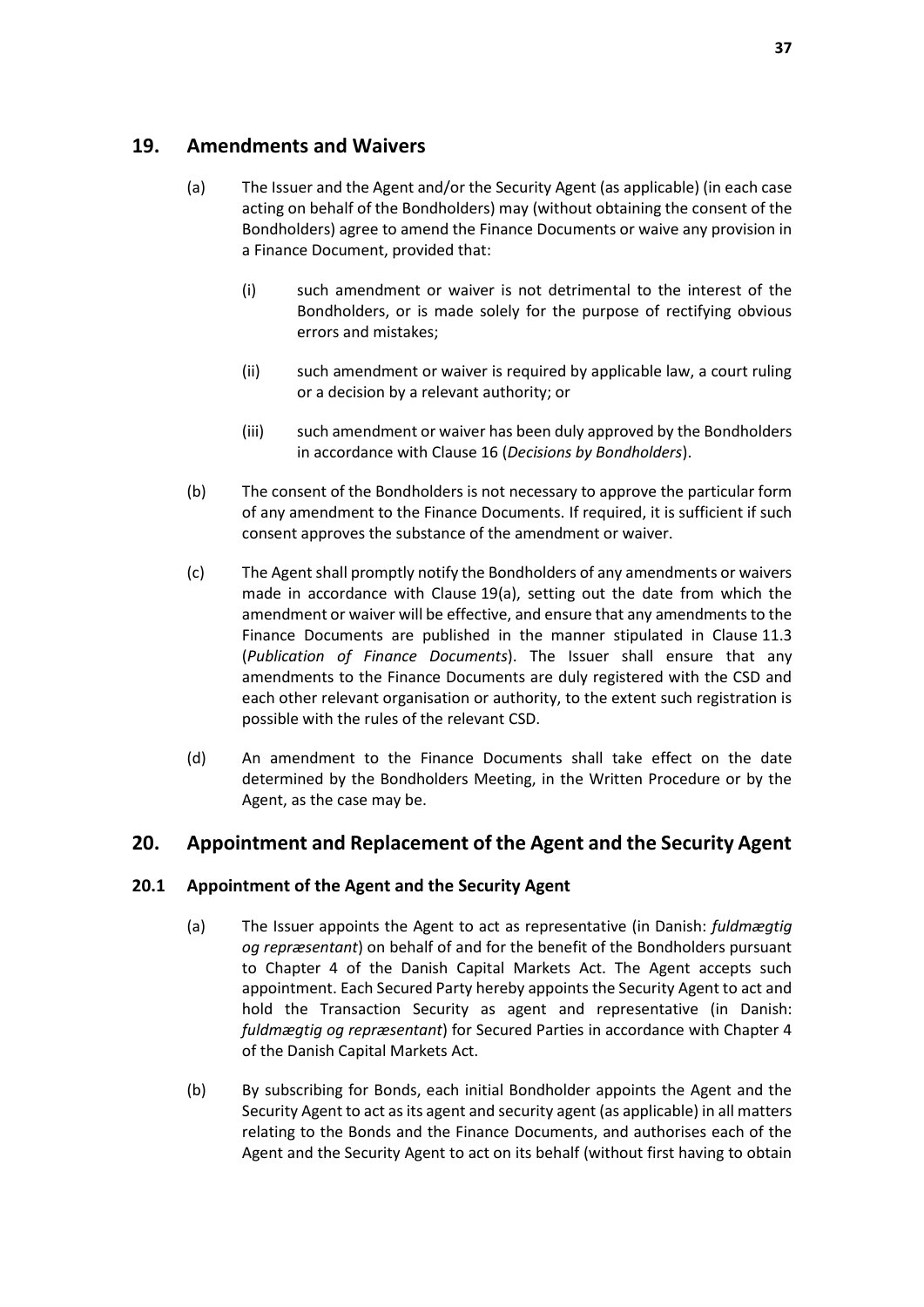its consent, unless such consent is specifically required by these Terms and Conditions) in any legal or arbitration proceedings relating to the Bonds held by such Bondholder including any legal or arbitration proceeding relating to the perfection, preservation, protection or enforcement of the Transaction Security.

- (c) By acquiring Bonds, each subsequent Bondholder confirms the appointment and authorisation for the Agent and the Security Agent to act on its behalf, as set forth in Clause 20.1(a) and (b).
- (d) Each Bondholder shall immediately upon request provide the Agent and the Security Agent with any such documents, including a written power of attorney (in form and substance satisfactory to the Agent or the Security Agent, as applicable), that the Agent or the Security Agent (as applicable) deems necessary for the purpose of exercising its rights and/or carrying out its duties under the Finance Documents. The Agent is not Neither the Agent nor the Security Agent is under any obligation to represent a Bondholder which does not comply with such request.
- (e) The Issuer shall promptly upon request provide the Agent and the Security Agent with any documents and other assistance (in form and substance satisfactory to the Agent or the Security Agent, as applicable), that the Agent or the Security Agent (as applicable) deems necessary for the purpose of exercising its rights and/or carrying out its duties under the Finance Documents.
- (f) Each of the Agent and the Security Agent is entitled to fees for its respective work and to be indemnified for costs, losses and liabilities on the terms set out in the Finance Documents and the Agent's and the Security Agent's respective obligations as Agent and Security Agent (as applicable) under the Finance Documents are conditioned upon the due payment of such fees and indemnifications.
- (g) Each of the Agent and the Security Agent may act as agent or trustee for several issues of securities issued by or relating to the Issuer and other Group Companies notwithstanding potential conflicts of interest.

#### **20.2 Duties of the Agent and the Security Agent**

- (a) Each of the Agent and the Security Agent shall represent the Bondholders subject to and in accordance with the Finance Documents, including, *inter alia*, holding the Transaction Security pursuant to the Security Documents on behalf of the Bondholders and, where relevant, enforcing the Transaction Security on behalf of the Bondholders. Neither the Agent nor the Security Agent is responsible for the content, valid execution, legal validity or enforceability of the Finance Documents or the perfection of the Transaction Security.
- (b) When acting in accordance with the Finance Documents, each of the Agent and the Security Agent is always acting with binding effect on behalf of the Bondholders. Each of the Agent and the Security Agent shall carry out its duties under the Finance Documents in a reasonable, proficient and professional manner, with reasonable care and skill.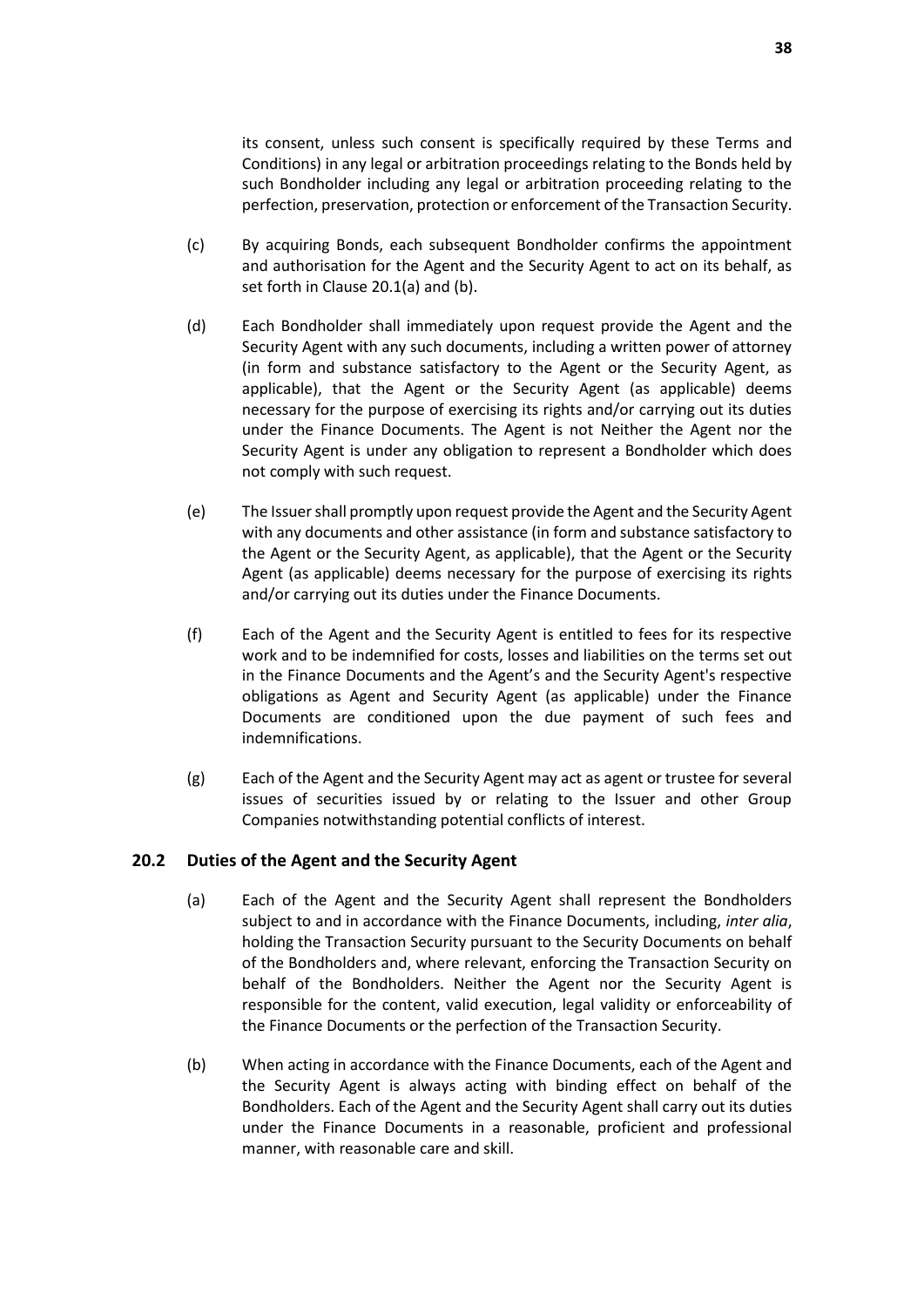- (c) Each of the Agent and the Security Agent's duties under the Finance Documents are solely mechanical and administrative in nature and the Agent and the Security Agent only acts in accordance with the Finance Documents and upon instructions from the Bondholders, unless otherwise set out in the Finance Documents. In particular, neither the Agent nor the Security Agent is acting as an advisor (whether legal, financial or otherwise) to the Bondholders or any other Person.
- (d) Neither the Agent nor the Security Agent is obligated to assess or monitor the financial condition of the Issuer or compliance by the Issuer with the terms of the Finance Documents except to the extent expressly set out in the Finance Documents, or to take any steps to ascertain whether any Event of Default (or any event that may lead to an Event of Default) has occurred. Until it has actual knowledge to the contrary, each of the Agent and the Security Agent is entitled to assume that no Event of Default (or any event that may lead to an Event of Default) has occurred.
- (e) Each of the Agent and the Security Agent is entitled to delegate its duties to other professional parties, but each of them shall remain liable for the actions of such parties under the Finance Documents.
- (f) Each of the Agent and the Security Agent shall treat all Bondholders equally and, when acting pursuant to the Finance Documents, act with regard only to the interests of the Bondholders and shall not be required to have regard to the interests or to act upon or comply with any direction or request of any other Person, other than as explicitly stated in the Finance Documents.
- <span id="page-41-0"></span>(g) Each of the Agent and the Security Agent is entitled to engage external experts when carrying out its duties under the Finance Documents. The Issuer shall on demand by the Agent and/or the Security Agent pay all costs for external experts engaged after the occurrence of an Event of Default, or for the purpose of investigating or considering (i) an event which the Agent reasonably believes is or may lead to an Event of Default, (ii) a matter relating to the Issuer or the Transaction Security which the Agent and/or the Security Agent reasonably believes may be detrimental to the interests of the Bondholders under the Finance Documents or (iii) as otherwise agreed between the Agent and/or the Security Agent and the Issuer. Any compensation for damages or other recoveries received by the Agent and/or the Security Agent from external experts engaged by it for the purpose of carrying out its duties under the Finance Documents shall be distributed in accordance with Clause [15](#page-33-0) (*[Distribution of](#page-33-0)  [Proceeds](#page-33-0)*).
- (h) Notwithstanding any other provision of the Finance Documents to the contrary, neither the Agent nor the Security Agent is obliged to do or omit to do anything if it would or might in its reasonable opinion constitute a breach of any law or regulation.
- <span id="page-41-1"></span>(i) If in the Agent's or Security Agent's (as applicable) reasonable opinion the cost, loss or liability which it may incur (including its respective reasonable fees) in complying with instructions of the Bondholders, or taking any action at its own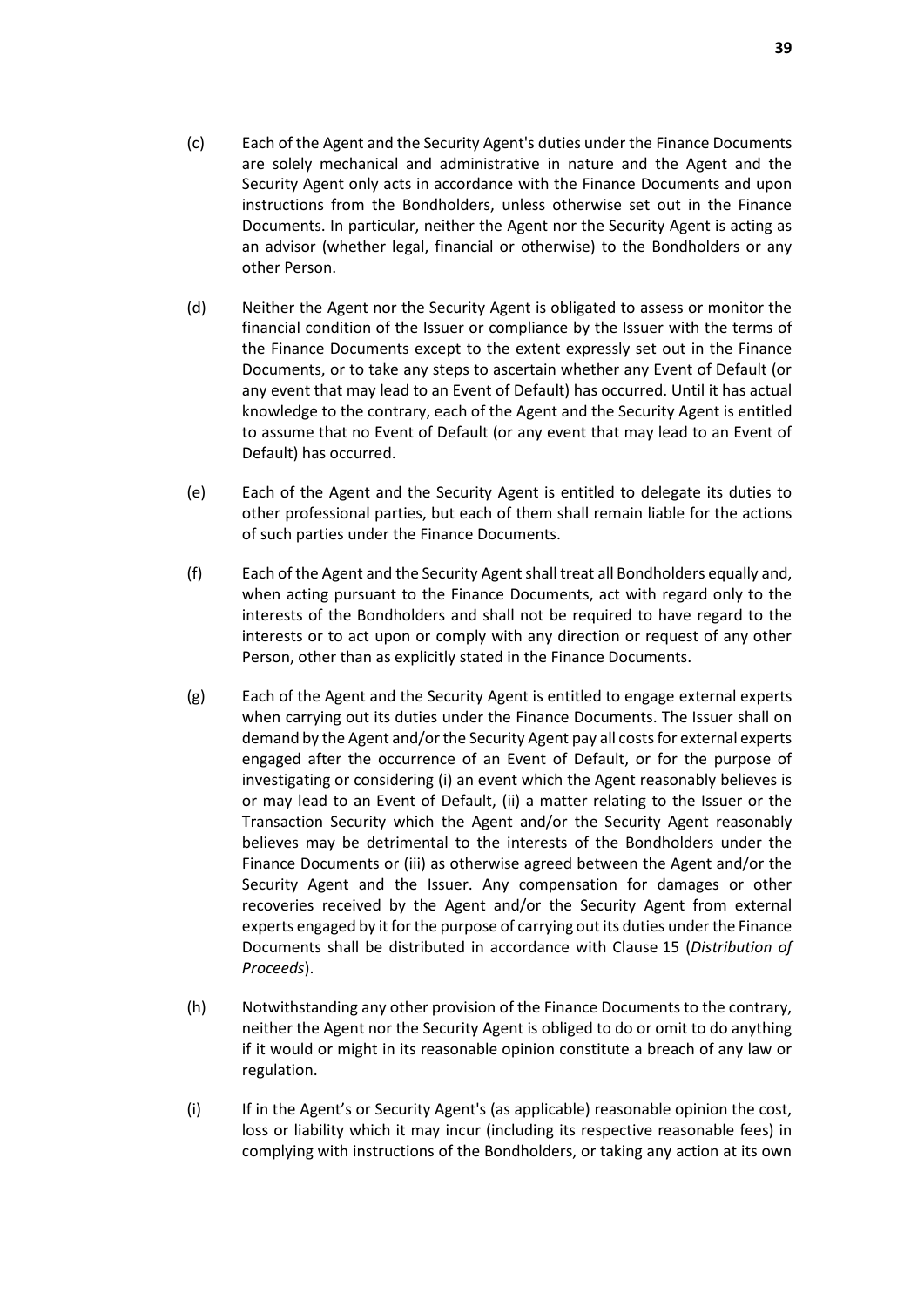initiative, will not be covered by the Issuer, or the Bondholders (as applicable), the Agent or the Security Agent (as applicable) may refrain from acting in accordance with such instructions, or taking such action, until it has received such funding or indemnities (or adequate Security has been provided therefore) as it may reasonably require.

- (j) Unless it has actual knowledge to the contrary, each of the Agent and the Security Agent may assume that all information provided by or on behalf of the Issuer (including by its advisors) is correct, true and complete in all aspects.
- <span id="page-42-0"></span>(k) Each of the Agent and the Security Agent shall give a notice to the Bondholders (i) before it ceases to perform its obligations under the Finance Documents by reason of the non-payment by the Issuer of any fee or indemnity due to the Agent or the Security Agent under the Finance Documents or (ii) if it refrains from acting for any reason described in Clause [20.2\(i\).](#page-41-1)

#### **20.3 Limited liability for the Agent and the Security Agent**

- (a) Neither the Agent nor the Security Agent will be liable to the Bondholders for damage or loss caused by any action taken or omitted by it under or in connection with any Finance Document, unless directly caused by its negligence or wilful misconduct. Neither the Agent nor the Security Agent shall be responsible for indirect loss.
- (b) Neither the Agent nor the Security Agent shall be considered to have acted negligently if it has acted in accordance with advice addressed to it from or opinions of reputable external experts or if it has acted with reasonable care in a situation when it considers that it is detrimental to the interests of the Bondholders to delay the action in order to first obtain instructions from the Bondholders.
- (c) Neither the Agent nor the Security Agent shall be liable for any delay (or any related consequences) in crediting an account with an amount required pursuant to the Finance Documents to be paid by it to the Bondholders, provided that it has taken all necessary steps as soon as reasonably practicable to comply with the regulations or operating procedures of any recognised clearing or settlement system used by it for that purpose.
- (d) Neither the Agent nor the Security Agent shall have any liability to the Bondholders for damage caused by it acting in accordance with instructions of the Bondholders given in accordance with the Finance Documents.
- (e) Any liability towards the Issuer which is incurred by the Agent or the Security Agent in acting under, or in relation to, the Finance Documents shall not be subject to set-off against the obligations of the Issuer to the Bondholders under the Finance Documents.
- (f) The Agent is not liable for information provided to the Bondholders by or on behalf of the Issuer or any other Person.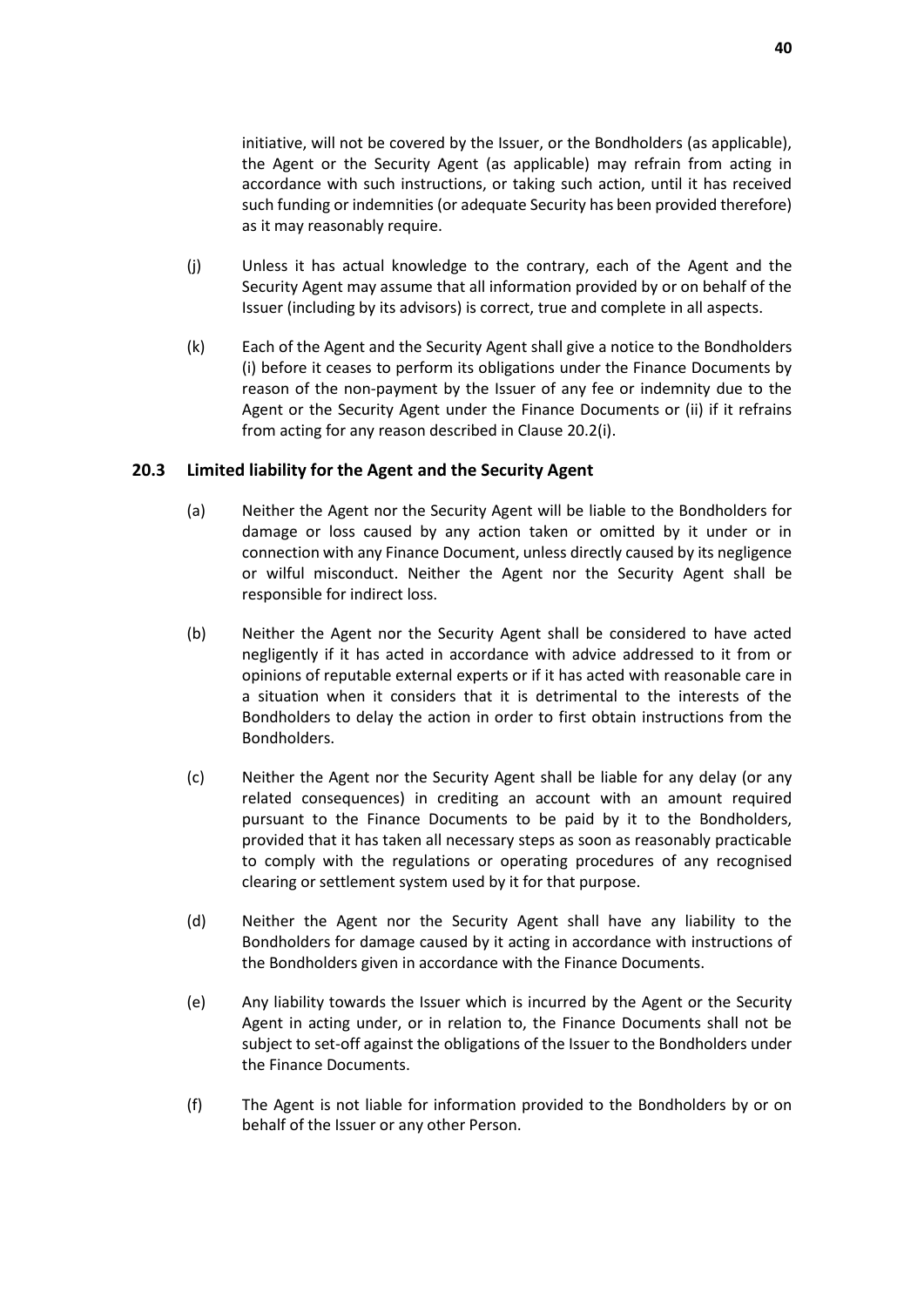#### <span id="page-43-2"></span>**20.4 Replacement of the Agent and the Security Agent**

- (a) Subject to Clause [20.4\(f\),](#page-43-1) each of the Agent and the Security Agent may resign by giving notice to the Issuer and the Bondholders, in which case the Bondholders shall appoint a successor Agent and/or the Security Agent at a Bondholders' Meeting convened by the retiring Agent or by way of Written Procedure initiated by the retiring Agent.
- (b) Subject to Clause [20.4\(f\),](#page-43-1) if the Agent and/or the Security Agent is Insolvent, the Agent and/or the Security Agent (as applicable) shall be deemed to resign as Agent and/or the Security Agent (as applicable) and the Issuer shall within ten (10) Business Days appoint a successor Agent and/or a successor Security Agent (as applicable) which shall be an independent financial institution or other reputable company which regularly acts as agent under debt issuances.
- <span id="page-43-0"></span>(c) A Bondholder (or Bondholders) representing at least ten (10) per cent. of the Adjusted Nominal Amount may, by notice to the Issuer (such notice may only be validly given by a Person who is a Bondholder on the Business Day immediately following the day on which the notice is received by the Issuer and shall, if given by several Bondholders, be given by them jointly), require that a Bondholders' Meeting is held for the purpose of dismissing the Agent and/or the Security Agent and appointing a new Agent and/or the new Security Agent (as applicable). The Issuer may, at a Bondholders' Meeting convened by it or by way of Written Procedure initiated by it, propose to the Bondholders that the Agent and/or the Security Agent be dismissed and a new Agent and/or a new Security Agent (as applicable) be appointed.
- (d) If the Bondholders have not appointed a successor Agent and/or successor Security Agent within ninety (90) days after (i) the earlier of the notice of resignation was given or the resignation otherwise took place or (ii) the Agent and/or the Security Agent was dismissed through a decision by the Bondholders, the Issuer shall appoint a successor Agent and/or successor Security Agent (as applicable) which shall be an independent financial institution or other reputable company which regularly acts as agent under debt issuances.
- (e) The retiring Agent and/or the retiring Security Agent (as applicable) shall, at its own cost, make available to the successor Agent and/or the successor Security Agent (as applicable) such documents and records and provide such assistance as the successor Agent and/or successor Security Agent may reasonably request for the purposes of performing its functions as Agent and/or the Security Agent (as applicable) under the Finance Documents.
- <span id="page-43-1"></span>(f) The Agent's and the Security Agent's resignation or dismissal shall only take effect upon the appointment of a successor Agent and/or the successor Security Agent (as applicable) and acceptance by such successor Agent and/or the successor Security Agent (as applicable) of such appointment and the execution of all necessary documentation to effectively substitute the retiring Agent and/or the retiring Security Agent (as applicable).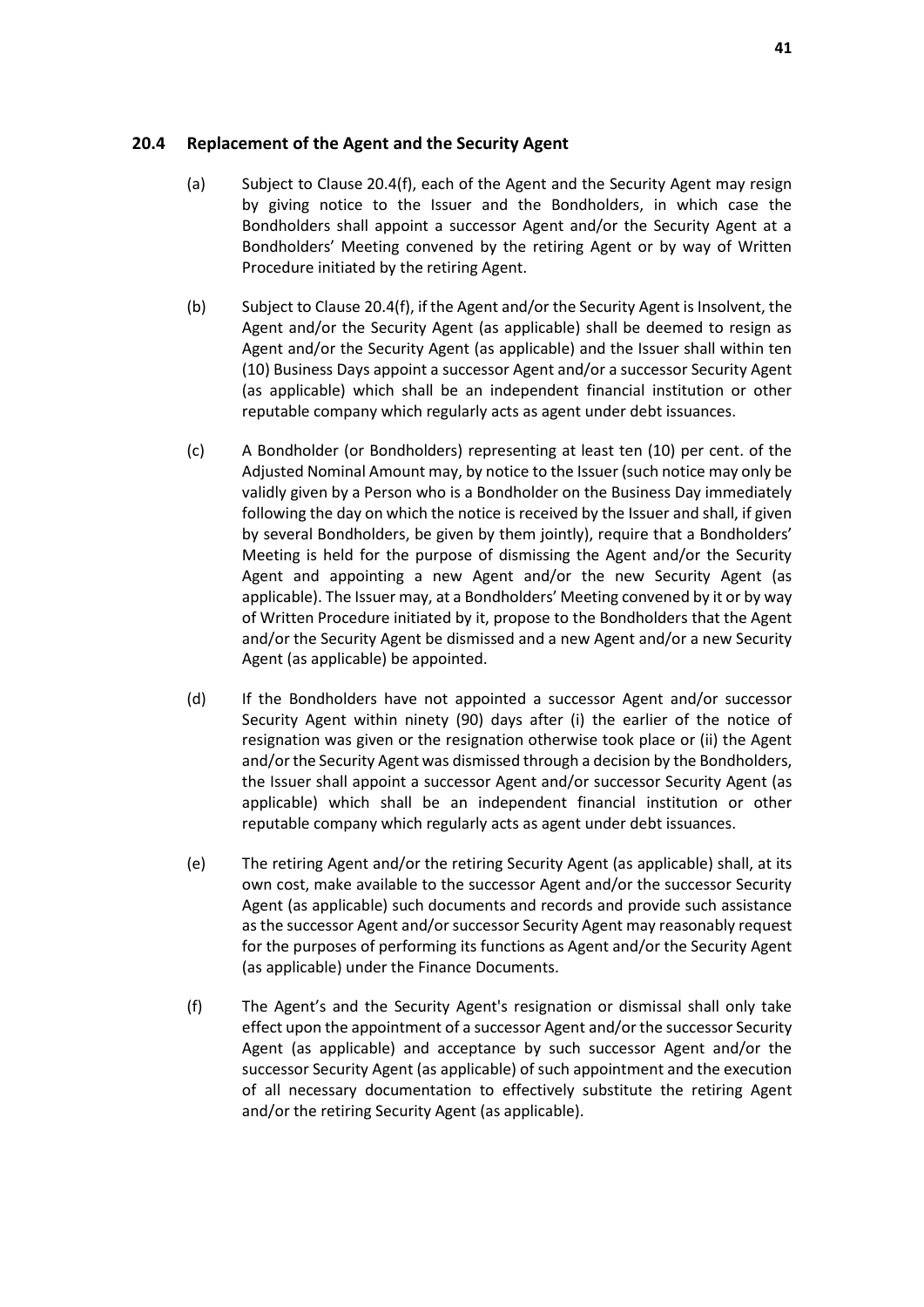- (g) Upon the appointment of a successor, the retiring Agent and/or the retiring Security Agent shall be discharged from any further obligation in respect of the Finance Documents but shall remain entitled to the benefit of the Finance Documents and remain liable under the Finance Documents in respect of any action which it took or failed to take whilst acting as Agent and/or the Security Agent (as applicable). Its successor, the Issuer and each of the Bondholders shall have the same rights and obligations amongst themselves under the Finance Documents as they would have had if such successor had been the original Agent and/or the Security Agent.
- (h) In the event that there is a change of the Agent and/or the Security Agent in accordance with this Clause [20.4,](#page-43-2) the Issuer shall execute such documents and take such actions as the new Agent and/or the new Security Agent may reasonably require for the purpose of vesting in such new Agent and/or the new Security Agent (as applicable) the rights, powers and obligation of the Agent and/or the Security Agent and releasing the retiring Agent and/or the retiring Security Agent (as applicable) from its respective further obligations under the Finance Documents. Unless the Issuer and the new Agent and/or the new Security Agent agrees otherwise, the new Agent and/or the new Security Agent shall be entitled to the same fees and the same indemnities as the retiring Agent and/or the retiring Security Agent (as applicable).

# <span id="page-44-0"></span>**21. Appointment and Replacement of the CSD**

- (a) The Issuer has appointed the CSD to manage certain tasks under these Terms and Conditions and in accordance with the CSD regulations and the other regulations applicable to the Bonds.
- (b) The CSD may retire from its assignment or be dismissed by the Issuer provided that the Issuer has effectively appointed a replacement CSD that accedes as CSD at the same time as the old CSD retires or is dismissed and provided also that the replacement does not have a negative effect on any Bondholder. The replacing CSD must be authorized to professionally conduct clearing operations pursuant to the Swedish Securities Markets Act (*lag (2007:528) om värdepappersmarknaden*) or Regulation (EU) no. 909/2014 and be authorized as a central securities depository in accordance with the Financial Instruments Accounts Act.

# <span id="page-44-1"></span>**22. Appointment and Replacement of the CSD Agent**

- (a) The Issuer appoints the CSD Agent to manage certain specified tasks under these Terms and Conditions and in accordance with the legislation, rules and regulations applicable to and/or issued by the CSD and relating to the Bonds.
- (b) The CSD Agent may retire from its assignment or be dismissed by the Issuer, provided that the Issuer has approved that a commercial bank or securities institution approved by the CSD accedes as new CSD Agent at the same time as the old CSD Agent retires or is dismissed. If the CSD Agent is Insolvent, the Issuer shall immediately appoint a new CSD Agent, which shall replace the old CSD Agent as CSD Agent in accordance with these Terms and Conditions.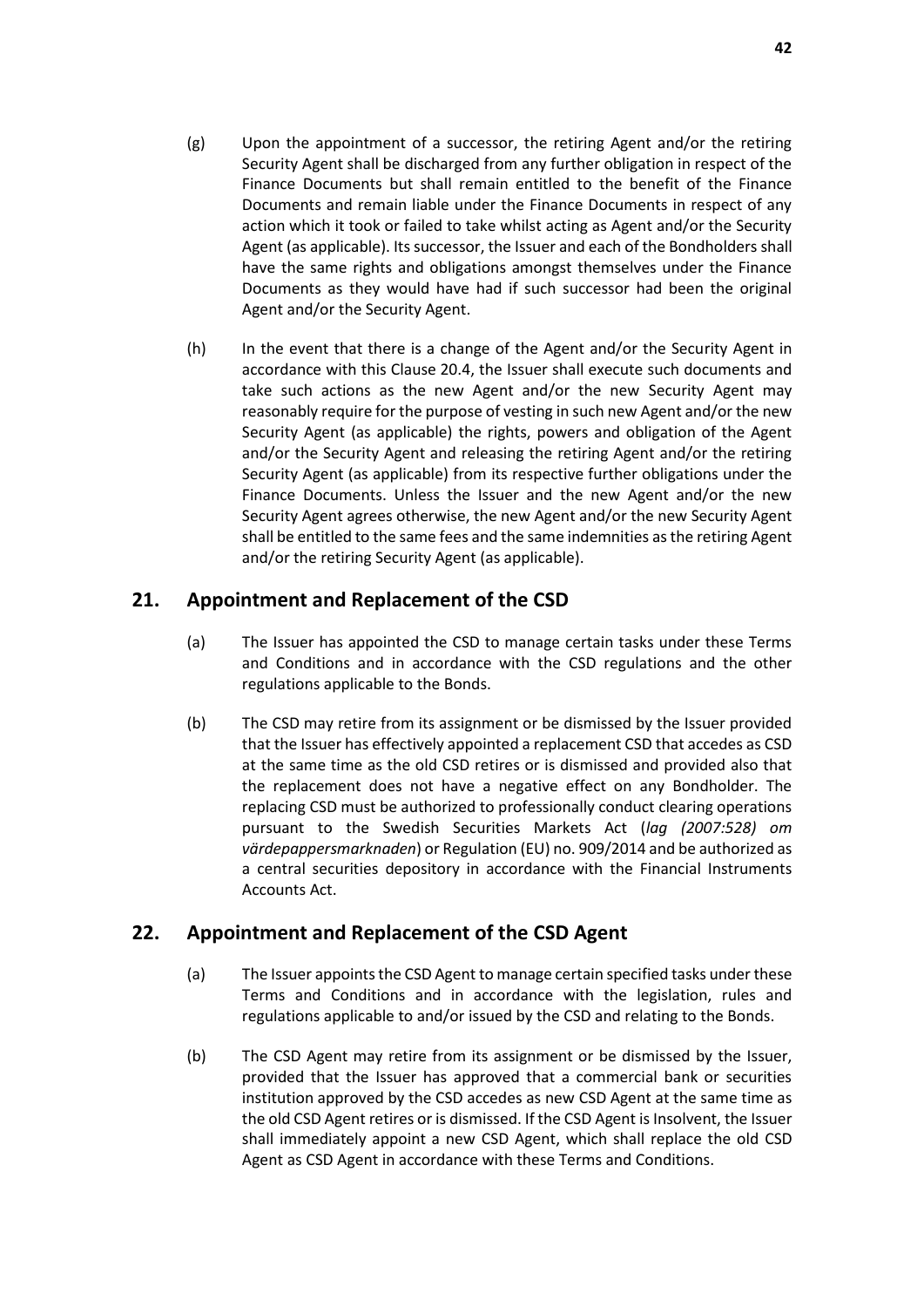# <span id="page-45-2"></span><span id="page-45-0"></span>**23. No Direct Actions by Bondholders**

- (a) A Bondholder may not take any steps whatsoever against the Issuer or with respect to the Transaction Security to enforce or recover any amount due or owing to it pursuant to the Finance Documents, or to initiate, support or procure the winding-up, dissolution, liquidation, company reorganisation (Sw. *företagsrekonstruktion*) or bankruptcy (Sw. *konkurs*) (or its equivalent in any other jurisdiction) of the Issuer in relation to any of the liabilities of the Issuer under the Finance Documents.
- (b) Clause [23\(a\)](#page-45-2) shall not apply if the Agent has been instructed by the Bondholders in accordance with the Finance Documents to take certain actions but fails for any reason to take, or is unable to take (for any reason other than a failure by a Bondholder to provide documents in accordance with Clause [20.1\(a\)\)](#page-39-5), such actions within a reasonable period of time and such failure or inability is continuing. However, if the failure to take certain actions is caused by the nonpayment by the Issuer of any fee or indemnity due to the Agent under the Finance Documents or by any reason described in Clause [20.2\(i\),](#page-41-1) such failure must continue for at least forty (40) Business Days after notice pursuant to Clause [20.2\(k\)](#page-42-0) before a Bondholder may take any action referred to in Clause [23\(a\).](#page-45-2)
- (c) The provisions of Clause [23\(a\)](#page-45-2) shall not in any way limit an individual Bondholder's right to claim and enforce payments which are due to it under Clause [9.4](#page-23-1) (*[Mandatory Repurchase due to a Change of Control Event](#page-23-1) (Put [Option\)](#page-23-1)*) or other payments which are due by the Issuer to some but not all Bondholders.

# <span id="page-45-1"></span>**24. Prescription**

- (a) The right to receive repayment of the principal of the Bonds shall be prescribed and become void ten (10) years from the Redemption Date. The right to receive payment of interest (excluding any capitalised interest) shall be prescribed and become void three (3) years from the relevant due date for payment. The Issuer is entitled to any funds set aside for payments in respect of which the Bondholders' right to receive payment has been prescribed and has become void.
- (b) If a limitation period is duly interrupted in accordance with the Swedish Act on Limitations (Sw. *preskriptionslag (1981:130)*), a new limitation period of ten (10) years with respect to the right to receive repayment of the principal of the Bonds, and of three (3) years with respect to receive payment of interest (excluding capitalised interest) will commence, in both cases calculated from the date of interruption of the limitation period, as such date is determined pursuant to the provisions of the Swedish Act on Limitations.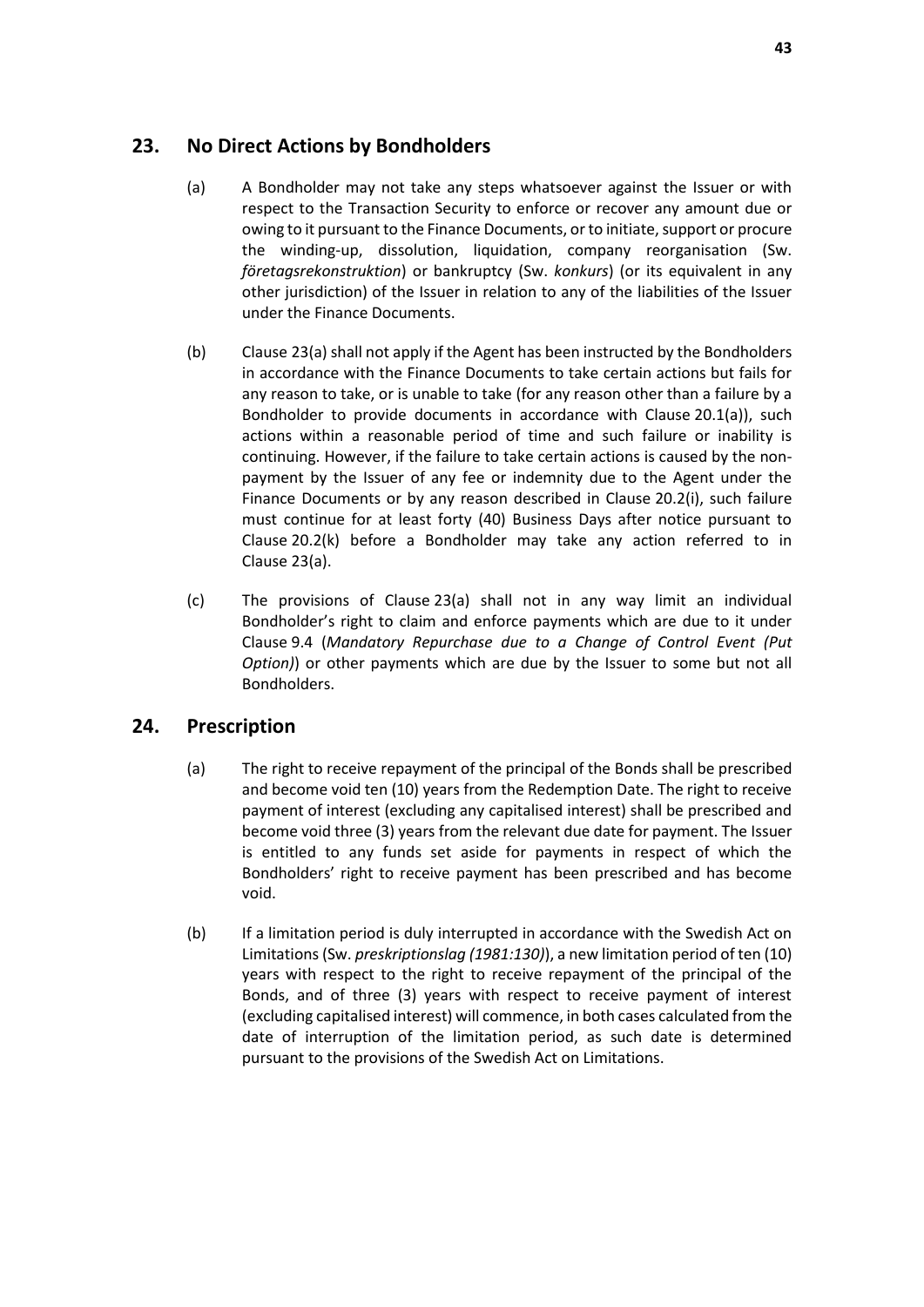# <span id="page-46-0"></span>**25. Notices and Press Releases**

### <span id="page-46-1"></span>**25.1 Notices**

- (a) Any notice or other communication to be made under or in connection with the Finance Documents:
	- (i) if to the Agent, shall be given at the address registered with the Swedish Companies Registration Office (Sw. *Bolagsverket*) on the Business Day prior to dispatch or, if sent by email by the Issuer, to the email address notified by the Agent from time to time;
	- (ii) if to the Issuer, shall be given at the address registered with the Danish Business Authority (Dk. *Ehrvervsstyrelsen*) on the Business Day prior to dispatch or if sent by email by the Agent, to the email address notified by the Issuer to the Agent from time to time; and
	- (iii) if to the Bondholders, shall be given at their addresses as registered with the CSD, on the Business Day prior to dispatch, and by either courier delivery (if practically possible) or letter for all Bondholders. A notice to the Bondholders shall also be published on the websites of the Issuer and the Agent.
- (b) Any notice or other communication made by one Person to another under or in connection with the Finance Documents shall be sent by way of courier, personal delivery or letter, or if between the Issuer and the Agent, by email, and will only be effective:
	- (i) in case of courier or personal delivery, when it has been left at the address specified in Clause [25.1\(a\);](#page-46-1)
	- (ii) in case of letter, three (3) Business Days after being deposited postage prepaid in an envelope addressed to the address specified in Clause [25.1\(a\);](#page-46-1) or
	- (iii) in case of email, on the day of dispatch (unless a delivery failure message was received by the sender), save that any notice or other communication sent by email that is sent after 5.00 pm in the place of receipt shall be deemed only to become effective on the following day.
- (c) Failure to send a notice or other communication to a Bondholder or any defect in it shall not affect its sufficiency with respect to other Bondholders.

### <span id="page-46-2"></span>**25.2 Press releases**

(a) Any notice that the Issuer or the Agent shall send to the Bondholders pursuant to Clauses [9.3](#page-22-1) (*[Voluntary Total Redemption \(Call Option\)\)](#page-22-1),* [11.1\(c\),](#page-26-1) [14.10\(c\),](#page-33-2) [16\(o\),](#page-37-3) [17\(a\),](#page-37-2) [18\(a\)](#page-38-2) and [19\(c\)](#page-39-6) shall also be published by way of press release by the Issuer or the Agent, as applicable.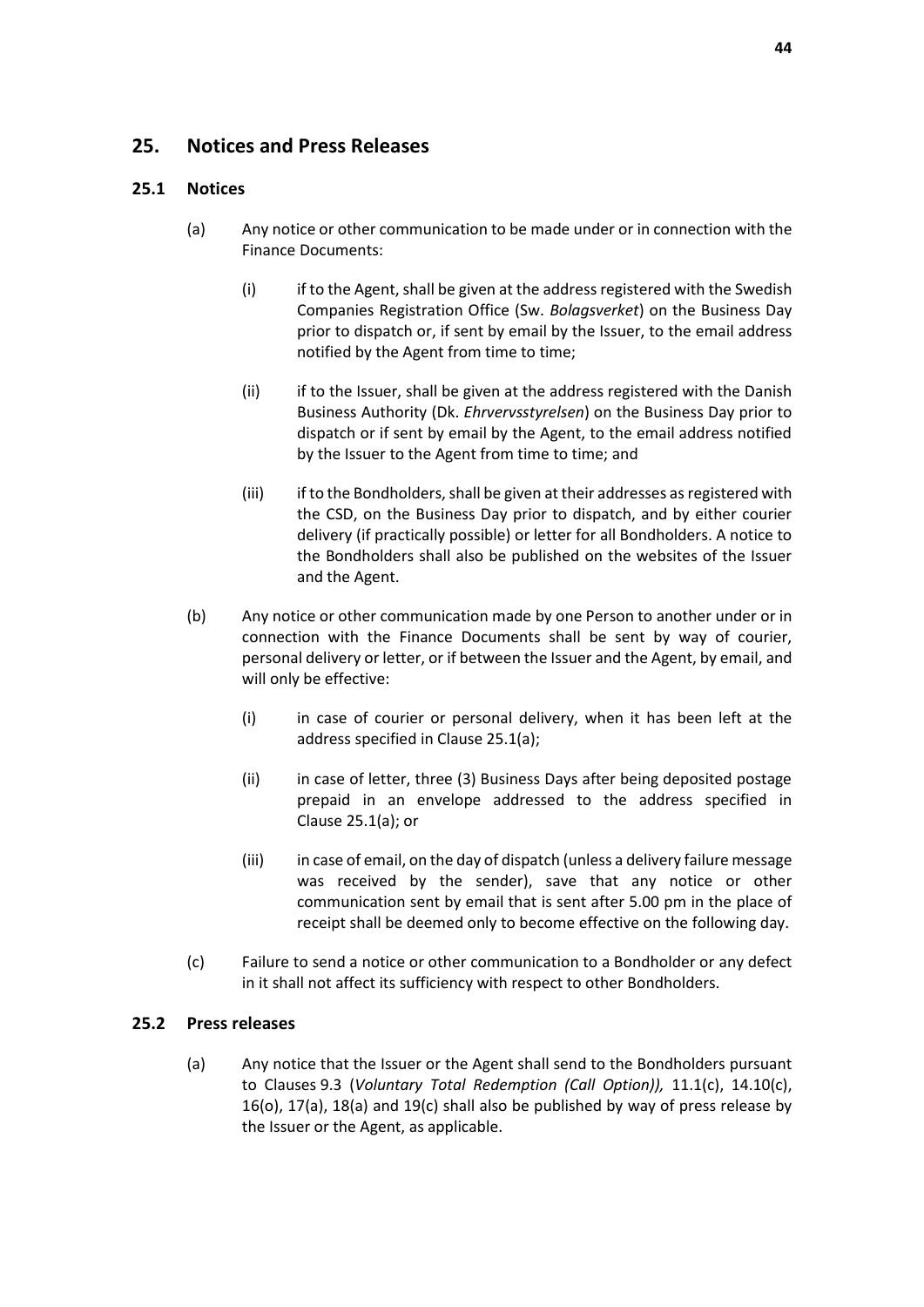(b) In addition to Clause [25.2\(a\),](#page-46-2) if any information relating to the Bonds or the Issuer contained in a notice the Agent may send to the Bondholders under these Terms and Conditions has not already been made public by way of a press release, the Agent shall before it sends such information to the Bondholders give the Issuer the opportunity to issue a press release containing such information. If the Issuer does not promptly issue a press release and the Agent considers it necessary to issue a press release containing such information before it can lawfully send a notice containing such information to the Bondholders, the Agent shall be entitled to issue such press release.

# <span id="page-47-2"></span><span id="page-47-0"></span>**26. Force Majeure and Limitation of Liability**

- (a) None of the Agent, the Security Agent or the CSD Agentshall be held responsible for any damage arising out of any legal enactment, or any measure taken by a public authority, or war, strike, lockout, boycott, epidemics, pandemics, blockade or any other similar circumstance (a "**Force Majeure Event**"). The reservation in respect of strikes, lockouts, boycotts, epidemics, pandemics, and blockades applies even if the Agent, the Security Agent or the CSD Agent itself takes such measures, or is subject to such measures.
- (b) The CSD Agent shall have no liability to the Bondholders if it has observed reasonable care. The CSD Agent shall never be responsible for indirect damage with exception of gross negligence and willful misconduct.
- (c) Should a Force Majeure Event arise which prevents the Agent, the Security Agent or the CSD Agent from taking any action required to comply with these Terms and Conditions, such action may be postponed until the obstacle has been removed.
- (d) The provisions in this Clause [26](#page-47-0) apply unless they are inconsistent with the provisions of the Financial Instruments Accounts Act which provisions shall take precedence.

# <span id="page-47-1"></span>**27. Governing Law and Jurisdiction**

- (a) These Terms and Conditions, and any non-contractual obligations arising out of or in connection therewith, shall be governed by and construed in accordance with the laws of Swedish.
- (b) The Issuer submits to the non-exclusive jurisdiction of the City Court of Stockholm (Sw. *Stockholms tingsrätt*).
- (c) Paragraphs (a) and (b) above shall not limit the right of the Agent or the Security Agent (or the Bondholders, as applicable) to take proceedings against the Issuer or any Group Company in any court which may otherwise exercise jurisdiction over the Issuer, any Group Company or any of its assets.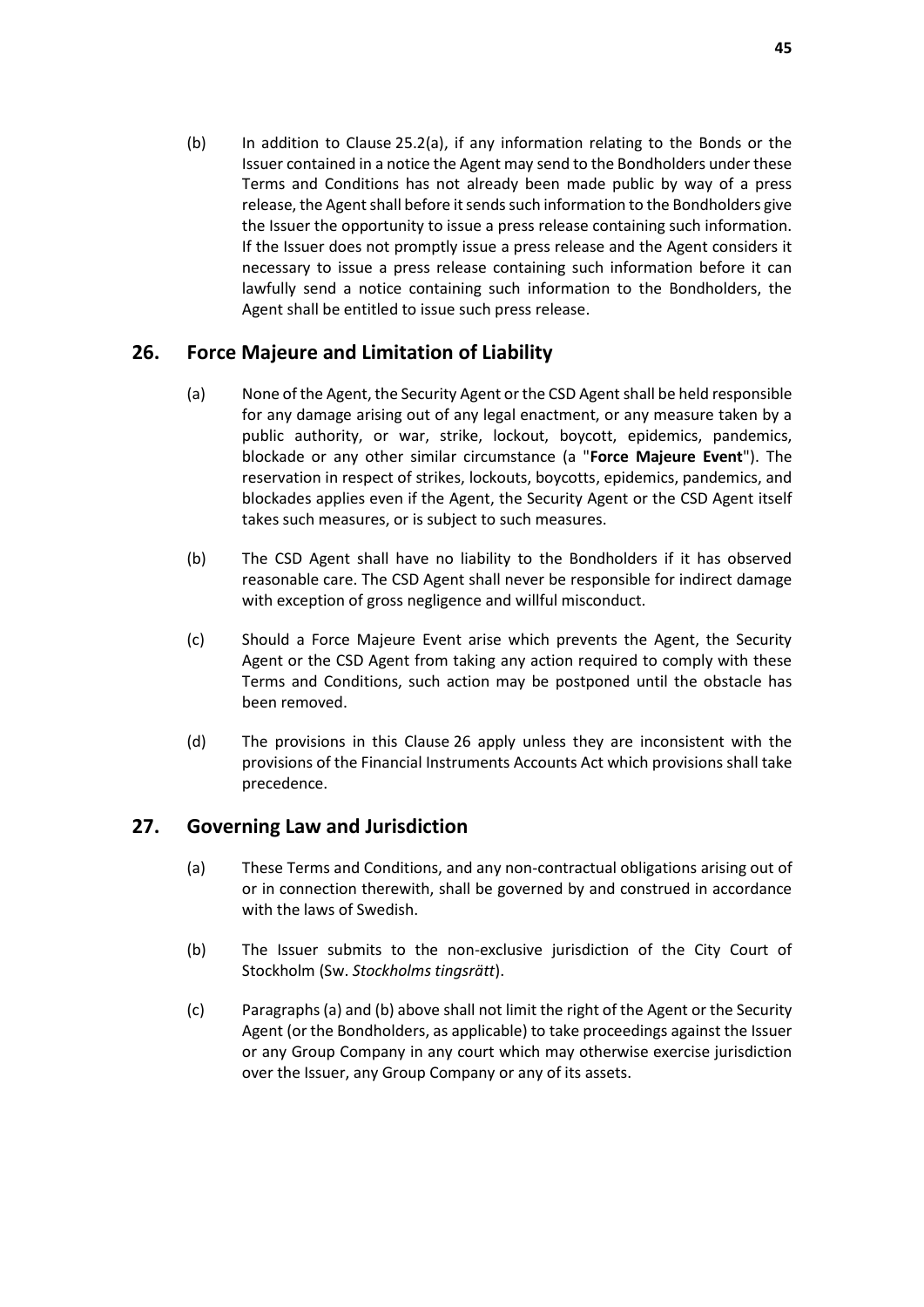We hereby certify that the above terms and conditions are binding upon ourselves.

**Gribskov Ejendomsudvikling ApS** 

 $2911177$ as Issuer  $\epsilon$  $\ddot{\phantom{a}}$ Name: Jens Schaumann

We hereby undertake to act in accordance with the above terms and conditions to the extent they refer to us.

**Intertrust (Sweden) AB** 

as Agent and Security Agent

Name: